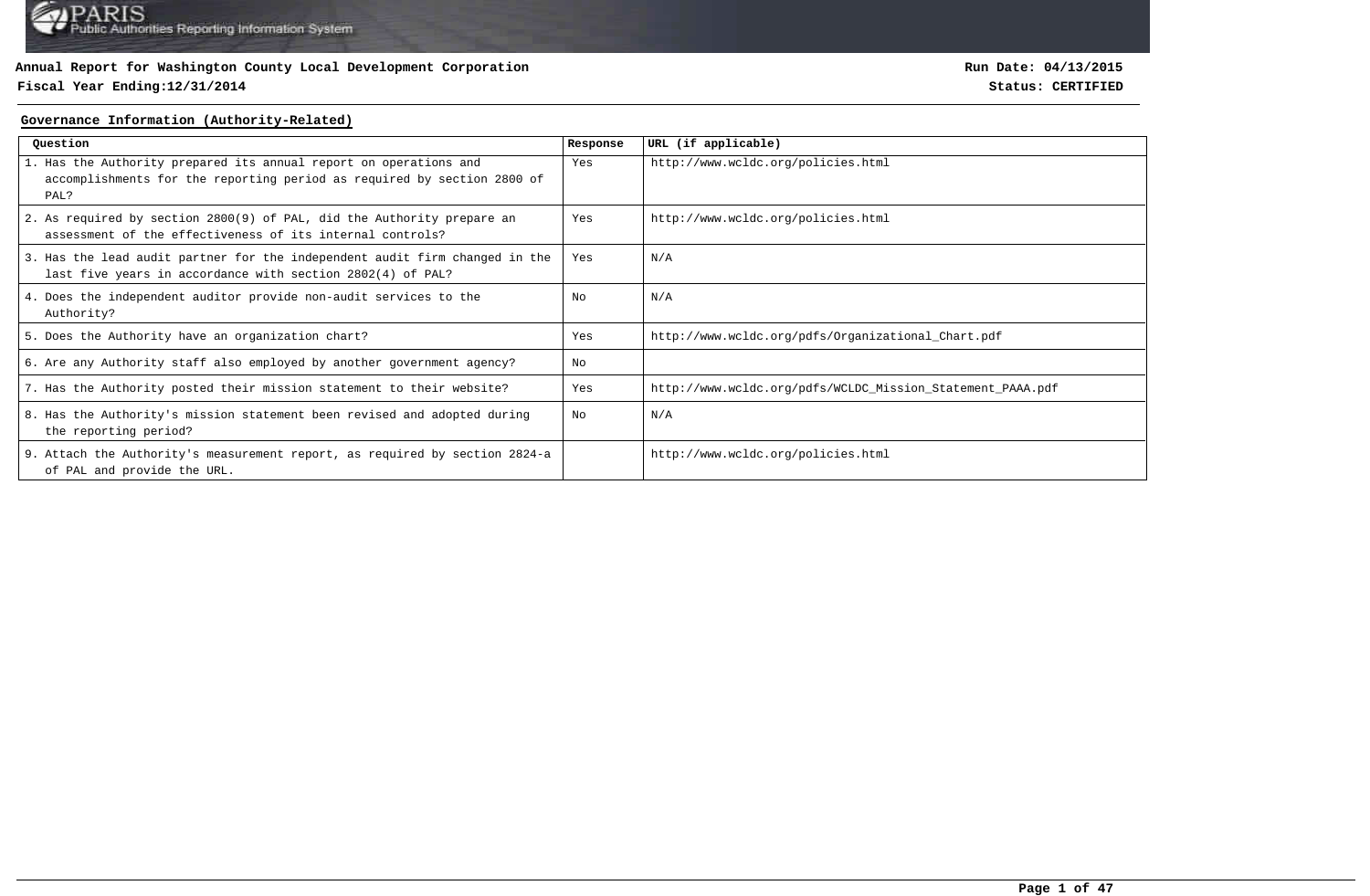**Fiscal Year Ending:12/31/2014 Status: CERTIFIED**

### **Governance Information (Board-Related)**

| Question                                                                                                                                                   | Response   | URL                                                   |
|------------------------------------------------------------------------------------------------------------------------------------------------------------|------------|-------------------------------------------------------|
| 1. Has the Board established a Governance Committee in accordance with Section 2824(7)<br>of PAL?                                                          | <b>Yes</b> | N/A                                                   |
| 2. Has the Board established an Audit Committee in accordance with Section 2824(4) of<br>PAL?                                                              | Yes        | N/A                                                   |
| 3. Has the Board established Finance Committee in accordance with Section 2824(8) of<br>PAL?                                                               | Yes        | N/A                                                   |
| 4. Provide a URL link where a list of Board committees can be found (including the<br>name of the committee and the date established):                     |            | http://www.wcldc.org/policies.html                    |
| 5. Does the majority of the Board meet the independence requirements of Section<br>2825(2) of PAL?                                                         | Yes        | N/A                                                   |
| 6. Provide a URL link to the minutes of the Board and committee meetings held during<br>the covered fiscal year                                            |            | http://www.wcldc.org/news/category/meetings/          |
| 7. Has the Board adopted bylaws and made them available to Board members and staff?                                                                        | Yes        | http://www.wcldc.org/pdfs/By-Laws.pdf                 |
| 8. Has the Board adopted a code of ethics for Board members and staff?                                                                                     | Yes        | http://www.wcldc.org/docs/paaa/CODE%200F%20ETHICS.pdf |
| 9. Does the Board review and monitor the Authority's implementation of financial and<br>management controls?                                               | Yes        | N/A                                                   |
| 10. Does the Board execute direct oversight of the CEO and management in accordance<br>with Section 2824(1) of PAL?                                        | Yes        | N/A                                                   |
| 11. Has the Board adopted policies for the following in accordance with Section 2824(1)<br>of PAL?                                                         |            |                                                       |
| Salary and Compensation                                                                                                                                    | Yes        | N/A                                                   |
| Time and Attendance                                                                                                                                        | Yes        | N/A                                                   |
| Whistleblower Protection                                                                                                                                   | Yes        | N/A                                                   |
| Defense and Indemnification of Board Members                                                                                                               | Yes        | N/A                                                   |
| 12. Has the Board adopted a policy prohibiting the extension of credit to Board members Yes<br>and staff in accordance with Section 2824(5) of PAL?        |            | N/A                                                   |
| 13. Are the Authority's Board members, officers, and staff required to submit financial Yes<br>disclosure forms in accordance with Section 2825(3) of PAL? |            | N/A                                                   |
| 14. Was a performance evaluation of the board completed?                                                                                                   | No         | N/A                                                   |
| 15. Was compensation paid by the Authority made in accordance with employee or union<br>contracts?                                                         | Yes        | N/A                                                   |
| 16. Has the board adopted a conditional/additional compensation policy governing all<br>employees?                                                         | Yes        | http://www.wcldc.org/pdfs/Compensation_Policy.pdf     |
|                                                                                                                                                            |            |                                                       |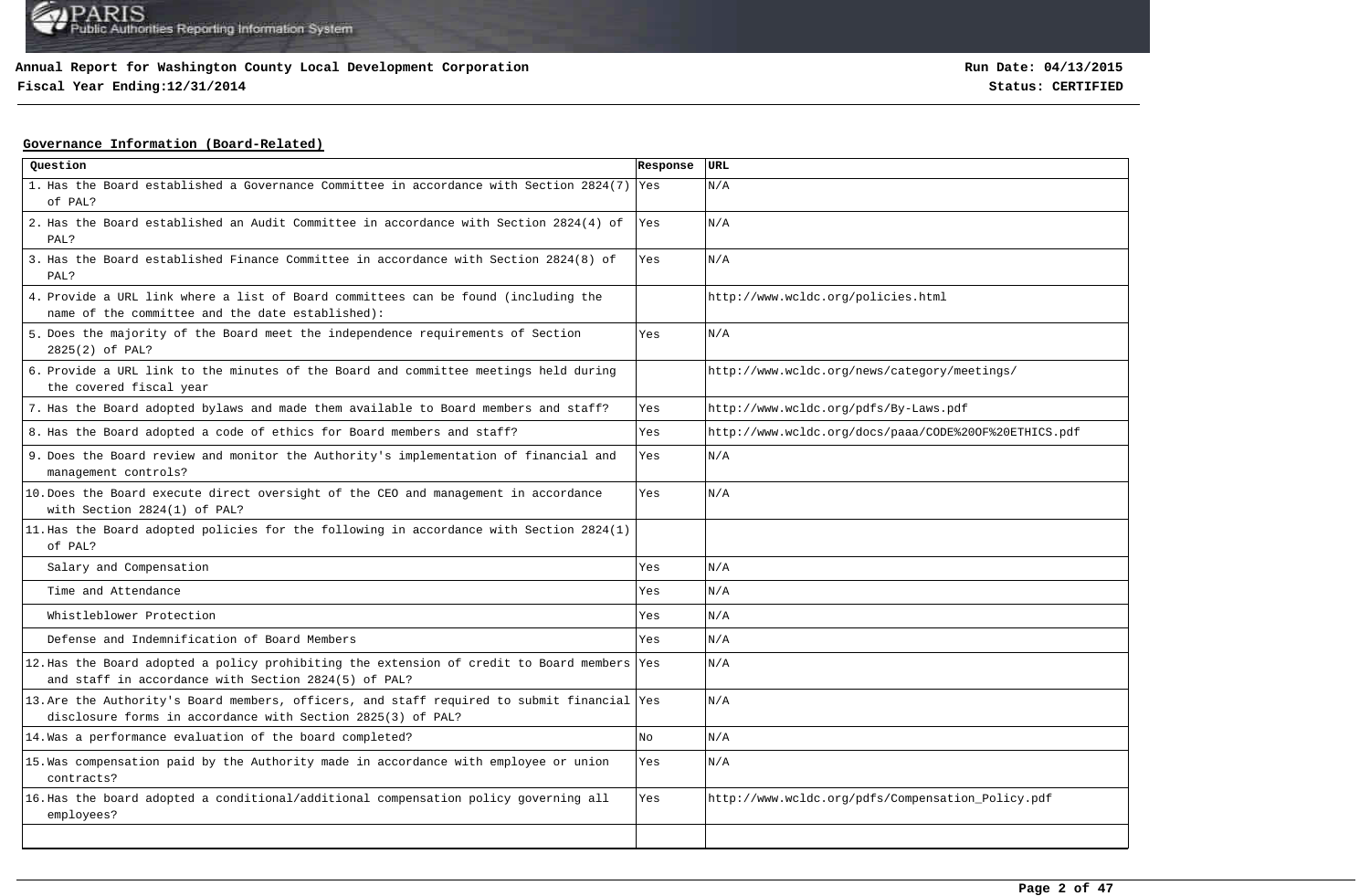### **Annual Report for Washington County Local Development Corporation**

## **Fiscal Year Ending:12/31/2014 Status: CERTIFIED**

| Board of Directors Listing                                                                               |                   |                                                                                                          |                 |
|----------------------------------------------------------------------------------------------------------|-------------------|----------------------------------------------------------------------------------------------------------|-----------------|
| Name                                                                                                     | Armstrong, George | Name                                                                                                     | Hicks, Matt     |
| Chair of Board                                                                                           | No                | Chair of Board                                                                                           | No              |
| If yes, Chair designated By.                                                                             |                   | If yes, Chair designated By.                                                                             |                 |
| Term Start Date                                                                                          | 01/01/2014        | Term Start Date                                                                                          | 01/01/2014      |
| Term Expiration Date                                                                                     | Ex-Officio        | Term Expiration Date                                                                                     | Ex-Officio      |
| Title                                                                                                    | Town Supervisor   | Title                                                                                                    | Town Supervisor |
| Has the Board member appointed<br>a designee?                                                            | Yes               | Has the Board member appointed<br>a designee?                                                            | Yes             |
| Designee Name                                                                                            | Stephanie Safka   | Designee Name                                                                                            | Jay Niles       |
| Ex-officio                                                                                               | Yes               | Ex-officio                                                                                               | Yes             |
| Nominated By                                                                                             | Ex-Officio        | Nominated By                                                                                             | Ex-Officio      |
| Appointed By                                                                                             | Ex-Officio        | Appointed By                                                                                             | Ex-Officio      |
| Confirmed by Senate?                                                                                     |                   | Confirmed by Senate?                                                                                     |                 |
| Has the Board member/designee<br>signed the acknowledgement of<br>fiduciary duty?                        | Yes               | Has the Board member/designee<br>signed the acknowledgement of<br>fiduciary duty?                        | Yes             |
| Complied with training<br>requirement of<br>Section 2824?                                                | No                | Complied with training<br>requirement of<br>Section 2824?                                                | Yes             |
| Does the Board<br>member/designee also hold an<br>elected or appointed State gove                        | No                | Does the Board<br>member/designee also hold an<br>elected or appointed State gove                        | No              |
| Does the Board<br>member/designee also hold an<br>elected or appointed municipal<br>government position? | Yes               | Does the Board<br>member/designee also hold an<br>elected or appointed municipal<br>government position? | Yes             |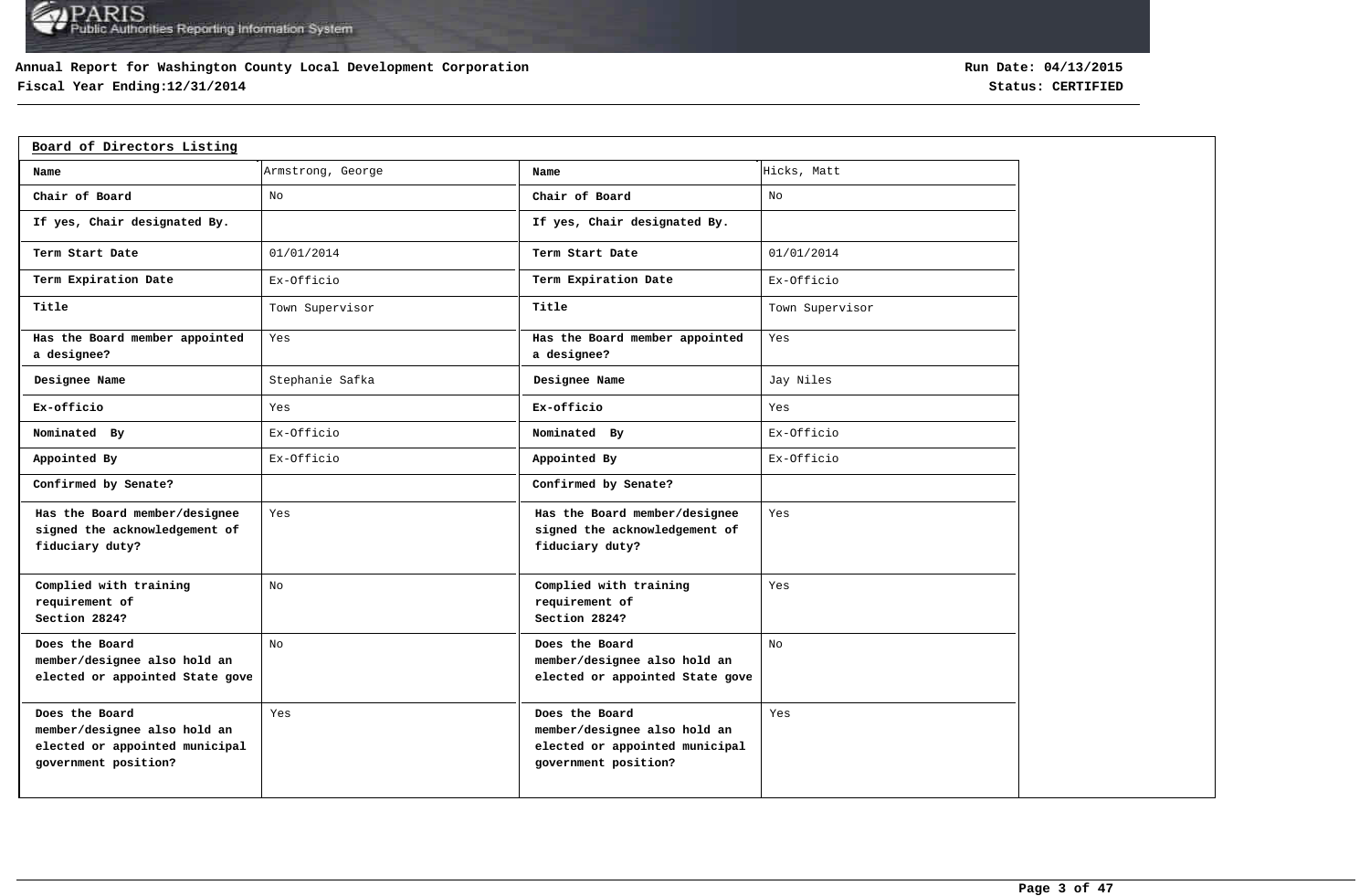### **Annual Report for Washington County Local Development Corporation**

## **Fiscal Year Ending:12/31/2014 Status: CERTIFIED**

| Board of Directors Listing                                                                               |                     |                                                                                                          |                 |  |  |  |  |  |  |  |  |
|----------------------------------------------------------------------------------------------------------|---------------------|----------------------------------------------------------------------------------------------------------|-----------------|--|--|--|--|--|--|--|--|
| Name                                                                                                     | Supernant, Mitchell | Name                                                                                                     | Campbell, Brian |  |  |  |  |  |  |  |  |
| Chair of Board                                                                                           | No                  | Chair of Board                                                                                           | No              |  |  |  |  |  |  |  |  |
| If yes, Chair designated By.                                                                             |                     | If yes, Chair designated By.                                                                             |                 |  |  |  |  |  |  |  |  |
| Term Start Date                                                                                          | 01/01/2014          | Term Start Date                                                                                          | 01/01/2014      |  |  |  |  |  |  |  |  |
| Term Expiration Date                                                                                     | Ex-Officio          | Term Expiration Date                                                                                     | Ex-Officio      |  |  |  |  |  |  |  |  |
| Title                                                                                                    | Town Supervisor     | Title                                                                                                    | Town Supervisor |  |  |  |  |  |  |  |  |
| Has the Board member appointed<br>a designee?                                                            | Yes                 | Has the Board member appointed<br>a designee?                                                            | Yes             |  |  |  |  |  |  |  |  |
| Designee Name                                                                                            | Terry Middleton     | Designee Name                                                                                            | Barry Miller    |  |  |  |  |  |  |  |  |
| Ex-officio                                                                                               | Yes                 | Ex-officio                                                                                               | Yes             |  |  |  |  |  |  |  |  |
| Nominated By                                                                                             | Ex-Officio          | Nominated By                                                                                             | Ex-Officio      |  |  |  |  |  |  |  |  |
| Appointed By                                                                                             | Ex-Officio          | Appointed By                                                                                             | Ex-Officio      |  |  |  |  |  |  |  |  |
| Confirmed by Senate?                                                                                     |                     | Confirmed by Senate?                                                                                     |                 |  |  |  |  |  |  |  |  |
| Has the Board member/designee<br>signed the acknowledgement of<br>fiduciary duty?                        | Yes                 | Has the Board member/designee<br>signed the acknowledgement of<br>fiduciary duty?                        | Yes             |  |  |  |  |  |  |  |  |
| Complied with training<br>requirement of<br>Section 2824?                                                | No                  | Complied with training<br>requirement of<br>Section 2824?                                                | Yes             |  |  |  |  |  |  |  |  |
| Does the Board<br>member/designee also hold an<br>elected or appointed State gove                        | No                  | Does the Board<br>member/designee also hold an<br>elected or appointed State gove                        | No.             |  |  |  |  |  |  |  |  |
| Does the Board<br>member/designee also hold an<br>elected or appointed municipal<br>government position? | Yes                 | Does the Board<br>member/designee also hold an<br>elected or appointed municipal<br>government position? | Yes             |  |  |  |  |  |  |  |  |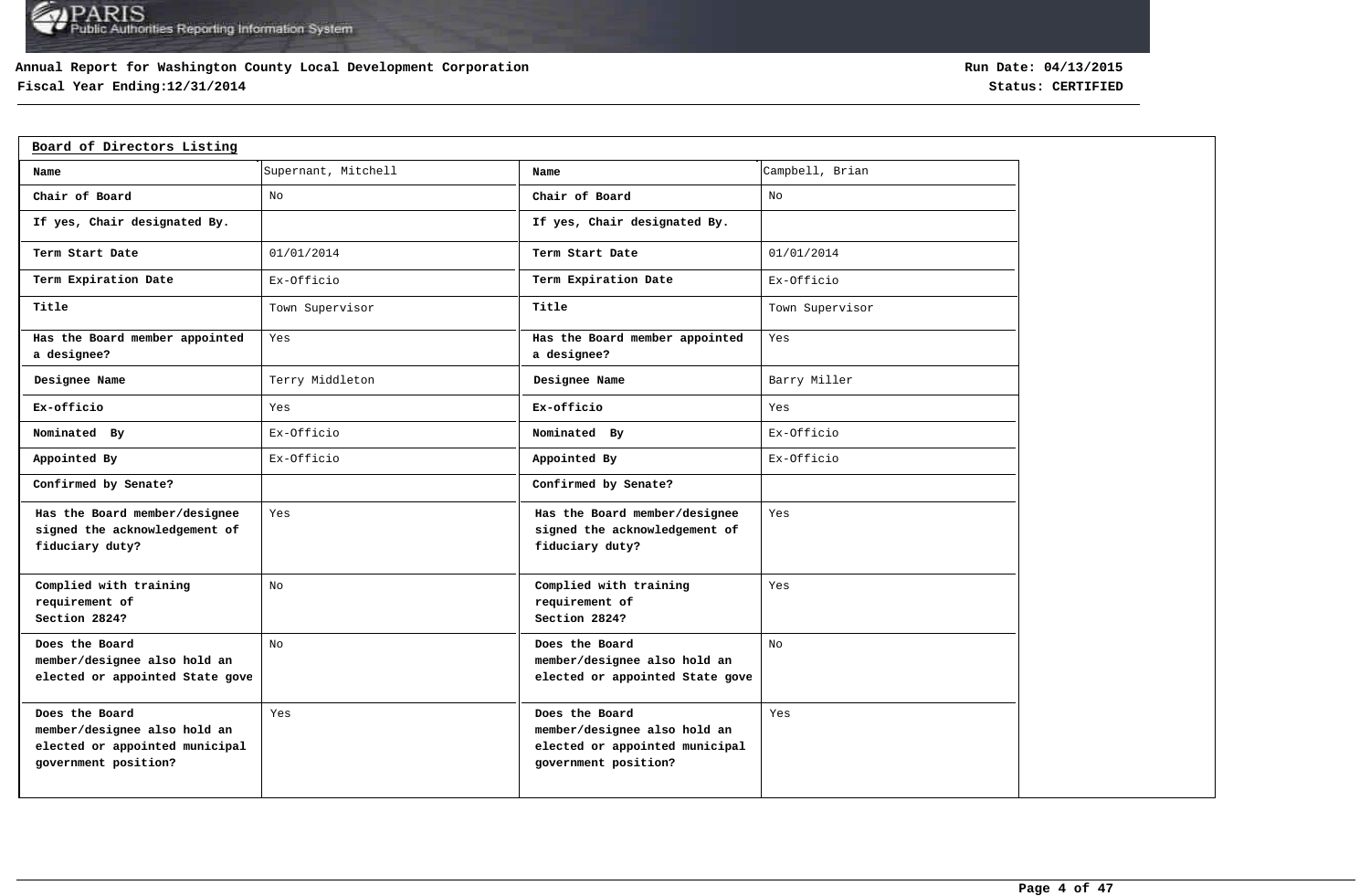### **Annual Report for Washington County Local Development Corporation**

## **Fiscal Year Ending:12/31/2014 Status: CERTIFIED**

| Board of Directors Listing                                                                               |                 |                                                                                                          |                 |
|----------------------------------------------------------------------------------------------------------|-----------------|----------------------------------------------------------------------------------------------------------|-----------------|
| Name                                                                                                     | Idleman, Sara   | Name                                                                                                     | Shaw, Dan       |
| Chair of Board                                                                                           | No              | Chair of Board                                                                                           | No              |
| If yes, Chair designated By.                                                                             |                 | If yes, Chair designated By.                                                                             |                 |
| Term Start Date                                                                                          | 01/01/2014      | Term Start Date                                                                                          | 01/01/2014      |
| Term Expiration Date                                                                                     | Ex-Officio      | Term Expiration Date                                                                                     | Ex-Officio      |
| Title                                                                                                    | Town Supervisor | Title                                                                                                    | Town Supervisor |
| Has the Board member appointed<br>a designee?                                                            | Yes             | Has the Board member appointed<br>a designee?                                                            | Yes             |
| Designee Name                                                                                            | Richard Norman  | Designee Name                                                                                            | Chic Wilson     |
| Ex-officio                                                                                               | Yes             | Ex-officio                                                                                               | Yes             |
| Nominated By                                                                                             | Ex-Officio      | Nominated By                                                                                             | Ex-Officio      |
| Appointed By                                                                                             | Ex-Officio      | Appointed By                                                                                             | Ex-Officio      |
| Confirmed by Senate?                                                                                     |                 | Confirmed by Senate?                                                                                     |                 |
| Has the Board member/designee<br>signed the acknowledgement of<br>fiduciary duty?                        | Yes             | Has the Board member/designee<br>signed the acknowledgement of<br>fiduciary duty?                        | Yes             |
| Complied with training<br>requirement of<br>Section 2824?                                                | No              | Complied with training<br>requirement of<br>Section 2824?                                                | No              |
| Does the Board<br>member/designee also hold an<br>elected or appointed State gove                        | No              | Does the Board<br>member/designee also hold an<br>elected or appointed State gove                        | No.             |
| Does the Board<br>member/designee also hold an<br>elected or appointed municipal<br>government position? | Yes             | Does the Board<br>member/designee also hold an<br>elected or appointed municipal<br>government position? | Yes             |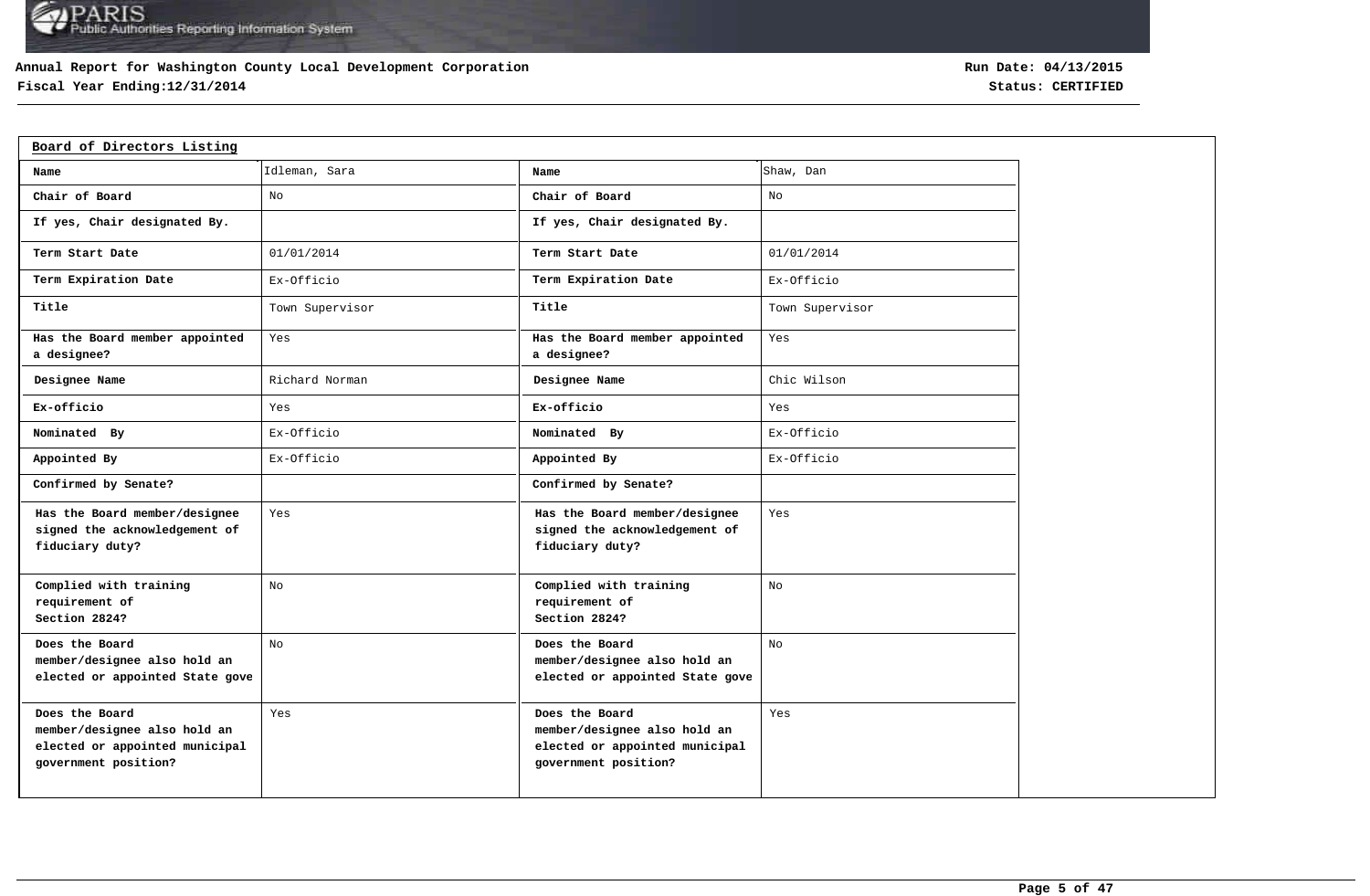### **Annual Report for Washington County Local Development Corporation**

## **Fiscal Year Ending:12/31/2014 Status: CERTIFIED**

| Board of Directors Listing                                                                               |                 |                                                                                                          |                 |
|----------------------------------------------------------------------------------------------------------|-----------------|----------------------------------------------------------------------------------------------------------|-----------------|
| Name                                                                                                     | Henke, Robert   | Name                                                                                                     | Dumas, Darlene  |
| Chair of Board                                                                                           | No              | Chair of Board                                                                                           | No              |
| If yes, Chair designated By.                                                                             |                 | If yes, Chair designated By.                                                                             |                 |
| Term Start Date                                                                                          | 01/01/2014      | Term Start Date                                                                                          | 01/01/2014      |
| Term Expiration Date                                                                                     | Ex-Officio      | Term Expiration Date                                                                                     | Ex-Officio      |
| Title                                                                                                    | Town Supervisor | Title                                                                                                    | Town Supervisor |
| Has the Board member appointed<br>a designee?                                                            | Yes             | Has the Board member appointed<br>a designee?                                                            | No              |
| Designee Name                                                                                            | Jared Humiston  | Designee Name                                                                                            |                 |
| Ex-officio                                                                                               | Yes             | Ex-officio                                                                                               | Yes             |
| Nominated By                                                                                             | Ex-Officio      | Nominated By                                                                                             | Ex-Officio      |
| Appointed By                                                                                             | Ex-Officio      | Appointed By                                                                                             | Ex-Officio      |
| Confirmed by Senate?                                                                                     |                 | Confirmed by Senate?                                                                                     |                 |
| Has the Board member/designee<br>signed the acknowledgement of<br>fiduciary duty?                        | Yes             | Has the Board member/designee<br>signed the acknowledgement of<br>fiduciary duty?                        | Yes             |
| Complied with training<br>requirement of<br>Section 2824?                                                | No              | Complied with training<br>requirement of<br>Section 2824?                                                | No              |
| Does the Board<br>member/designee also hold an<br>elected or appointed State gove                        | No              | Does the Board<br>member/designee also hold an<br>elected or appointed State gove                        | No              |
| Does the Board<br>member/designee also hold an<br>elected or appointed municipal<br>government position? | Yes             | Does the Board<br>member/designee also hold an<br>elected or appointed municipal<br>government position? | Yes             |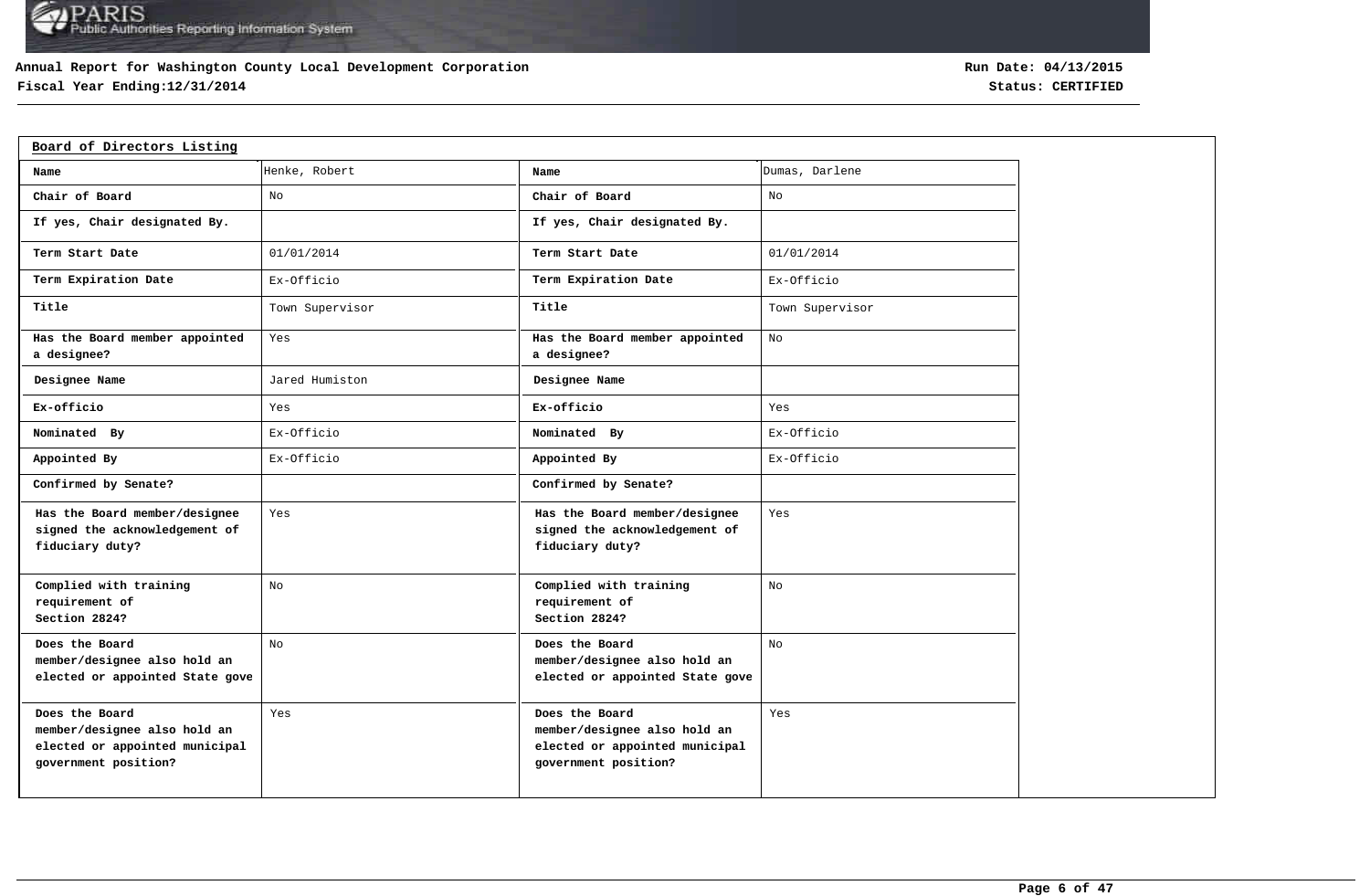### **Annual Report for Washington County Local Development Corporation**

## **Fiscal Year Ending:12/31/2014 Status: CERTIFIED**

| Board of Directors Listing                                                                               |                 |                                                                                                          |                   |  |  |  |  |  |  |  |
|----------------------------------------------------------------------------------------------------------|-----------------|----------------------------------------------------------------------------------------------------------|-------------------|--|--|--|--|--|--|--|
| Name                                                                                                     | Brown, Alan     | Name                                                                                                     | Fedler, Catherine |  |  |  |  |  |  |  |
| Chair of Board                                                                                           | No              | Chair of Board                                                                                           | No                |  |  |  |  |  |  |  |
| If yes, Chair designated By.                                                                             |                 | If yes, Chair designated By.                                                                             |                   |  |  |  |  |  |  |  |
| Term Start Date                                                                                          | 01/01/2014      | Term Start Date                                                                                          | 01/01/2014        |  |  |  |  |  |  |  |
| Term Expiration Date                                                                                     | Ex-Officio      | Term Expiration Date                                                                                     | Ex-Officio        |  |  |  |  |  |  |  |
| Title                                                                                                    | Town Supervisor | Title                                                                                                    | Town Supervisor   |  |  |  |  |  |  |  |
| Has the Board member appointed<br>a designee?                                                            | No              | Has the Board member appointed<br>a designee?                                                            | No                |  |  |  |  |  |  |  |
| Designee Name                                                                                            |                 | Designee Name                                                                                            |                   |  |  |  |  |  |  |  |
| Ex-officio                                                                                               | Yes             | Ex-officio                                                                                               | Yes               |  |  |  |  |  |  |  |
| Nominated By                                                                                             | Ex-Officio      | Nominated By                                                                                             | Ex-Officio        |  |  |  |  |  |  |  |
| Appointed By                                                                                             | Ex-Officio      | Appointed By                                                                                             | Ex-Officio        |  |  |  |  |  |  |  |
| Confirmed by Senate?                                                                                     |                 | Confirmed by Senate?                                                                                     |                   |  |  |  |  |  |  |  |
| Has the Board member/designee<br>signed the acknowledgement of<br>fiduciary duty?                        | Yes             | Has the Board member/designee<br>signed the acknowledgement of<br>fiduciary duty?                        | Yes               |  |  |  |  |  |  |  |
| Complied with training<br>requirement of<br>Section 2824?                                                | No              | Complied with training<br>requirement of<br>Section 2824?                                                | No                |  |  |  |  |  |  |  |
| Does the Board<br>member/designee also hold an<br>elected or appointed State gove                        | No              | Does the Board<br>member/designee also hold an<br>elected or appointed State gove                        | No                |  |  |  |  |  |  |  |
| Does the Board<br>member/designee also hold an<br>elected or appointed municipal<br>government position? | Yes             | Does the Board<br>member/designee also hold an<br>elected or appointed municipal<br>government position? | Yes               |  |  |  |  |  |  |  |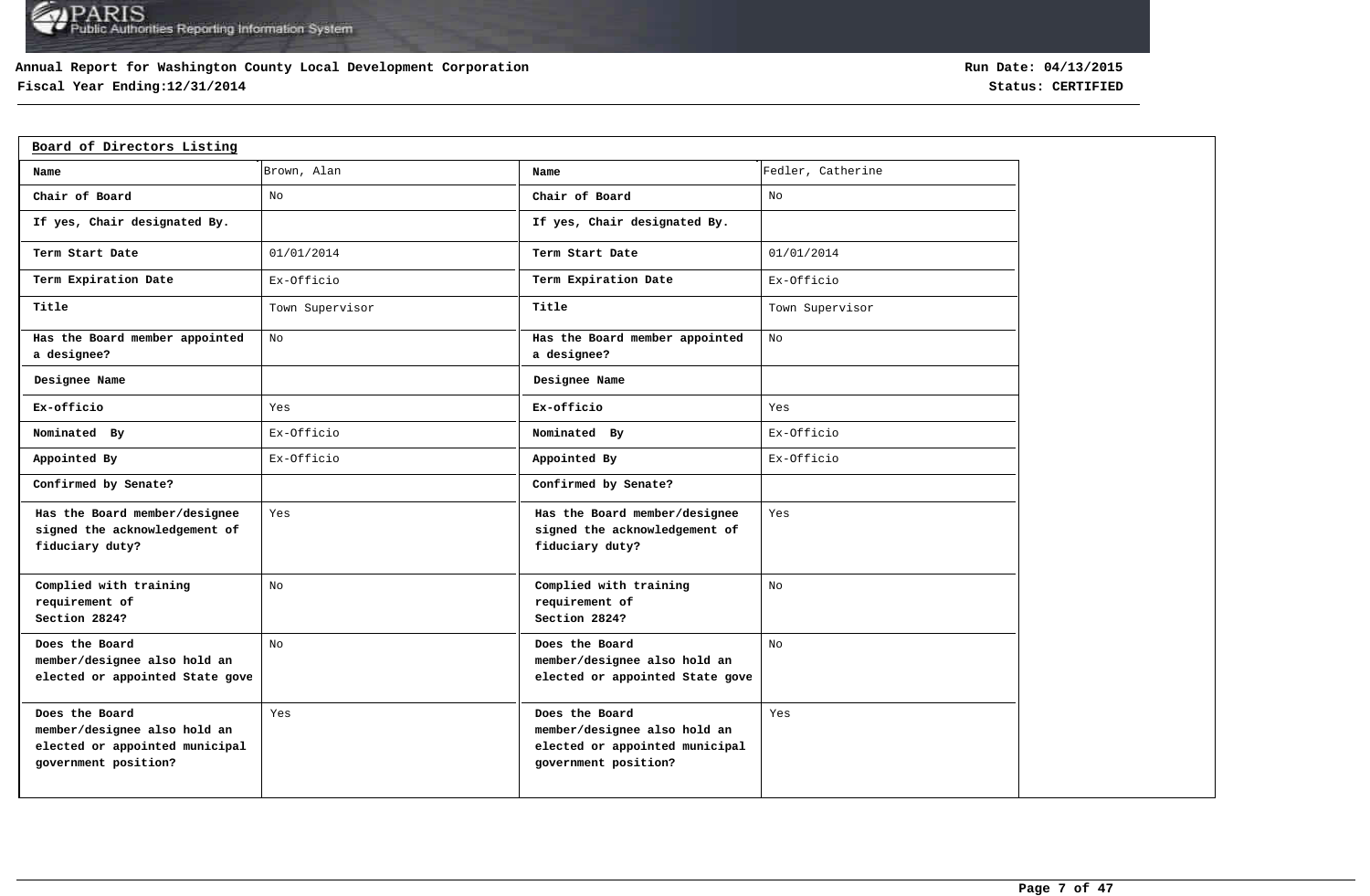### **Annual Report for Washington County Local Development Corporation**

## **Fiscal Year Ending:12/31/2014 Status: CERTIFIED**

| Board of Directors Listing                                                                               |                 |                                                                                                          |                 |
|----------------------------------------------------------------------------------------------------------|-----------------|----------------------------------------------------------------------------------------------------------|-----------------|
| Name                                                                                                     | Gang, George    | Name                                                                                                     | O'Brien, David  |
| Chair of Board                                                                                           | No              | Chair of Board                                                                                           | No              |
| If yes, Chair designated By.                                                                             |                 | If yes, Chair designated By.                                                                             |                 |
| Term Start Date                                                                                          | 01/01/2014      | Term Start Date                                                                                          | 01/01/2014      |
| Term Expiration Date                                                                                     | Ex-Officio      | Term Expiration Date                                                                                     | Ex-Officio      |
| Title                                                                                                    | Town Supervisor | Title                                                                                                    | Town Supervisor |
| Has the Board member appointed<br>a designee?                                                            | No              | Has the Board member appointed<br>a designee?                                                            | No              |
| Designee Name                                                                                            |                 | Designee Name                                                                                            |                 |
| Ex-officio                                                                                               | Yes             | Ex-officio                                                                                               | Yes             |
| Nominated By                                                                                             | Ex-Officio      | Nominated By                                                                                             | Ex-Officio      |
| Appointed By                                                                                             | Ex-Officio      | Appointed By                                                                                             | Ex-Officio      |
| Confirmed by Senate?                                                                                     |                 | Confirmed by Senate?                                                                                     |                 |
| Has the Board member/designee<br>signed the acknowledgement of<br>fiduciary duty?                        | Yes             | Has the Board member/designee<br>signed the acknowledgement of<br>fiduciary duty?                        | Yes             |
| Complied with training<br>requirement of<br>Section 2824?                                                | No              | Complied with training<br>requirement of<br>Section 2824?                                                | Yes             |
| Does the Board<br>member/designee also hold an<br>elected or appointed State gove                        | No              | Does the Board<br>member/designee also hold an<br>elected or appointed State gove                        | No              |
| Does the Board<br>member/designee also hold an<br>elected or appointed municipal<br>government position? | Yes             | Does the Board<br>member/designee also hold an<br>elected or appointed municipal<br>government position? | Yes             |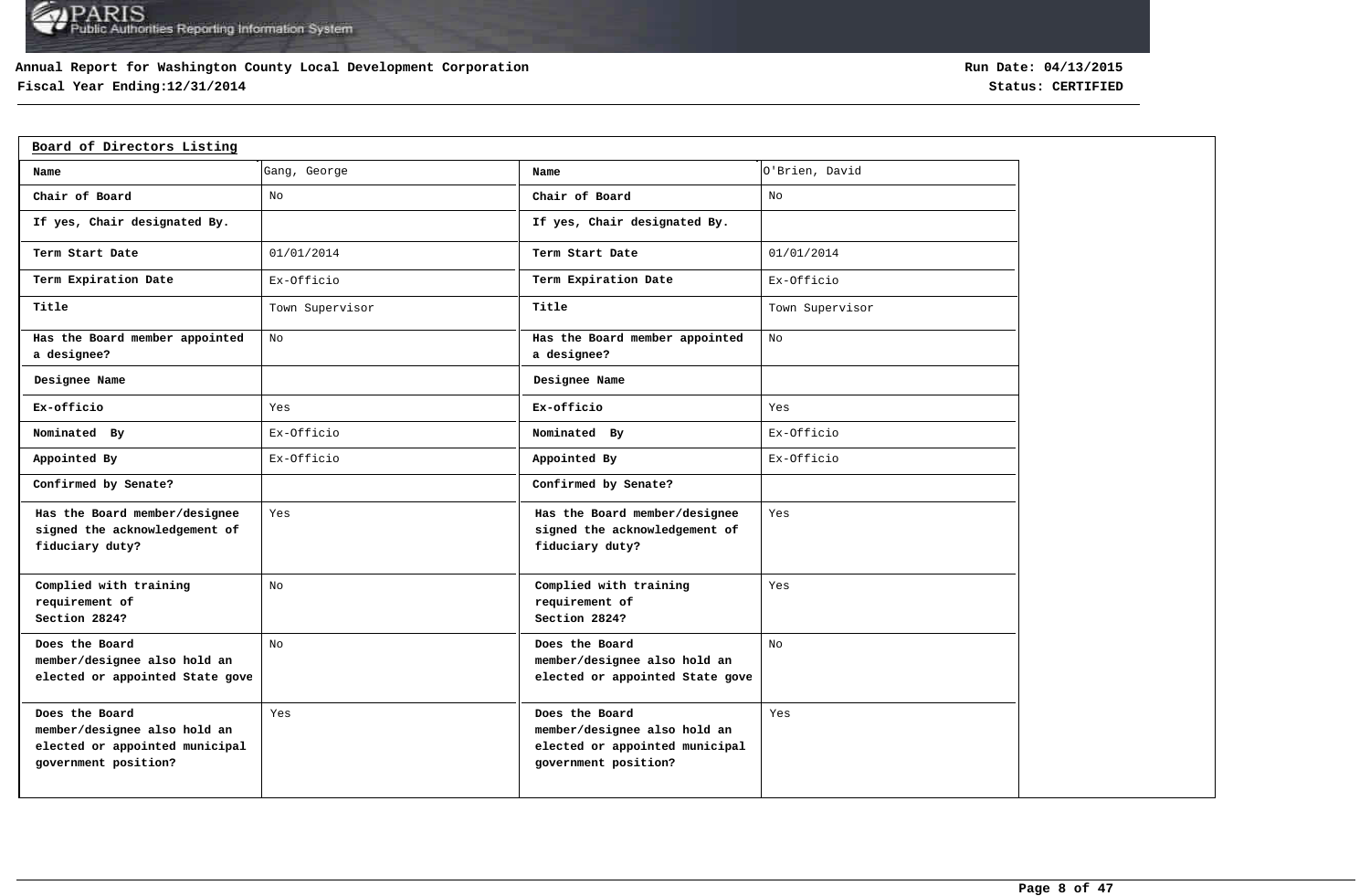### **Annual Report for Washington County Local Development Corporation**

## **Fiscal Year Ending:12/31/2014 Status: CERTIFIED**

| Board of Directors Listing                                                                               |                 |                                                                                                          |                 |
|----------------------------------------------------------------------------------------------------------|-----------------|----------------------------------------------------------------------------------------------------------|-----------------|
| Name                                                                                                     | Haff, Dana      | Name                                                                                                     | Shay, Robert    |
| Chair of Board                                                                                           | No              | Chair of Board                                                                                           | No              |
| If yes, Chair designated By.                                                                             |                 | If yes, Chair designated By.                                                                             |                 |
| Term Start Date                                                                                          | 01/01/2014      | Term Start Date                                                                                          | 01/01/2014      |
| Term Expiration Date                                                                                     | Ex-Officio      | Term Expiration Date                                                                                     | Ex-Officio      |
| Title                                                                                                    | Town Supervisor | Title                                                                                                    | Town Supervisor |
| Has the Board member appointed<br>a designee?                                                            | No              | Has the Board member appointed<br>a designee?                                                            | No              |
| Designee Name                                                                                            |                 | Designee Name                                                                                            |                 |
| Ex-officio                                                                                               | Yes             | Ex-officio                                                                                               | Yes             |
| Nominated By                                                                                             | Ex-Officio      | Nominated By                                                                                             | Ex-Officio      |
| Appointed By                                                                                             | Ex-Officio      | Appointed By                                                                                             | Ex-Officio      |
| Confirmed by Senate?                                                                                     |                 | Confirmed by Senate?                                                                                     |                 |
| Has the Board member/designee<br>signed the acknowledgement of<br>fiduciary duty?                        | Yes             | Has the Board member/designee<br>signed the acknowledgement of<br>fiduciary duty?                        | Yes             |
| Complied with training<br>requirement of<br>Section 2824?                                                | Yes             | Complied with training<br>requirement of<br>Section 2824?                                                | Yes             |
| Does the Board<br>member/designee also hold an<br>elected or appointed State gove                        | No              | Does the Board<br>member/designee also hold an<br>elected or appointed State gove                        | No              |
| Does the Board<br>member/designee also hold an<br>elected or appointed municipal<br>government position? | Yes             | Does the Board<br>member/designee also hold an<br>elected or appointed municipal<br>government position? | Yes             |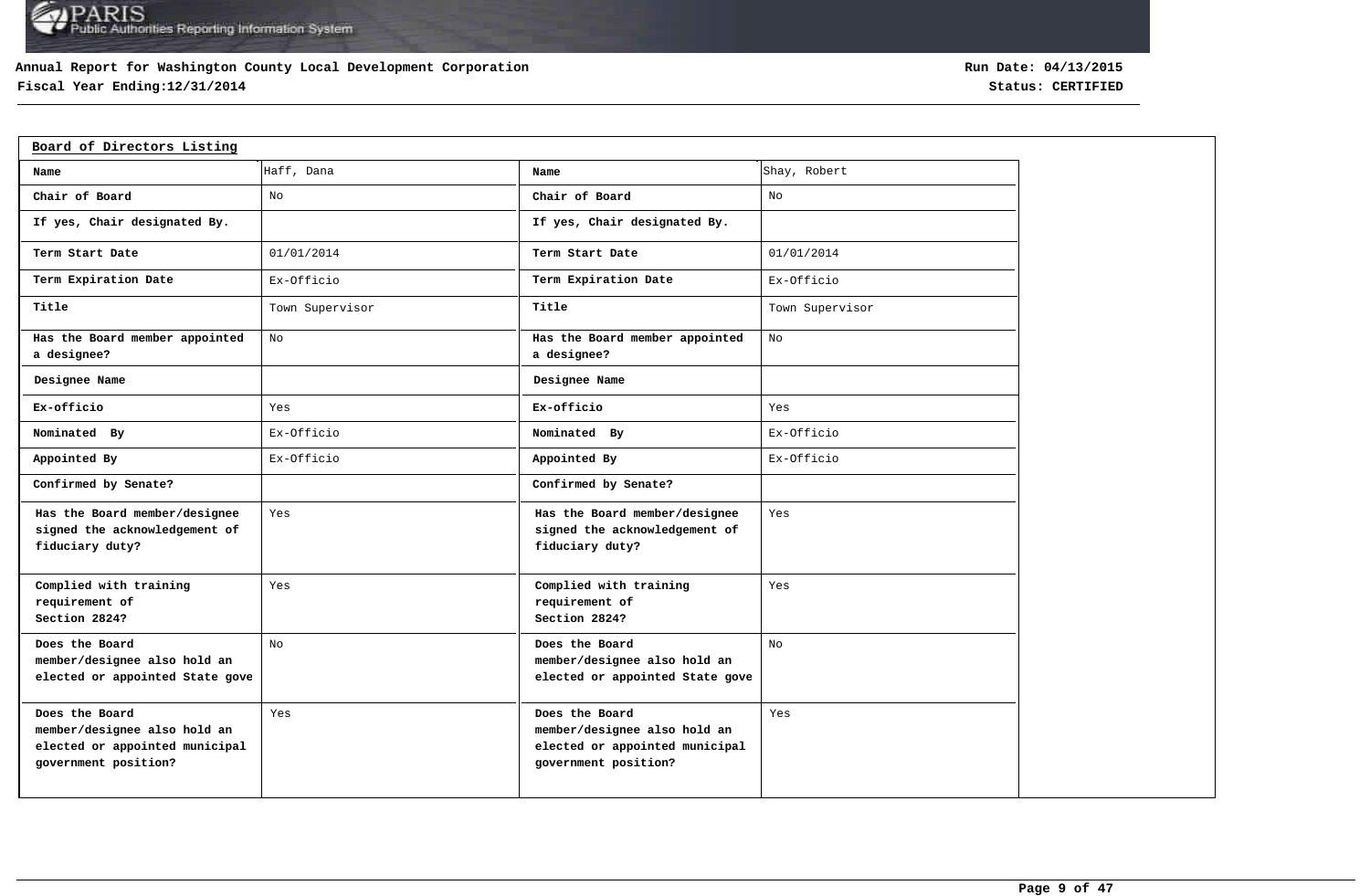### **Annual Report for Washington County Local Development Corporation**

## **Fiscal Year Ending:12/31/2014 Status: CERTIFIED**

| Board of Directors Listing                                                                               |                 |                                                                                                          |                  |
|----------------------------------------------------------------------------------------------------------|-----------------|----------------------------------------------------------------------------------------------------------|------------------|
| Name                                                                                                     | Lindsay, James  | Name                                                                                                     | Pitts, Seth      |
| Chair of Board                                                                                           | No              | Chair of Board                                                                                           | Yes              |
| If yes, Chair designated By.                                                                             |                 | If yes, Chair designated By.                                                                             | Elected by Board |
| Term Start Date                                                                                          | 01/01/2014      | Term Start Date                                                                                          | 01/01/2014       |
| Term Expiration Date                                                                                     | Ex-Officio      | Term Expiration Date                                                                                     | Ex-Officio       |
| Title                                                                                                    | Town Supervisor | Title                                                                                                    | Town Supervisor  |
| Has the Board member appointed<br>a designee?                                                            | No              | Has the Board member appointed<br>a designee?                                                            | No               |
| Designee Name                                                                                            |                 | Designee Name                                                                                            |                  |
| Ex-officio                                                                                               | Yes             | Ex-officio                                                                                               | Yes              |
| Nominated By                                                                                             | Ex-Officio      | Nominated By                                                                                             | Ex-Officio       |
| Appointed By                                                                                             | Ex-Officio      | Appointed By                                                                                             | Ex-Officio       |
| Confirmed by Senate?                                                                                     |                 | Confirmed by Senate?                                                                                     |                  |
| Has the Board member/designee<br>signed the acknowledgement of<br>fiduciary duty?                        | Yes             | Has the Board member/designee<br>signed the acknowledgement of<br>fiduciary duty?                        | Yes              |
| Complied with training<br>requirement of<br>Section 2824?                                                | No              | Complied with training<br>requirement of<br>Section 2824?                                                | Yes              |
| Does the Board<br>member/designee also hold an<br>elected or appointed State gove                        | No              | Does the Board<br>member/designee also hold an<br>elected or appointed State gove                        | No               |
| Does the Board<br>member/designee also hold an<br>elected or appointed municipal<br>government position? | Yes             | Does the Board<br>member/designee also hold an<br>elected or appointed municipal<br>government position? | Yes              |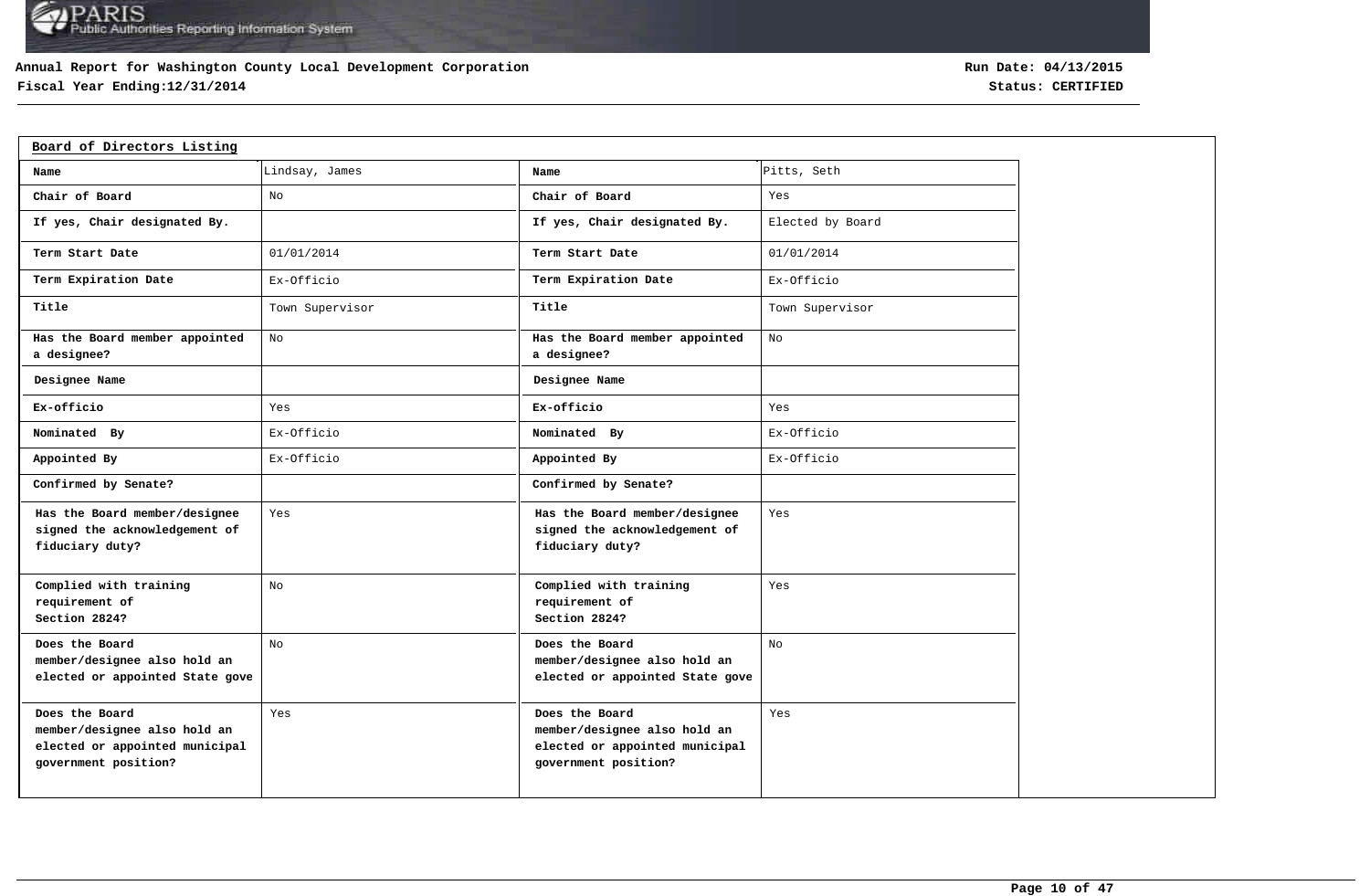## **Annual Report for Washington County Local Development Corporation**

## **Fiscal Year Ending:12/31/2014 Status: CERTIFIED**

| Board of Directors Listing                                                                               |                 |  |
|----------------------------------------------------------------------------------------------------------|-----------------|--|
| Name                                                                                                     | LaPointe, John  |  |
| Chair of Board                                                                                           | No              |  |
| If yes, Chair designated By.                                                                             |                 |  |
| Term Start Date                                                                                          | 01/01/2014      |  |
| Term Expiration Date                                                                                     | Ex-Officio      |  |
| Title                                                                                                    | Town Supervisor |  |
| Has the Board member appointed<br>a designee?                                                            | No              |  |
| Designee Name                                                                                            |                 |  |
| Ex-officio                                                                                               | Yes             |  |
| Nominated By                                                                                             | Ex-Officio      |  |
| Appointed By                                                                                             | Ex-Officio      |  |
| Confirmed by Senate?                                                                                     |                 |  |
| Has the Board member/designee<br>signed the acknowledgement of<br>fiduciary duty?                        | Yes             |  |
| Complied with training<br>requirement of<br>Section 2824?                                                | No              |  |
| Does the Board<br>member/designee also hold an<br>elected or appointed State gove                        | No.             |  |
| Does the Board<br>member/designee also hold an<br>elected or appointed municipal<br>government position? | Yes             |  |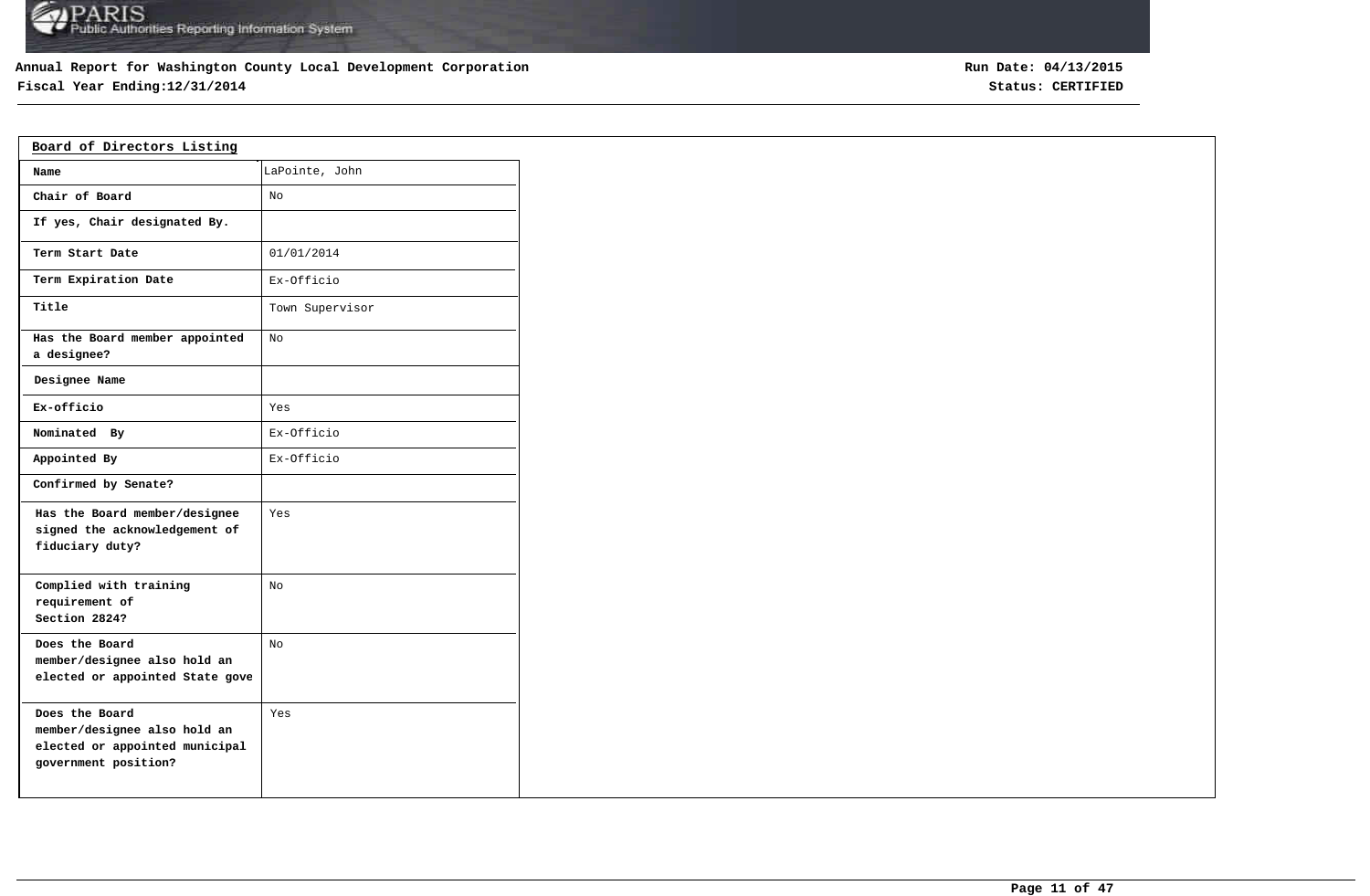**Fiscal Year Ending:12/31/2014 Status: CERTIFIED**

### **Staff Listing**

| Name     | Title     | Group     | Department | Union | Barga- | $ $ Full | Exempt Base |            | Actual    | Over      | Performance Extra Pay | Other     | Total   | Individual               | If yes, Is |
|----------|-----------|-----------|------------|-------|--------|----------|-------------|------------|-----------|-----------|-----------------------|-----------|---------|--------------------------|------------|
|          |           |           |            | Name  | ining  | Time/    |             | Annualized | salary    | time      | Bonus                 | Compensa  | Compens | also paid by the payment |            |
|          |           |           | Subsidiary |       | Unit   | Part     |             | Salary     | paid to   | paid by   |                       | tion/Allo | -ation  | another                  | made by a  |
|          |           |           |            |       |        | Time     |             |            | the       | Authority |                       | wances/Ad |         | entity to                | State or   |
|          |           |           |            |       |        |          |             |            | Individua |           |                       | justments |         | perform the              | local      |
|          |           |           |            |       |        |          |             |            |           |           |                       |           |         | work of the              | government |
|          |           |           |            |       |        |          |             |            |           |           |                       |           |         | Authority                |            |
| Derway,  | President | Executive |            |       |        | FT       | Yes         | 45,900.00  | 44,677    |           |                       |           | 44,677  | No                       |            |
| Deanna L |           |           |            |       |        |          |             |            |           |           |                       |           |         |                          |            |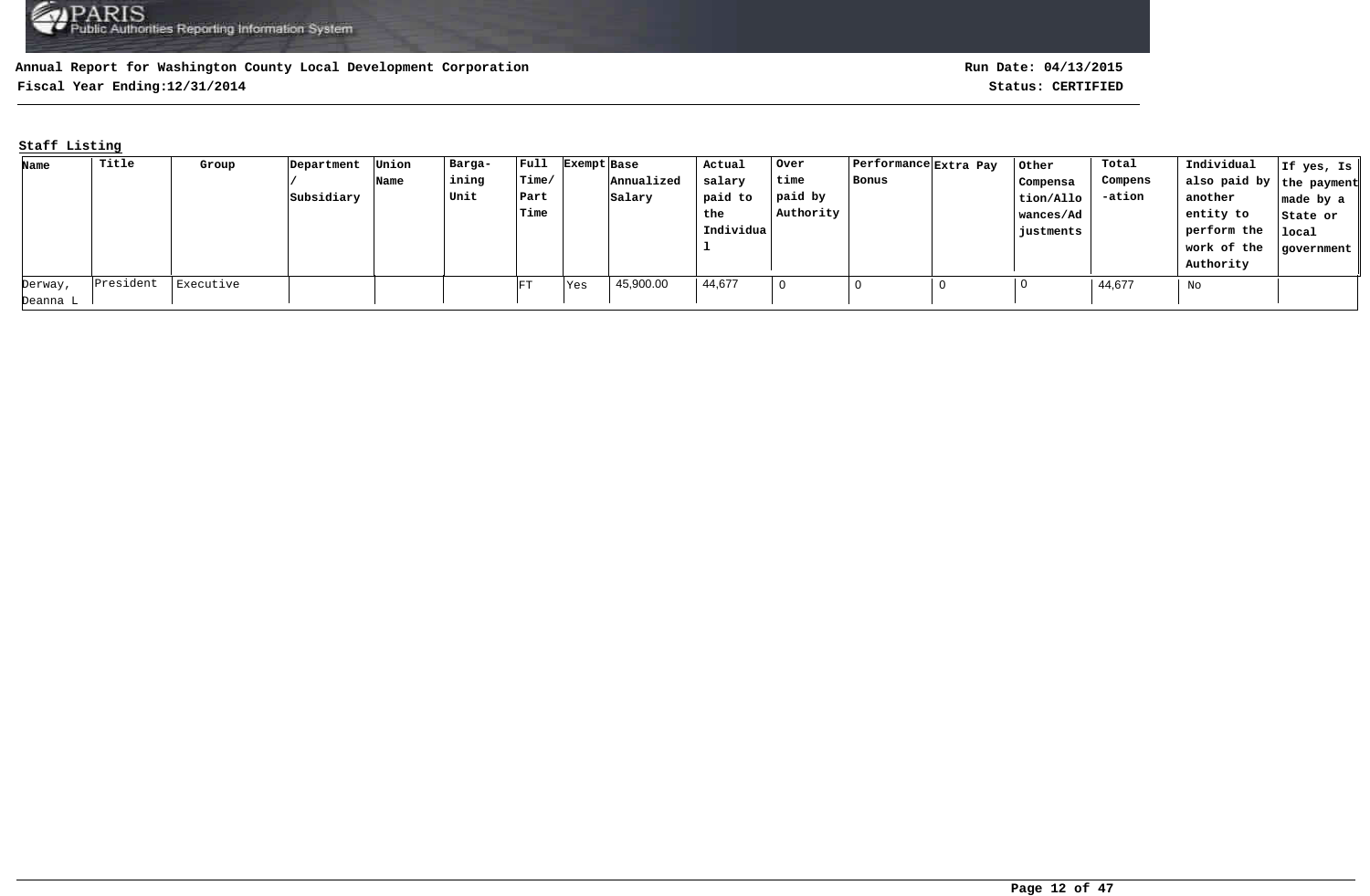**Fiscal Year Ending:12/31/2014 Status: CERTIFIED**

### **Benefit Information**

During the fiscal year, did the Authority continue to pay for any of the above mentioned benefits for

### **Board Members**

| Name                         | Title     | Severance | Payment | $_{\texttt{Club}}$ | Use of    | Personal Auto Transpo- |         | Housing | Spousal / | Tuition Multi- |         | None         | Other |
|------------------------------|-----------|-----------|---------|--------------------|-----------|------------------------|---------|---------|-----------|----------------|---------|--------------|-------|
|                              |           | Package   | for     | Member-            | Corporate | Loans                  | rtation | Allow-  | Dependent | Assist-        | Year    | of           |       |
|                              |           |           | Unused  | ships              | Credit    |                        |         | ance    | Life      | ance           | Employ- | These        |       |
|                              |           |           | Leave   |                    | Cards     |                        |         |         | Insurance |                | ment    | Benefits     |       |
| Lindsay,                     | Board of  |           |         |                    |           |                        |         |         |           |                |         | $\, {\rm X}$ |       |
| James                        | Directors |           |         |                    |           |                        |         |         |           |                |         |              |       |
| Henke,                       | Board of  |           |         |                    |           |                        |         |         |           |                |         | $\,$ X       |       |
| Robert                       | Directors |           |         |                    |           |                        |         |         |           |                |         |              |       |
| Supernant,                   | Board of  |           |         |                    |           |                        |         |         |           |                |         | $\mathbf X$  |       |
| Mitchell                     | Directors |           |         |                    |           |                        |         |         |           |                |         |              |       |
| Campbell,                    | Board of  |           |         |                    |           |                        |         |         |           |                |         | $\mathbf X$  |       |
| Brian                        | Directors |           |         |                    |           |                        |         |         |           |                |         |              |       |
| $0'$ Brien,                  | Board of  |           |         |                    |           |                        |         |         |           |                |         | $\mathbf X$  |       |
| David                        | Directors |           |         |                    |           |                        |         |         |           |                |         |              |       |
| Haff, Dana Board of          |           |           |         |                    |           |                        |         |         |           |                |         | $\mathbf X$  |       |
|                              | Directors |           |         |                    |           |                        |         |         |           |                |         |              |       |
| Idleman,                     | Board of  |           |         |                    |           |                        |         |         |           |                |         | $\mathbf X$  |       |
| Sara                         | Directors |           |         |                    |           |                        |         |         |           |                |         |              |       |
| Armstrong,                   | Board of  |           |         |                    |           |                        |         |         |           |                |         | $\,$ X       |       |
| George                       | Directors |           |         |                    |           |                        |         |         |           |                |         |              |       |
| Shaw, Dan                    | Board of  |           |         |                    |           |                        |         |         |           |                |         | Χ            |       |
|                              | Directors |           |         |                    |           |                        |         |         |           |                |         |              |       |
| Safka,                       | Board of  |           |         |                    |           |                        |         |         |           |                |         | $\mathbf X$  |       |
| Stephanie                    | Directors |           |         |                    |           |                        |         |         |           |                |         |              |       |
| Niles, Jay Board of          |           |           |         |                    |           |                        |         |         |           |                |         | $\mathbf X$  |       |
|                              | Directors |           |         |                    |           |                        |         |         |           |                |         |              |       |
| Middleton, Board of          |           |           |         |                    |           |                        |         |         |           |                |         | $\mathbf X$  |       |
| Terry                        | Directors |           |         |                    |           |                        |         |         |           |                |         |              |       |
| Miller,                      | Board of  |           |         |                    |           |                        |         |         |           |                |         | $\mathbf X$  |       |
| Barry                        | Directors |           |         |                    |           |                        |         |         |           |                |         |              |       |
| Norman,                      | Board of  |           |         |                    |           |                        |         |         |           |                |         | $\mathbf X$  |       |
| Richard                      | Directors |           |         |                    |           |                        |         |         |           |                |         |              |       |
| Wilson,                      | Board of  |           |         |                    |           |                        |         |         |           |                |         | $\mathbf X$  |       |
| Chic                         | Directors |           |         |                    |           |                        |         |         |           |                |         |              |       |
| $\overline{\text{Fedler}}$ , | Board of  |           |         |                    |           |                        |         |         |           |                |         | $\mathbf X$  |       |
| Catherine                    | Directors |           |         |                    |           |                        |         |         |           |                |         |              |       |
| Shay,                        | Board of  |           |         |                    |           |                        |         |         |           |                |         | $\mathbf X$  |       |
| Robert                       | Directors |           |         |                    |           |                        |         |         |           |                |         |              |       |
| Pitts,                       | Board of  |           |         |                    |           |                        |         |         |           |                |         | $\mathbf X$  |       |
| Seth                         | Directors |           |         |                    |           |                        |         |         |           |                |         |              |       |

No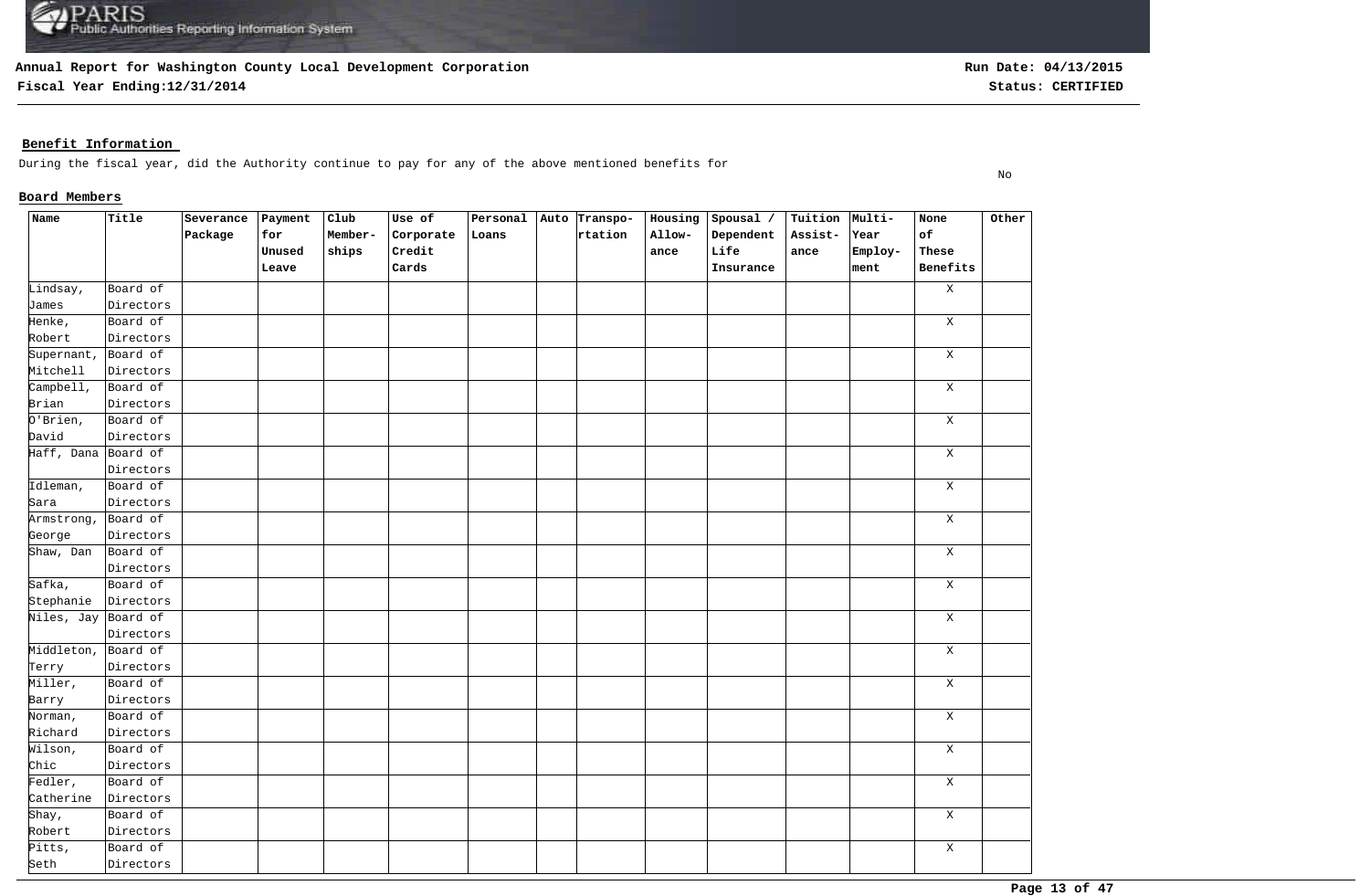**Fiscal Year Ending:12/31/2014 Status: CERTIFIED**

| Name      | Title     | Severance | Payment | Club    | Use of    | Personal | Auto Transpo- | Housing | Spousal / | Tuition Multi- |         | None     | Other |
|-----------|-----------|-----------|---------|---------|-----------|----------|---------------|---------|-----------|----------------|---------|----------|-------|
|           |           | Package   | for     | Member- | Corporate | Loans    | rtation       | Allow-  | Dependent | Assist-        | Year    | of       |       |
|           |           |           | Unused  | ships   | Credit    |          |               | ance    | Life      | ance           | Employ- | These    |       |
|           |           |           | Leave   |         | Cards     |          |               |         | Insurance |                | ment    | Benefits |       |
| Brown,    | Board of  |           |         |         |           |          |               |         |           |                |         | X        |       |
| Alan      | Directors |           |         |         |           |          |               |         |           |                |         |          |       |
| Gang,     | Board of  |           |         |         |           |          |               |         |           |                |         | X        |       |
| George    | Directors |           |         |         |           |          |               |         |           |                |         |          |       |
| Dumas,    | Board of  |           |         |         |           |          |               |         |           |                |         | X        |       |
| Darlene   | Directors |           |         |         |           |          |               |         |           |                |         |          |       |
| Hicks,    | Board of  |           |         |         |           |          |               |         |           |                |         | X        |       |
| Matt      | Directors |           |         |         |           |          |               |         |           |                |         |          |       |
| LaPointe, | Board of  |           |         |         |           |          |               |         |           |                |         | Χ        |       |
| John      | Directors |           |         |         |           |          |               |         |           |                |         |          |       |
| Humiston, | Board of  |           |         |         |           |          |               |         |           |                |         | X        |       |
| Jared     | Directors |           |         |         |           |          |               |         |           |                |         |          |       |

### **Staff**

| Name | Title | Severance | Payment | Club    | Use of    | Personal | Auto Transpo- | Housing | Spousal   | Tuition Multi- |         | None     | Other |
|------|-------|-----------|---------|---------|-----------|----------|---------------|---------|-----------|----------------|---------|----------|-------|
|      |       | Package   | for     | Member- | Corporate | Loans    | rtation       | Allow-  | Dependent | Assist-        | ∣Year   | of:      |       |
|      |       |           | Unused  | ships   | Credit    |          |               | ance    | Life      | ance           | Employ- | These    |       |
|      |       |           | Leave   |         | Cards     |          |               |         | Insurance |                | ment    | Benefits |       |

**No Data has been entered by the Authority for this section in PARIS**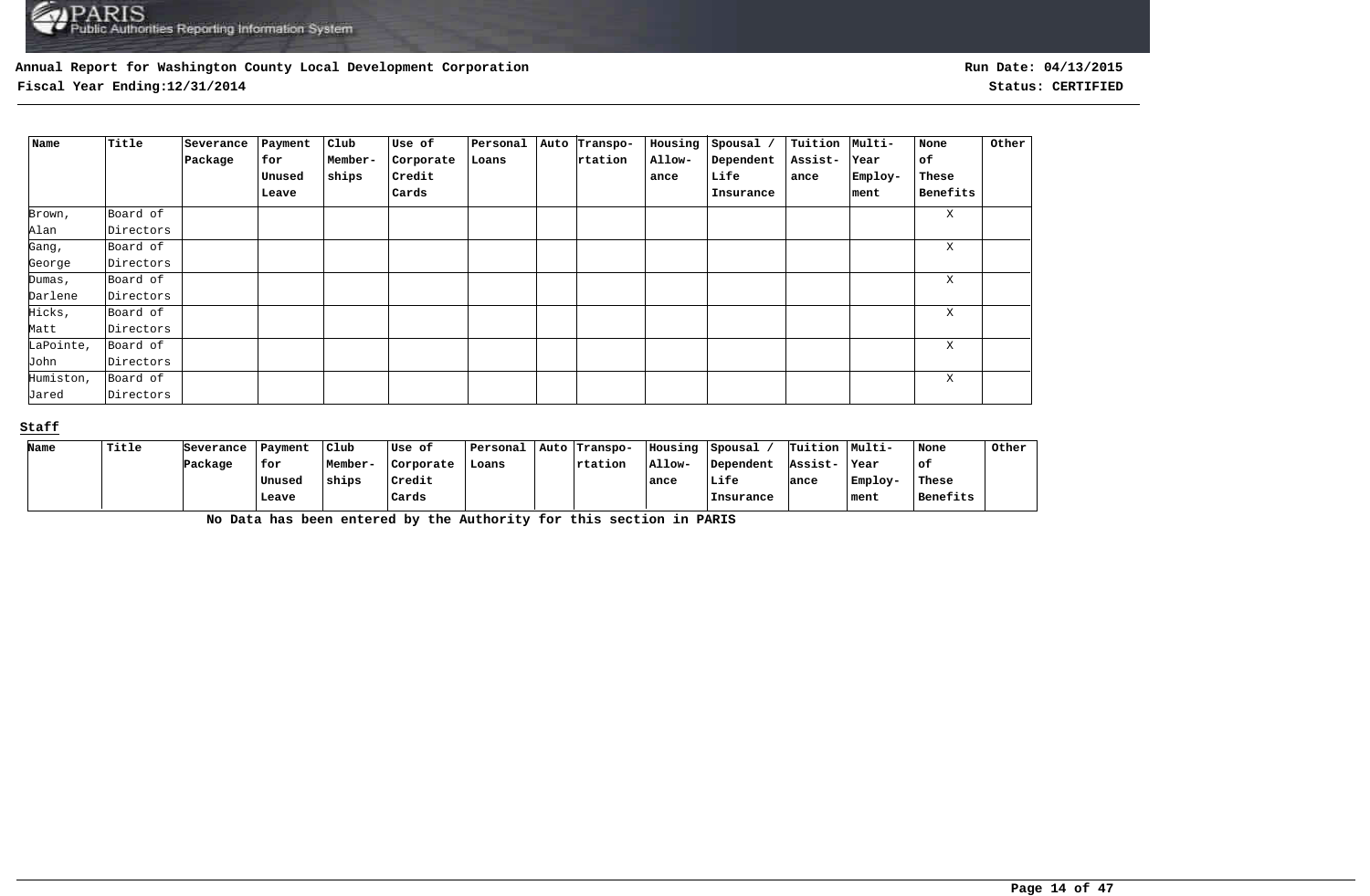### **Annual Report for Washington County Local Development Corporation**

### **Fiscal Year Ending:12/31/2014 Status: CERTIFIED**

### **Subsidiary/Component Unit Verification**

Is the list of subsidiaries, as assembled by the Office of the State Comptroller, correct? Yes Are there other subsidiaries or component units of the Authority that are active, not included in the PARIS reports submitted by this Aut No

 **Name of Subsidiary/Component Unit Status Requested Changes** 

#### **Subsidiary/Component Unit Creation**

| Name of Subsidiary/Component Unit     | Establishment    | Entity Purpose     |  |                      |
|---------------------------------------|------------------|--------------------|--|----------------------|
|                                       |                  | Date               |  |                      |
| Subsidiary/Component Unit Termination |                  |                    |  |                      |
| Name of Subsidiary/Component Unit     | Termination Date | Termination Reason |  | Proof of Termination |

**No Data has been entered by the Authority for this section in PARIS**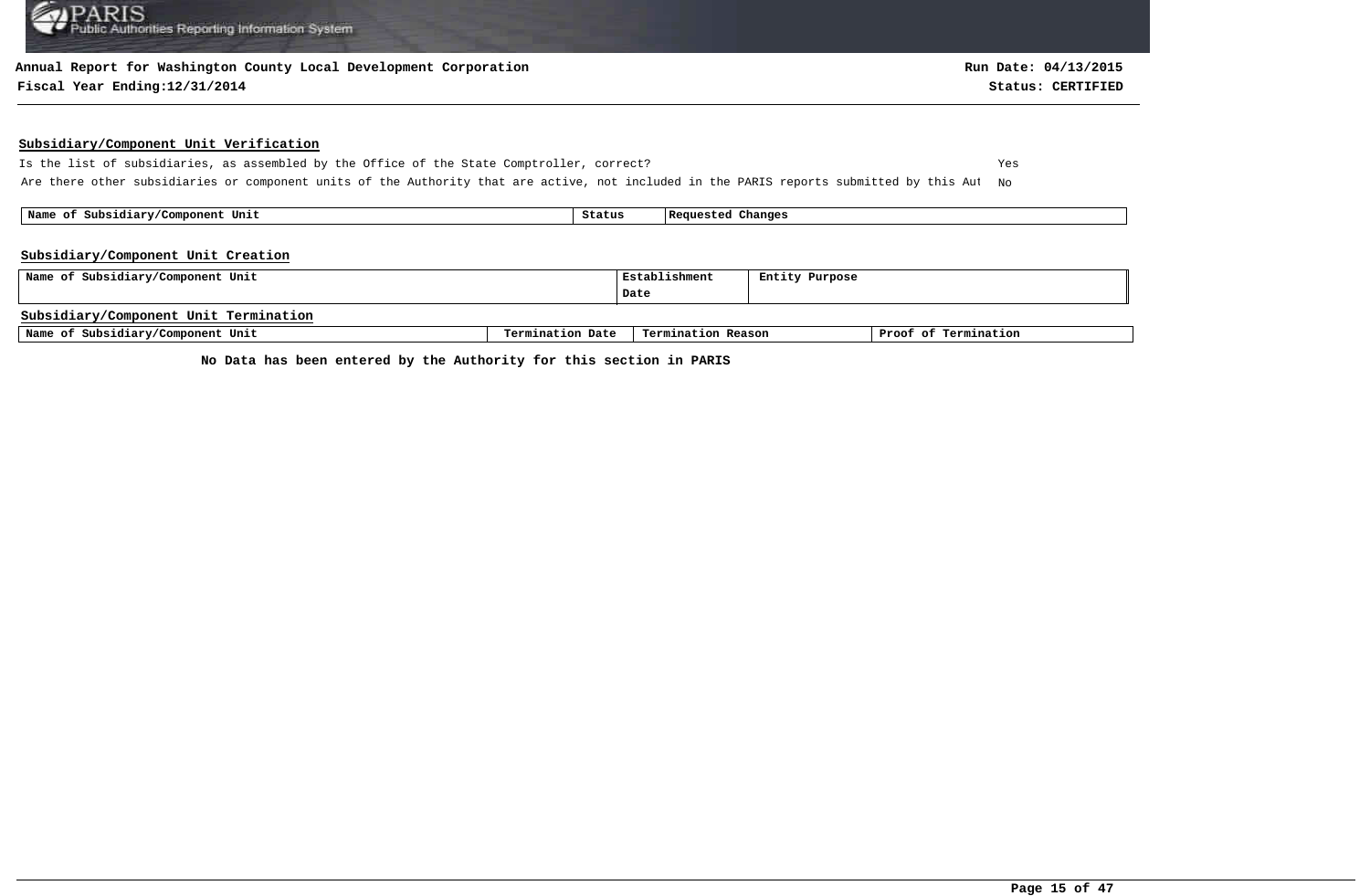**Fiscal Year Ending:12/31/2014 Status: CERTIFIED**

### **Summary Financial Information**

### **SUMMARY STATEMENT OF NET ASSETS**

| ۰,<br>٩ |  |
|---------|--|
|         |  |

| Total Assets                           | \$4,253,116 |
|----------------------------------------|-------------|
| Total Noncurrent Assets                | \$1,843,691 |
| Net Capital Assets                     | \$0         |
| Accumulated depreciation               | \$0         |
| Infrastructure                         | \$0         |
| Buildings and equipment                | \$0         |
| Land and other nondepreciable property | \$0         |
| Capital Assets                         |             |
| Other assets                           | \$0         |
| Long-term receivables, net             | \$1,843,691 |
| Restricted cash and investments        | \$0         |
| Noncurrent Assets                      |             |
| Total Current Assets                   | \$2,409,425 |
| Other assets                           | \$0         |
| Receivables, net                       | \$550,221   |
| Investments                            | \$701,316   |
| Cash and cash equivalents              | \$1,157,888 |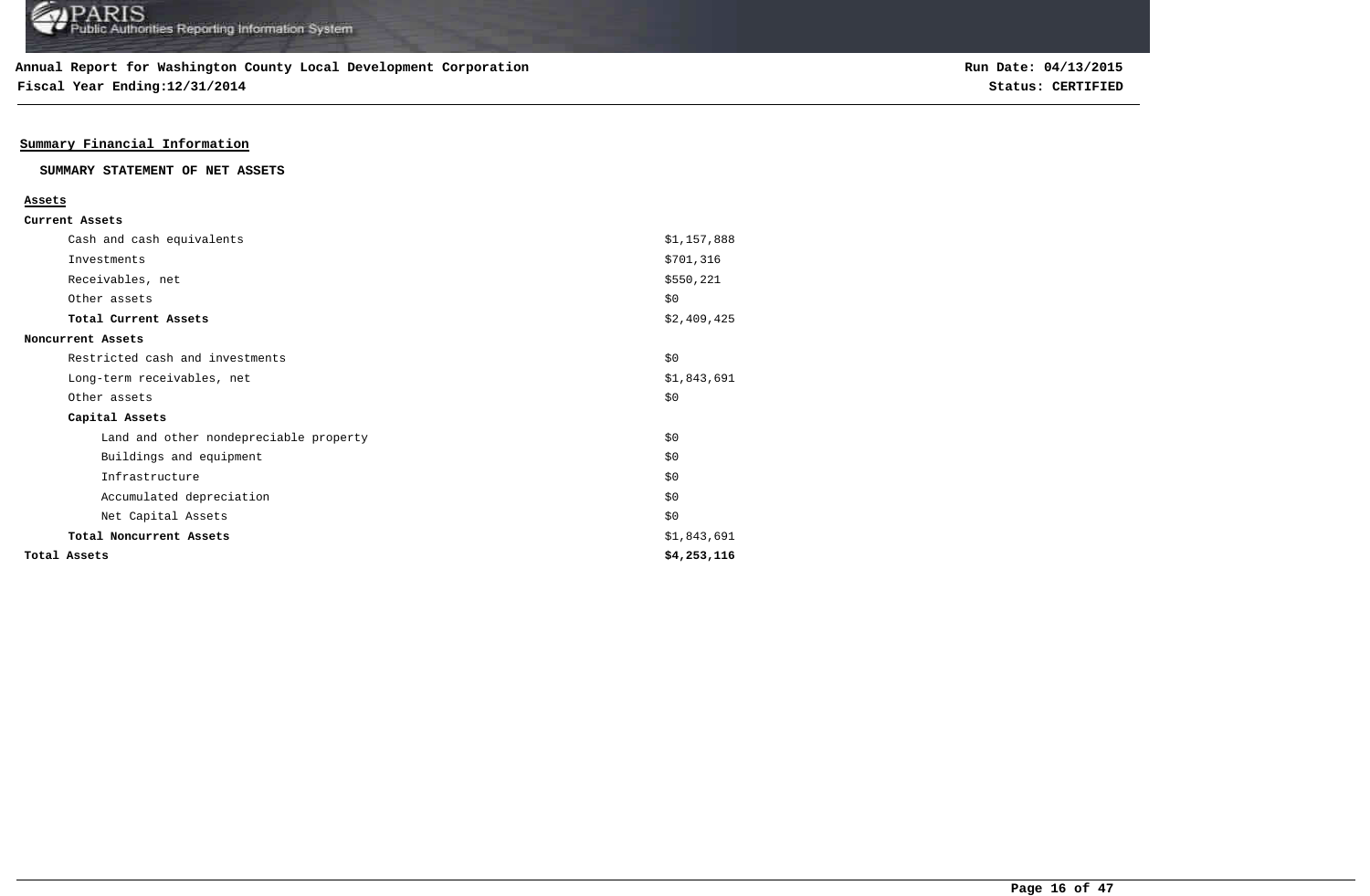**Fiscal Year Ending:12/31/2014 Status: CERTIFIED**

### **Summary Financial Information**

### **SUMMARY STATEMENT OF NET ASSETS**

| Liabilities                                     |             |
|-------------------------------------------------|-------------|
| Current Liabilities                             |             |
| Accounts payable                                | \$92        |
| Pension contribution payable                    | \$0         |
| Other post-employment benefits                  | \$0         |
| Accrued liabilities                             | \$0         |
| Deferred revenues                               | \$0         |
| Bonds and notes payable                         | \$10,735    |
| Other long-term obligations due within one year | \$0         |
| Total Current Liabilities                       | \$10,827    |
| Noncurrent Liabilities                          |             |
| Pension contribution payable                    | \$0         |
| Other post-employment benefits                  | \$0         |
| Bonds and notes payable                         | \$149,355   |
| Long Term Leases                                | \$0         |
| Other long-term obligations                     | \$0         |
| Total Noncurrent Liabilities                    | \$149,355   |
| Total Liabilities                               | \$160,182   |
| Net Asset (Deficit)                             |             |
| Net Asset                                       |             |
| Invested in capital assets, net of related debt | \$0         |
| Restricted                                      | \$371,683   |
| Unrestricted                                    | \$3,721,251 |
| Total Net Assets                                | \$4,092,934 |
|                                                 |             |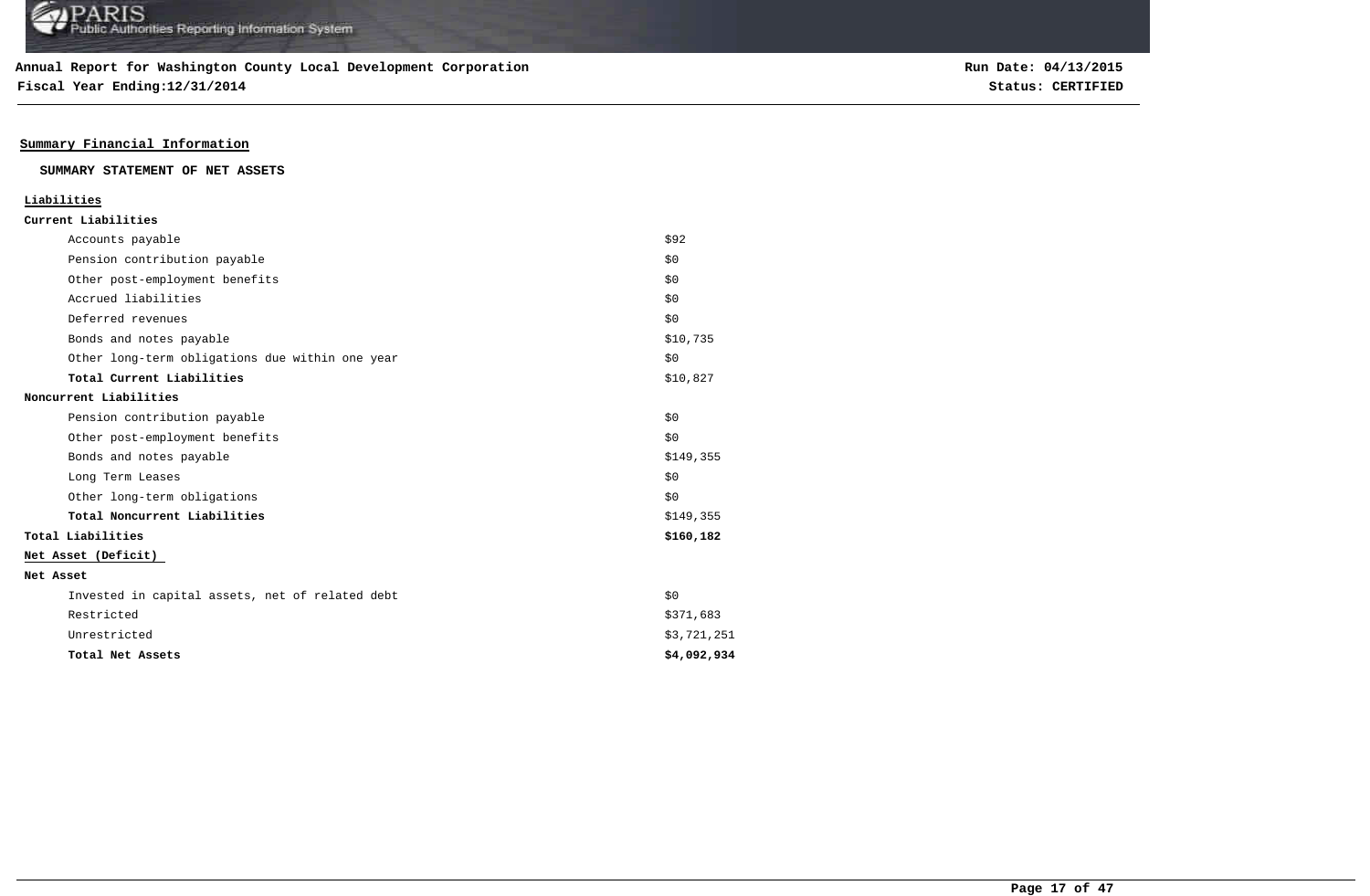### **Annual Report for Washington County Local Development Corporation**

**Fiscal Year Ending:12/31/2014 Status: CERTIFIED**

## **Summary Financial Information**

| SUMMARY STATEMENT OF REVENUE, EXPENSES AND CHANGE IN NET ASSETS |  |  |  |  |  |  |  |  |
|-----------------------------------------------------------------|--|--|--|--|--|--|--|--|
|-----------------------------------------------------------------|--|--|--|--|--|--|--|--|

| Operating Revenues              |           |
|---------------------------------|-----------|
| Charges for services            | \$7,989   |
| Rental & financing income       | \$127,149 |
| Other operating revenues        | \$10,295  |
| Total Operating Revenue         | \$145,433 |
| Operating Expenses              |           |
| Salaries and wages              | \$46,104  |
| Other employee benefits         | \$15,254  |
| Professional services contracts | \$28,233  |
| Supplies and materials          | \$2,145   |
| Depreciation & amortization     | \$9,215   |
| Other operating expenses        | \$2,510   |
| Total Operating Expenses        | \$103,461 |
| Operating Income (Loss)         | \$41,972  |
| Nonoperating Revenues           |           |
| Investment earnings             | \$1,742   |
| State subsidies/grants          | \$0       |
| Federal subsidies/grants        | \$0       |
| Municipal subsidies/grants      | \$80,000  |
| Public authority subsidies      | \$0       |
| Other nonoperating revenues     | \$0       |
| Total Nonoperating Revenue      | \$81,742  |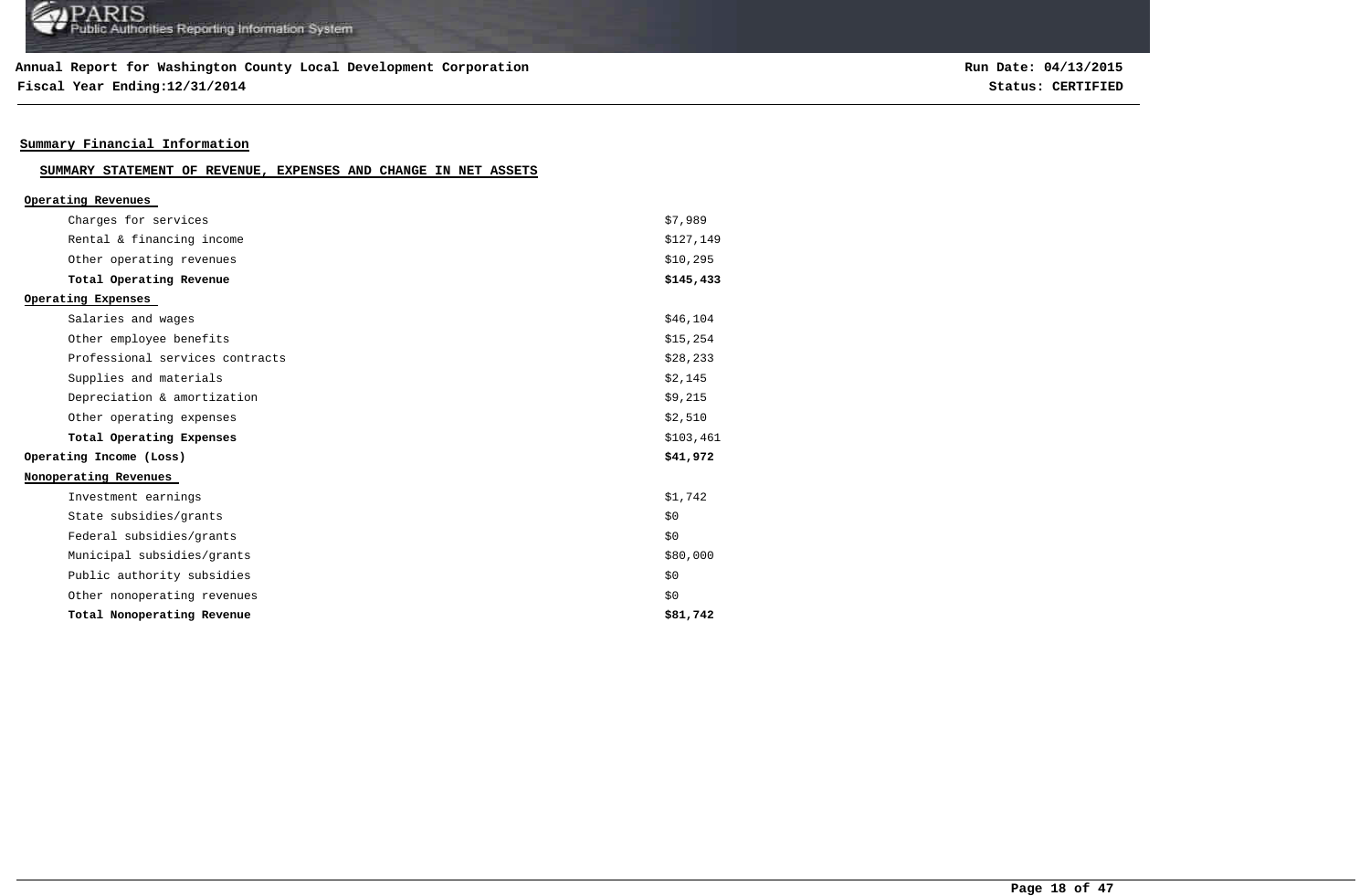**Fiscal Year Ending:12/31/2014 Status: CERTIFIED**

### **Summary Financial Information**

### **SUMMARY STATEMENT OF REVENUE, EXPENSES AND CHANGE IN NET ASSETS**

| Nonoperating Expenses |  |
|-----------------------|--|
|                       |  |

| Interest and other financing charges   | \$1,768     |
|----------------------------------------|-------------|
| Subsidies to other public authorities  | \$0         |
| Grants and donations                   | \$0         |
| Other nonoperating expenses            | \$738       |
| Total Nonoperating Expenses            | \$2,506     |
| Income (Loss) Before Contributions     | \$121,208   |
| Capital Contributions                  | \$0         |
| Change in net assets                   | \$121,208   |
| Net assets (deficit) beginning of year | \$3,971,726 |
| Other net assets changes               | \$0         |
| Net assets (deficit) at end of year    | \$4,092,934 |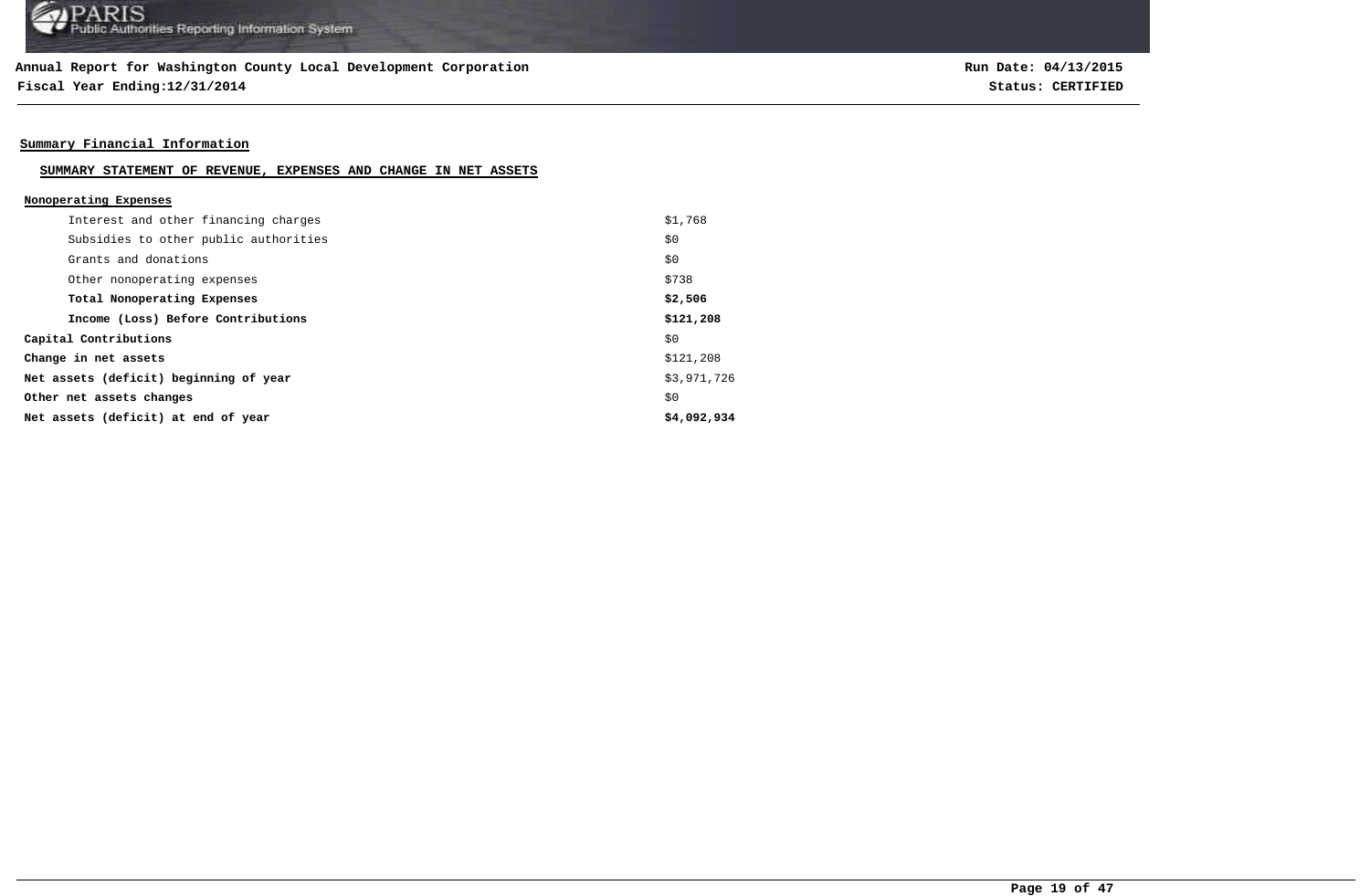## **Fiscal Year Ending:12/31/2014 Status: CERTIFIED**

### **Current Debt**

| Question                                                                                                          | Response |
|-------------------------------------------------------------------------------------------------------------------|----------|
| 1. Did the Authority have any outstanding debt, including conduit debt, at any point during the reporting period? | Yes      |
| 2. If yes, has the Authority issued any debt during the reporting period?                                         | No       |

### **New Debt Issuances List by Type of Debt and Program**

**No Data has been entered by the Authority for this section in PARIS**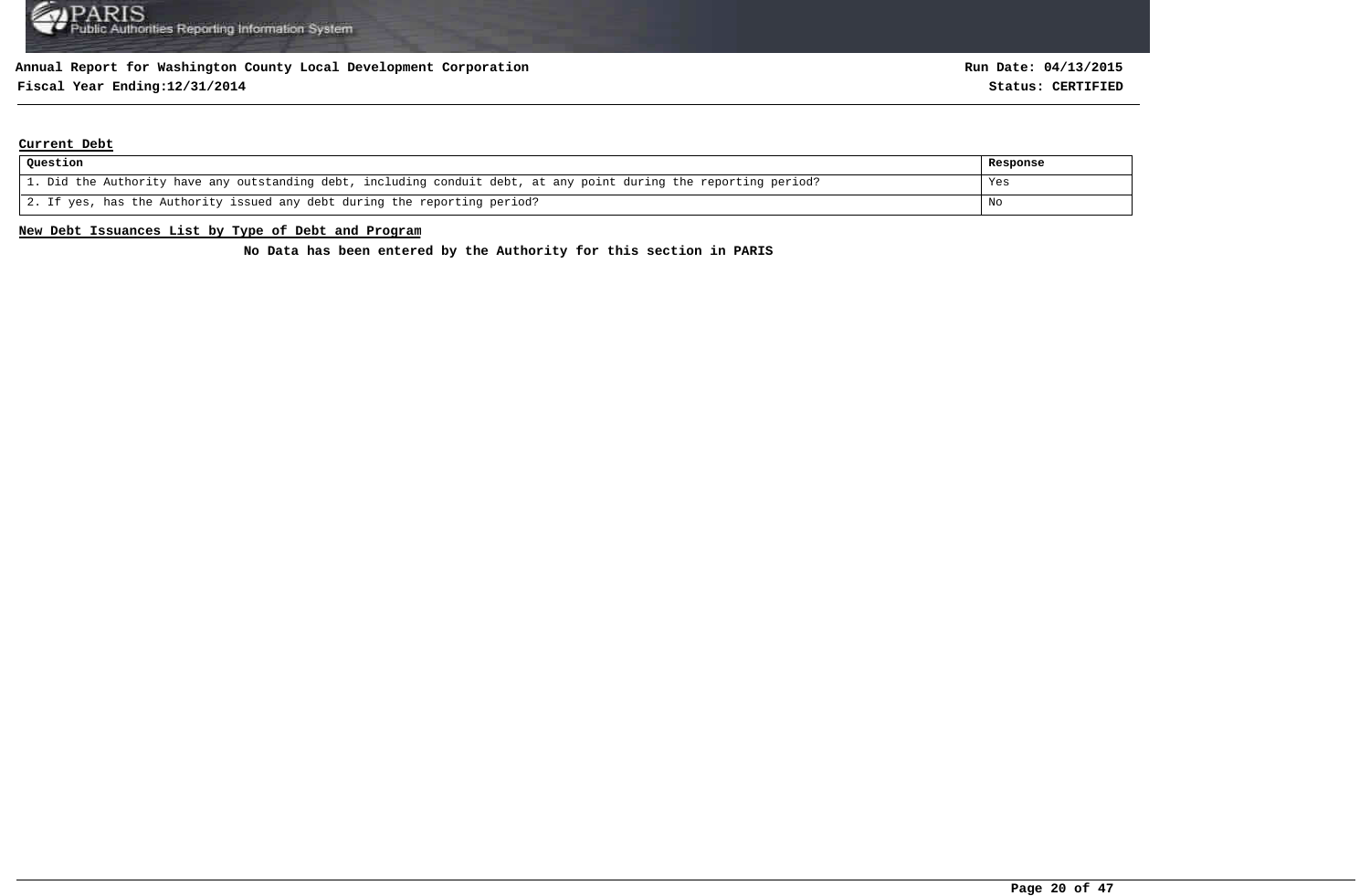

## **Fiscal Year Ending:12/31/2014 Status: CERTIFIED**

### **Schedule of Authority Debt**

| Type of Debt                             | Statutory                   | Outstanding Start | New Debt             | Debt Retired         | Outstanding      |
|------------------------------------------|-----------------------------|-------------------|----------------------|----------------------|------------------|
|                                          | Authorization               | of Fiscal Year    | Issuances            | $(\hat{\mathbf{s}})$ | End of           |
|                                          | $(\boldsymbol{\mathsf{s}})$ | (\$)              | $(\boldsymbol{\xi})$ |                      | Fiscal Year (\$) |
|                                          |                             |                   |                      |                      |                  |
| State Obligation                         |                             |                   |                      |                      |                  |
| State Guaranteed                         |                             |                   |                      |                      |                  |
|                                          |                             |                   |                      |                      |                  |
| State Supported                          |                             |                   |                      |                      |                  |
|                                          |                             |                   |                      |                      |                  |
| State Contingent Obligation              |                             |                   |                      |                      |                  |
|                                          |                             |                   |                      |                      |                  |
| State Moral Obligation                   |                             |                   |                      |                      |                  |
|                                          |                             |                   |                      |                      |                  |
| Other State Funded                       |                             |                   |                      |                      |                  |
|                                          |                             |                   |                      |                      |                  |
| Authority Obligation                     |                             |                   |                      |                      |                  |
| General Obligation                       |                             |                   |                      |                      |                  |
|                                          |                             |                   |                      |                      |                  |
| Revenue                                  |                             |                   |                      |                      |                  |
|                                          |                             |                   |                      |                      |                  |
| Other Non-State Funded                   | 0.00                        | 170,661.35        | 0.00                 | 10,571.00            | 160,090.35       |
| Conduit                                  |                             |                   |                      |                      |                  |
|                                          |                             |                   |                      |                      |                  |
| Conduit Debt                             |                             |                   |                      |                      |                  |
|                                          |                             |                   |                      |                      |                  |
| Conduit Debt - Pilot Increment Financing |                             |                   |                      |                      |                  |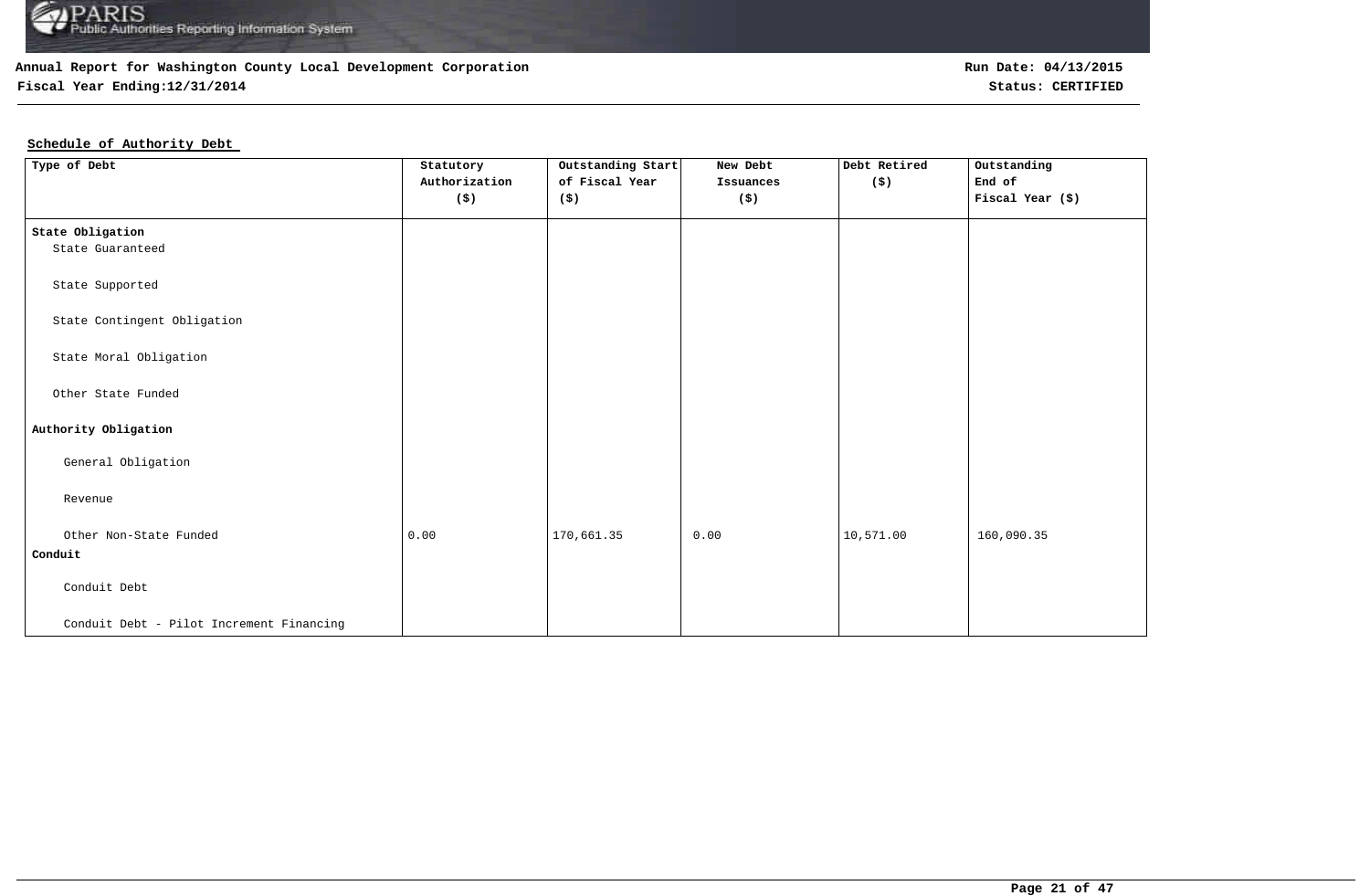

**Annual Report for Washington County Local Development Corporation Fiscal Year Ending:12/31/2014 Status: CERTIFIED**

**Run Date: 04/13/2015**

**Real Property Acquisition/Disposal List** 

**This Authority has indicated that it had no real property acquisitions or disposals during the reporting period.**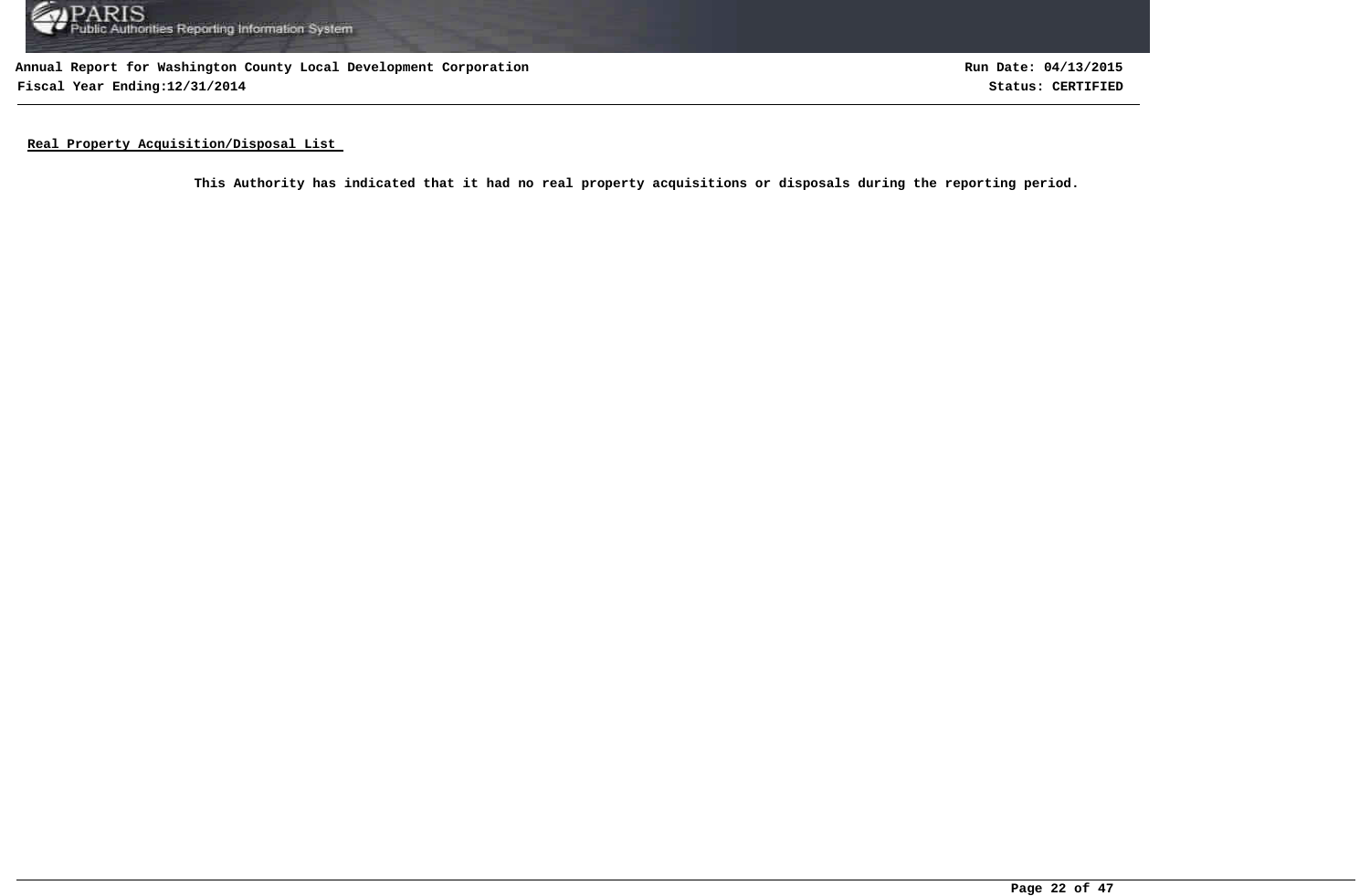

**Fiscal Year Ending:12/31/2014 Status: CERTIFIED Run Date: 04/13/2015**

**Personal Property** 

This Authority has indicated that it had no personal property disposals during the reporting period.<br>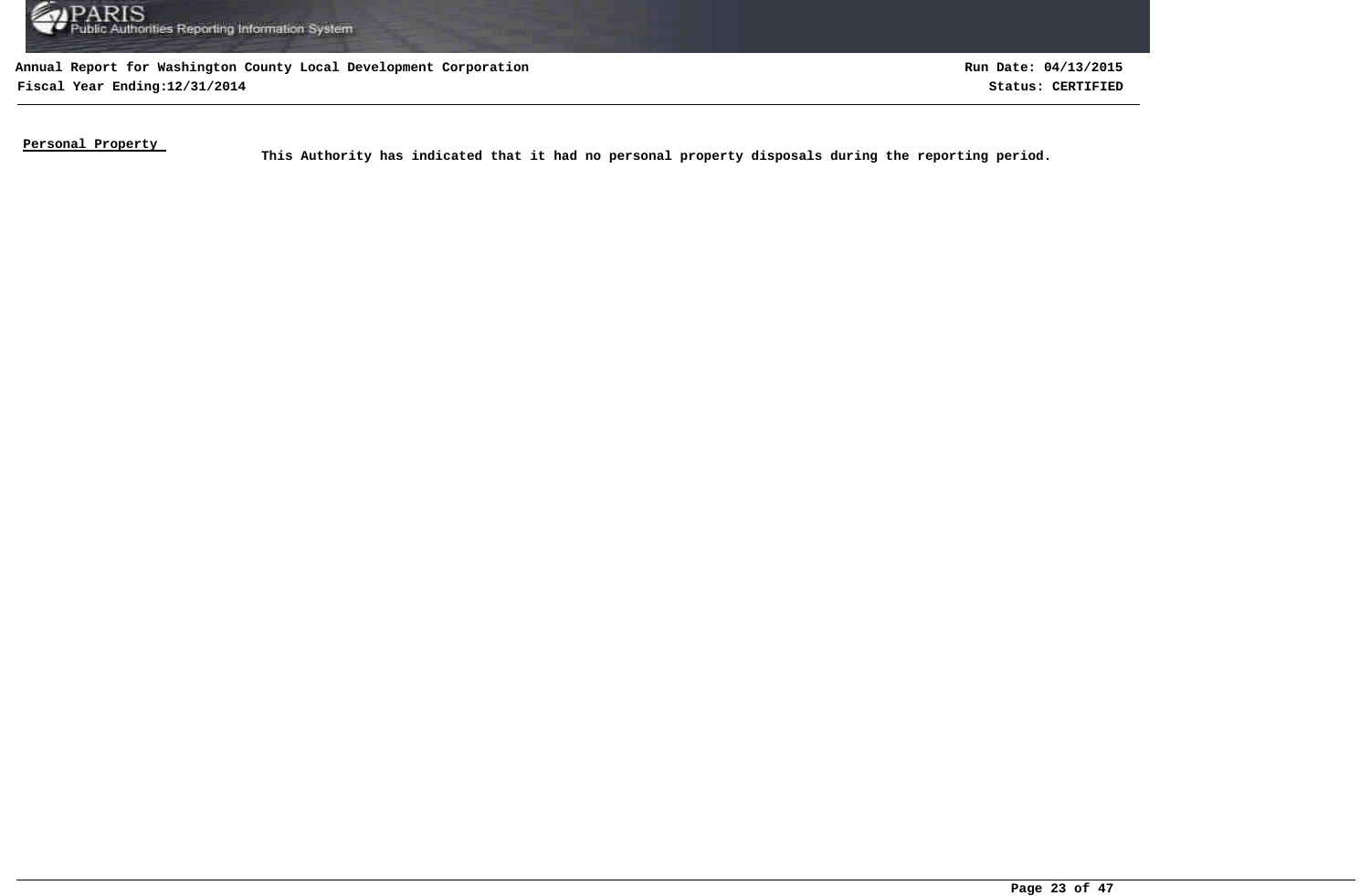## **Fiscal Year Ending:12/31/2014 Status: CERTIFIED**

### **Property Documents**

| Question                                                                             | Response | URL (if applicable)                |
|--------------------------------------------------------------------------------------|----------|------------------------------------|
| 1. In accordance with Section 2896(3) of PAL, the Authority is required to prepare a | No       |                                    |
| report at least annually of all real property of the Authority. Has this report been |          |                                    |
| prepared?                                                                            |          |                                    |
| 2. Has the Authority prepared policies, procedures, or guidelines regarding the use, | Yes      | http://www.wcldc.org/policies.html |
| awarding, monitoring, and reporting of contracts for the acquisition and disposal of |          |                                    |
| property?                                                                            |          |                                    |
| 3. In accordance with Section 2896(1) of PAL, has the Authority named a contracting  | Yes      |                                    |
| officer who shall be responsible for the Authority's compliance with and enforcement |          |                                    |
| of such quidelines?                                                                  |          |                                    |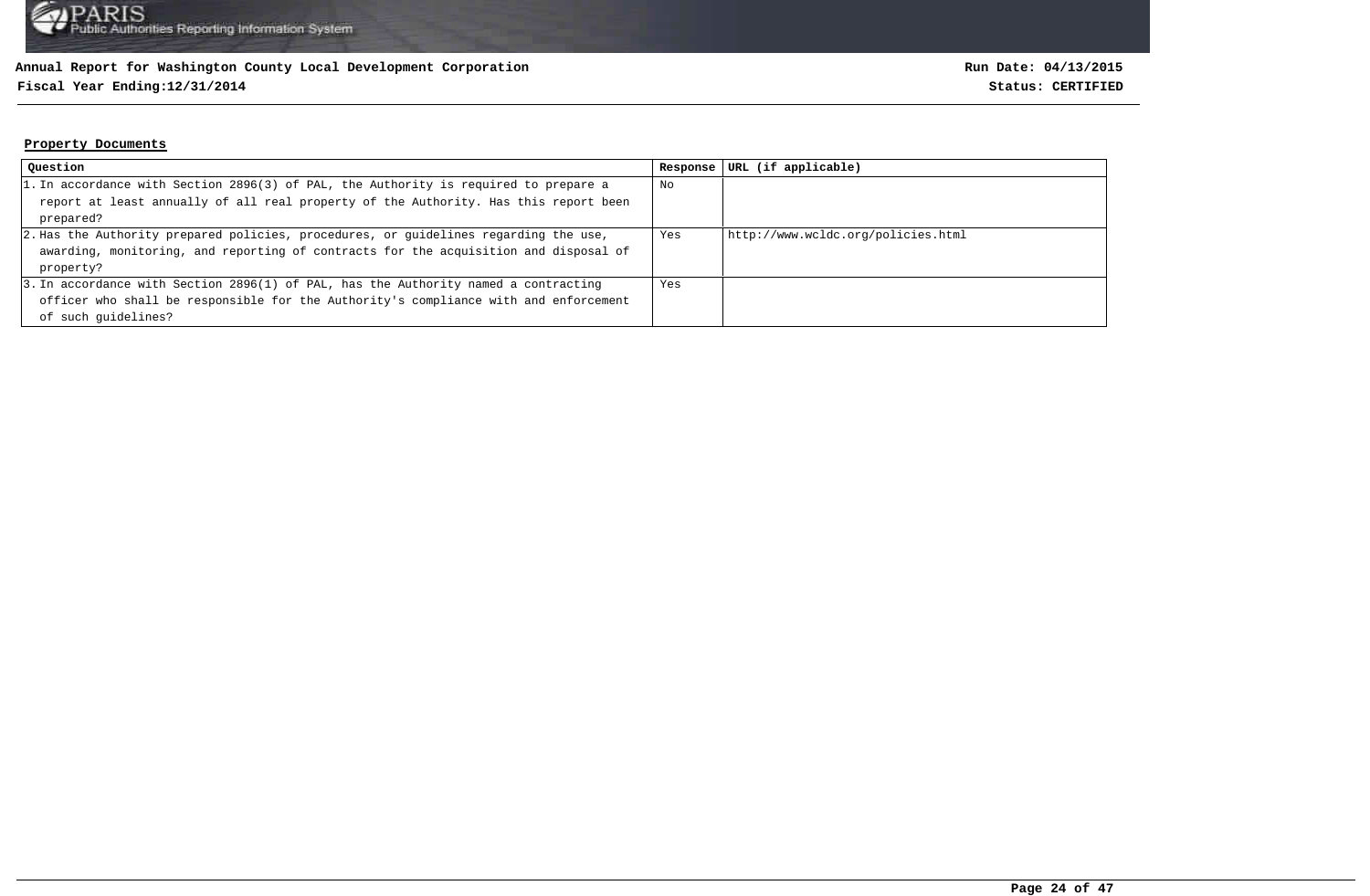

**Fiscal Year Ending:12/31/2014 Status: CERTIFIED**

**Run Date: 04/13/2015**

**Grant Information**

**This Authority has indicated that it did not award any grants during the reporting period.**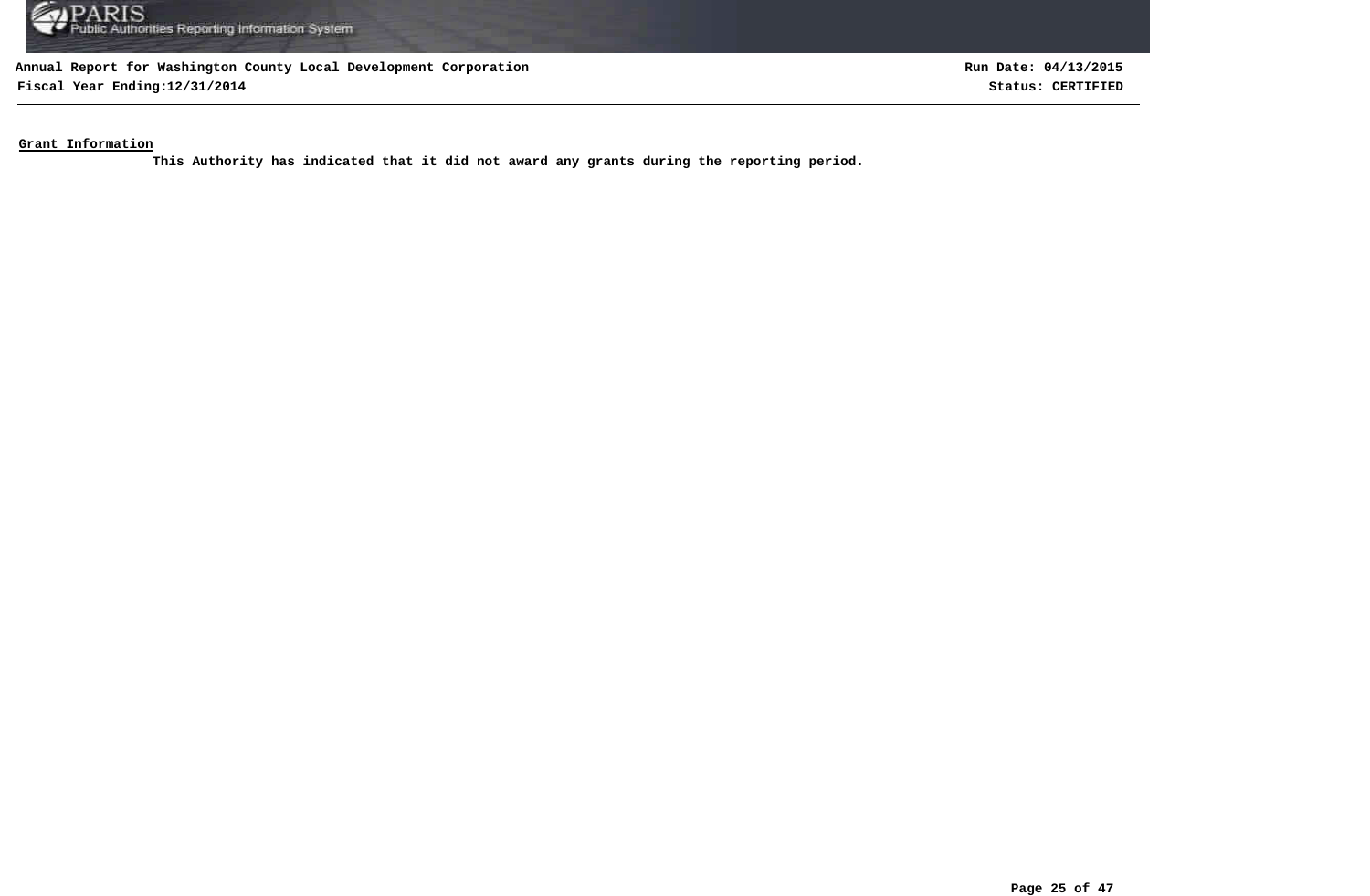### **Annual Report for Washington County Local Development Corporation**

**Fiscal Year Ending:12/31/2014 Status: CERTIFIED**

### **Loan Information**

1. Source of Loan Funds: Not for Profit  $\qquad \qquad$  2. Source of Loan Funds: Not for Profit Name of Loan Recipient: Adirondack Plastics and Recycling, Inc. Name of Loan Recipient: Argyle Cheese Factory Address Line1: 453 County Route 45 Address Line1: 990 Coach Rd. Address Line2: Address Line2: City: ARGYLE City: ARGYLE State: NY State: NY Zip - Plus4: 12809 Province/Region: Province/Region: Country: USA Country: USA Original Amount of Loan: \$150,000 Original Amount of Loan: \$100,000 Date Loan Awarded: 05/28/2009 Date Loan Awarded: 10/26/2012 Interest Rate(%): 4 Interest Rate(%): 5.5 6 7 to repay): Length of Loan(# of years to repay):  $$133,307.04$   $$22,580.18$  Amount of Loan Prinicipal Repaid to Date:

If yes, how many jobs have been created to date? Was the Loan expected to result in new jobs being created? No If yes, how many jobs were planned to be created? Have the terms of the loan been completed? **Run Date: 04/13/2015**

Zip - Plus4: 12809 Length of Loan(# of years Amount of Loan Prinicipal Repaid Purpose of Loan: Equipment and Fixed Asset Acquisition Purpose of Loan: Equipment and Fixed Asset Acquisition

> 7 created to date? If yes, how many jobs have been to be created? 5 Was the Loan expected to result new jobs being created? <sup>Yes</sup> in new jobs being created? <sup>Yes</sup> If yes, how many jobs were planned No No completed? Have the terms of the loan been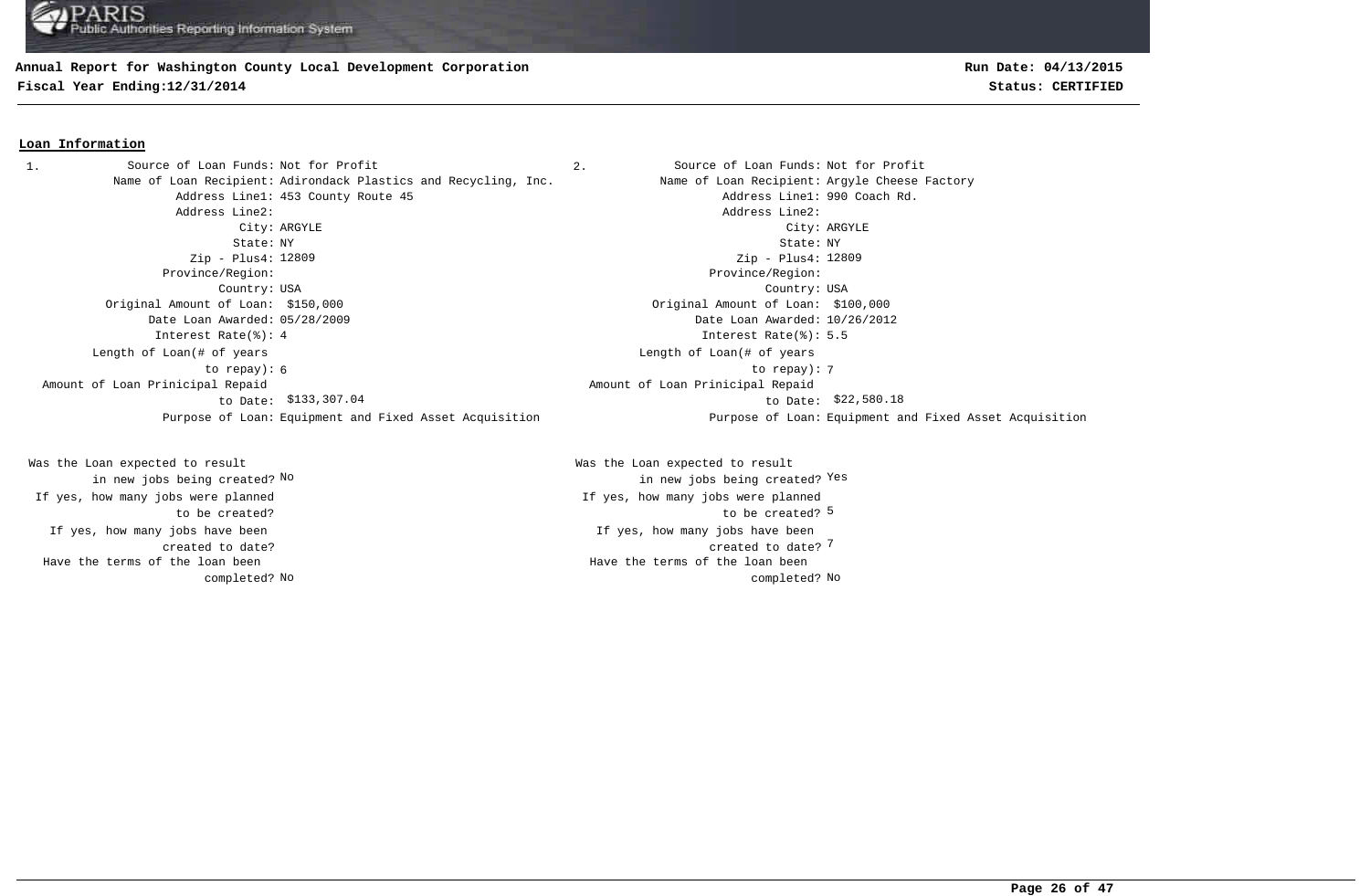### **Annual Report for Washington County Local Development Corporation**

**Fiscal Year Ending:12/31/2014 Status: CERTIFIED**

## **Run Date: 04/13/2015**

#### **Loan Information**

3. Source of Loan Funds: Not for Profit  $\begin{array}{ccc} 3. & 4. &$  Source of Loan Funds: Not for Profit Name of Loan Recipient: Argyle Cheese Factory LLC Name of Loan Recipient: Battenkill Valley Fibers Address Line1: 990 Coach Road and Address Line1: 2532 State Route 40 Address Line2: Address Line2: City: ARGYLE City: GREENWICH State: NY State: NY Zip - Plus4: 12809 Province/Region: Province/Region: Country: USA Country: USA If yes, how many jobs have been created to date? If yes, how many jobs have been created to date? Original Amount of Loan: \$30,000 Original Amount of Loan: \$180,000 Date Loan Awarded: 11/29/2011 Date Loan Awarded: 08/05/2010 Was the Loan expected to result in new jobs being created? No Was the Loan expected to result in new jobs being created? No No Zip - Plus4: 12834 Interest Rate(%): 5.5 Interest Rate(%): 5 If yes, how many jobs were planned to be created? If yes, how many jobs were planned to be created? 5 7 to repay): Length of Loan(# of years to repay): Length of Loan(# of years \$18,104.50 \$48,222.68 to Date: Amount of Loan Prinicipal Repaid to Date: \$18,104.50 Amount of Loan Prinicipal Repaid Purpose of Loan: Commercial Property Construction/Acquisition/Revitalization/I mprovement Purpose of Loan: Business Expansion/Startup No No completed? Have the terms of the loan been completed? Have the terms of the loan been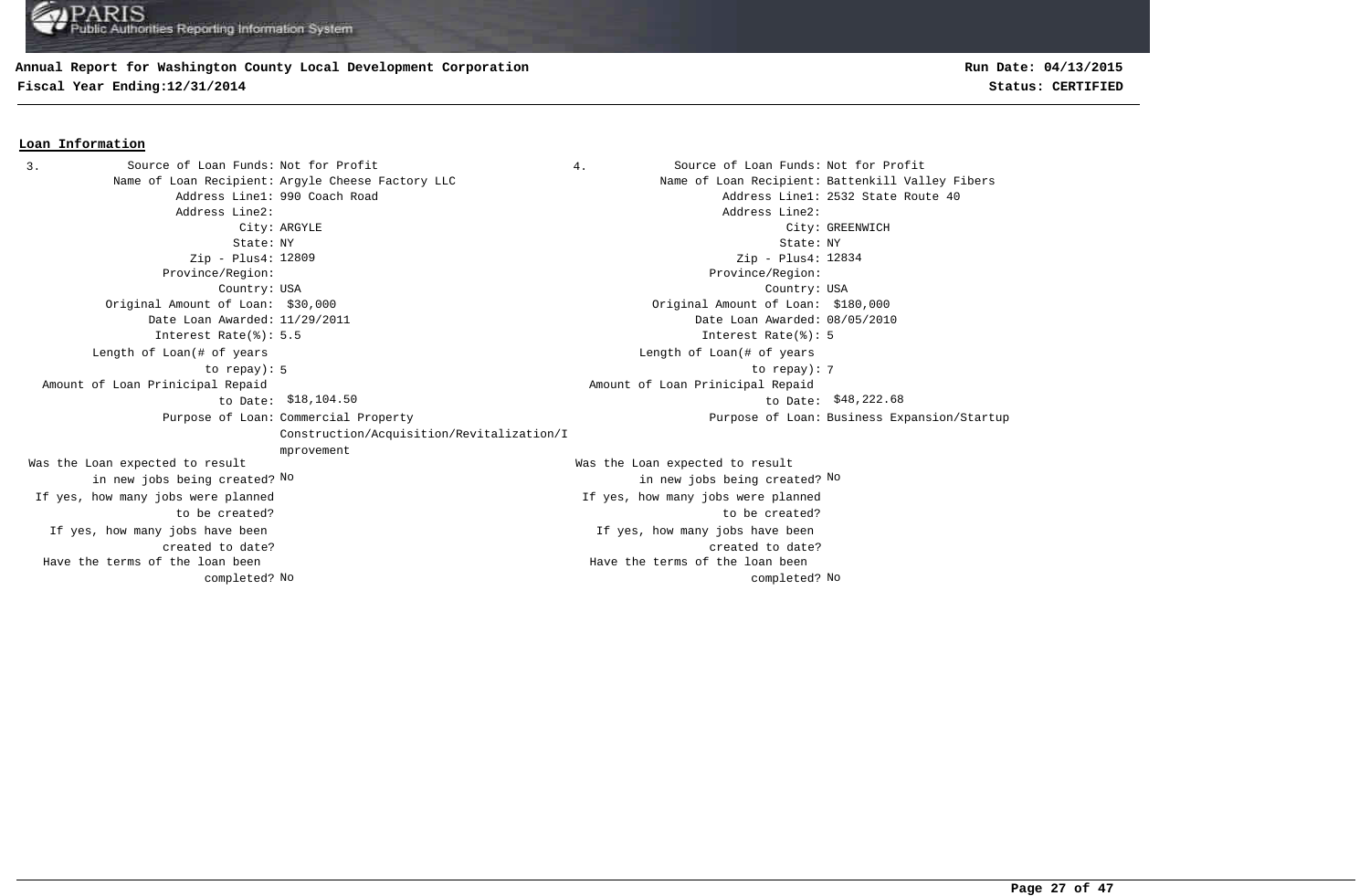### **Annual Report for Washington County Local Development Corporation**

**Fiscal Year Ending:12/31/2014 Status: CERTIFIED**

### **Loan Information**

5. Source of Loan Funds: Not for Profit  $\begin{array}{ccc} 6. & \hspace{1.5cm} & \hspace{1.5cm} & \hspace{1.5cm} & \hspace{1.5cm} & \hspace{1.5cm} & \hspace{1.5cm} & \hspace{1.5cm} & \hspace{1.5cm} & \hspace{1.5cm} & \hspace{1.5cm} & \hspace{1.5cm} & \hspace{1.5cm} & \hspace{1.5cm} & \hspace{1.5cm} & \hspace{1.5cm} & \hspace{1.5cm} & \hspace{1.5cm} &$ Name of Loan Recipient: Binley Real Estate Holdings, LLC Name of Loan Recipient: CV Land Holdings, LLC Address Line2: Address Line2: State: NY State: NY Zip - Plus4: 12828 Province/Region: Province/Region: Country: USA Country: USA Original Amount of Loan: \$150,000 Original Amount of Loan: \$20,000 Date Loan Awarded: 11/11/2009 Date Loan Awarded: 11/18/2010 Interest Rate(%): 4 Interest Rate(%): 5.5 Length of Loan(# of years to repay): Amount of Loan Prinicipal Repaid to Date: Purpose of Loan: Business Expansion/Startup Purpose of Loan: Business Expansion/Startup

If yes, how many jobs have been created to date? Was the Loan expected to result in new jobs being created? No If yes, how many jobs were planned to be created? Have the terms of the loan been completed?

Address Line1: 99 ½ East St. Address Line1: 2098 State Route 149 East City: FORT EDWARD City: FORT ANN Zip - Plus4: 12827 15 to repay): 5 Length of Loan(# of years \$41,018.89 \$15,906.75 to Date: Amount of Loan Prinicipal Repaid

> If yes, how many jobs have been created to date? Was the Loan expected to result in new jobs being created? No No If yes, how many jobs were planned to be created? No No completed? Have the terms of the loan been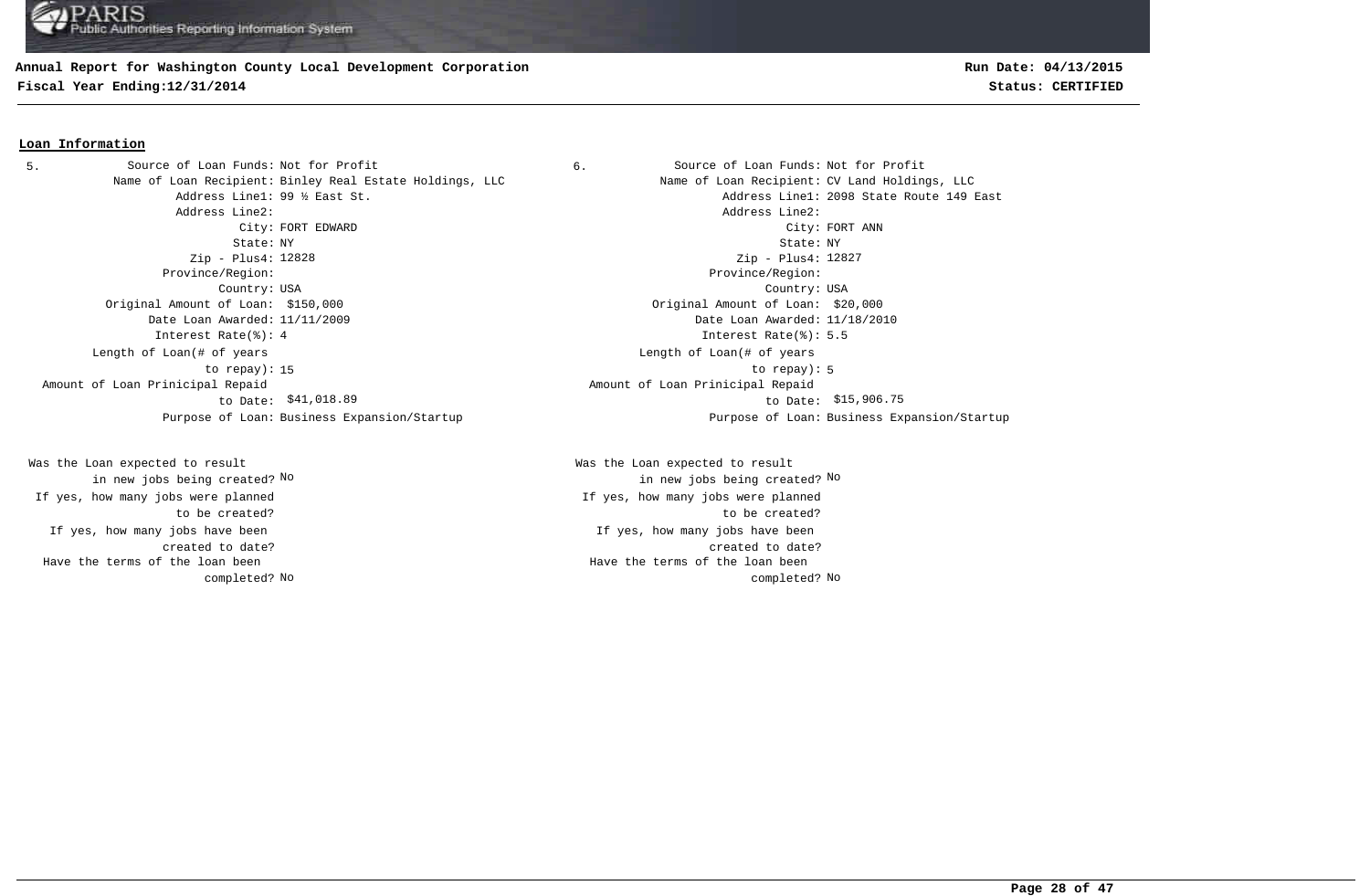## **Annual Report for Washington County Local Development Corporation**

**Fiscal Year Ending:12/31/2014 Status: CERTIFIED**

### **Loan Information**

7. Source of Loan Funds: Not for Profit  $\begin{array}{ccc} 8. & \hspace{1.5cm} & \hspace{1.5cm} & \hspace{1.5cm} & \hspace{1.5cm} & \hspace{1.5cm} & \hspace{1.5cm} & \hspace{1.5cm} & \hspace{1.5cm} & \hspace{1.5cm} & \hspace{1.5cm} & \hspace{1.5cm} & \hspace{1.5cm} & \hspace{1.5cm} & \hspace{1.5cm} & \hspace{1.5cm} & \hspace{1.5cm} & \hspace{1.5cm} &$ Name of Loan Recipient: Camden Valley Flower Farm Name Name of Loan Recipient: Can Industries, Inc. Address Line2: Address Line2: State: NY State: NY Zip - Plus4: 12873 Province/Region: Province/Region: Country: USA Country: USA Original Amount of Loan: \$8,149 Original Amount of Loan: \$150,000 Date Loan Awarded: 04/01/2010 Date Loan Awarded: 12/01/2006 Interest Rate(%): 5 Interest Rate(%): 5.19 Length of Loan(# of years to repay): Amount of Loan Prinicipal Repaid to Date: Purpose of Loan: Business Expansion/Startup Purpose of Loan: Business Expansion/Startup

If yes, how many jobs have been created to date? Was the Loan expected to result in new jobs being created? No If yes, how many jobs were planned to be created? Have the terms of the loan been completed?

Address Line1: 1 Hickory Hill Rd. Address Line1: 60 Engineers Lane City: SHUSHAN City: FARMINGDALE Zip - Plus4: 11735 5 to repay): 15 Length of Loan(# of years \$8,149.00 to Date: \$69,634.99 Amount of Loan Prinicipal Repaid

> If yes, how many jobs have been created to date? Was the Loan expected to result in new jobs being created? No No If yes, how many jobs were planned to be created? Yes and the completed? No completed? No completed? No completed? No completed? No Have the terms of the loan been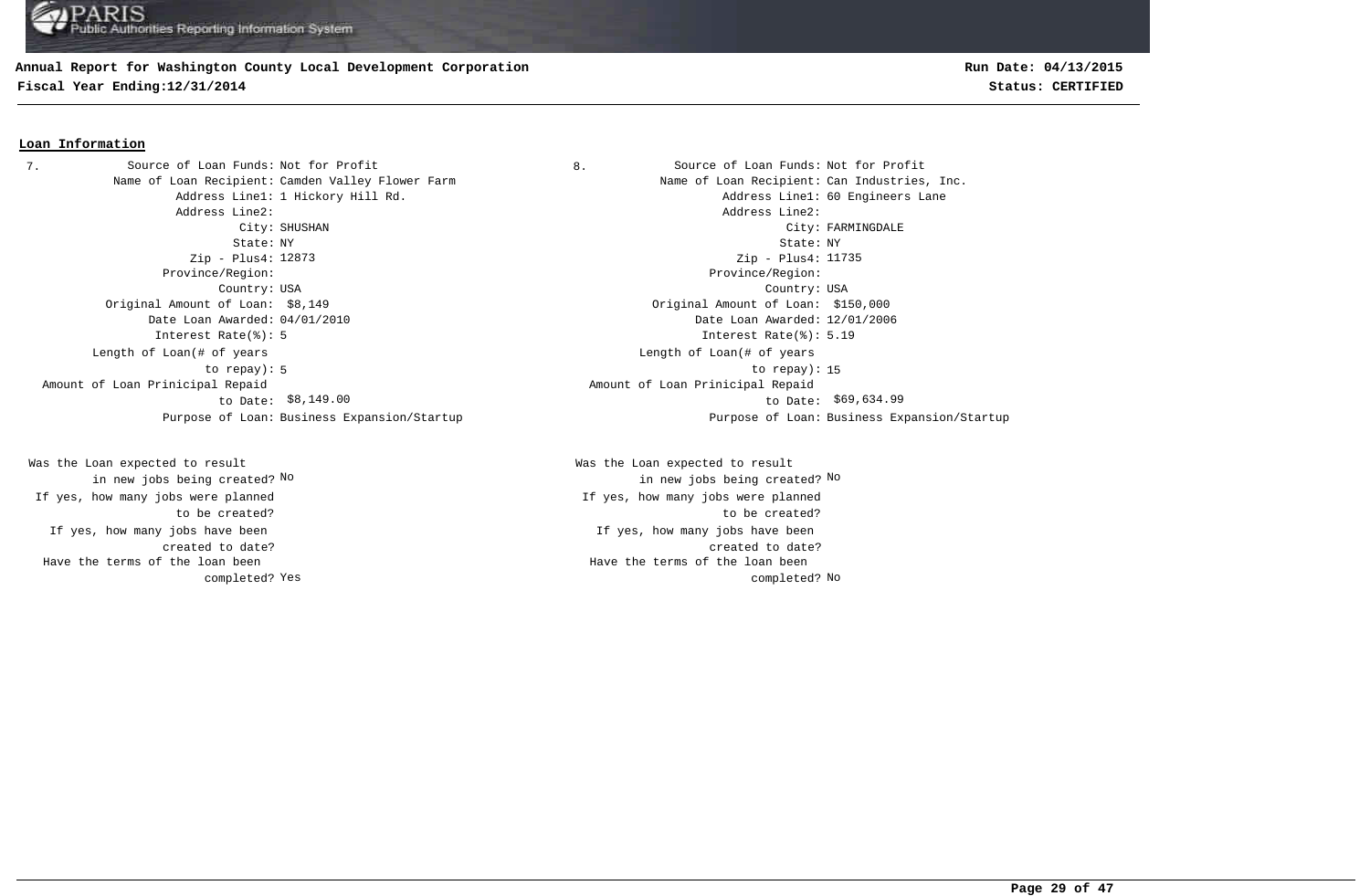## **Annual Report for Washington County Local Development Corporation**

**Fiscal Year Ending:12/31/2014 Status: CERTIFIED**

### **Loan Information**

Address Line1: 139 Center Road and Address Line1: 139 Center Road Address Line2: Address Line2: State: NY State: NY Zip - Plus4: 12057 Province/Region: Province/Region: Country: USA Country: USA Original Amount of Loan: \$100,000 Original Amount of Loan: \$140,000 Date Loan Awarded: 12/03/2009 Date Loan Awarded: 10/27/2011 Interest Rate(%): 5 Interest Rate(%): 5.5 15 to repay): 7 Length of Loan(# of years to repay): Amount of Loan Prinicipal Repaid to Date: \$21,781.34 9. Source of Loan Funds: Not for Profit

If yes, how many jobs have been created to date? Was the Loan expected to result in new jobs being created? No If yes, how many jobs were planned to be created? Have the terms of the loan been completed?

10. Source of Loan Funds: Not for Profit Name of Loan Recipient: Center Road Enterprises, LLC Name of Loan Recipient: Center Road Enterprises, LLC DBA Eagle Bri City: EAGLE BRIDGE City: EAGLE BRIDGE Zip - Plus4: 12057 Length of Loan(# of years \$21,781.34 \$20,671.06 to Date: Amount of Loan Prinicipal Repaid Purpose of Loan: Equipment and Fixed Asset Acquisition Purpose of Loan: Business Expansion/Startup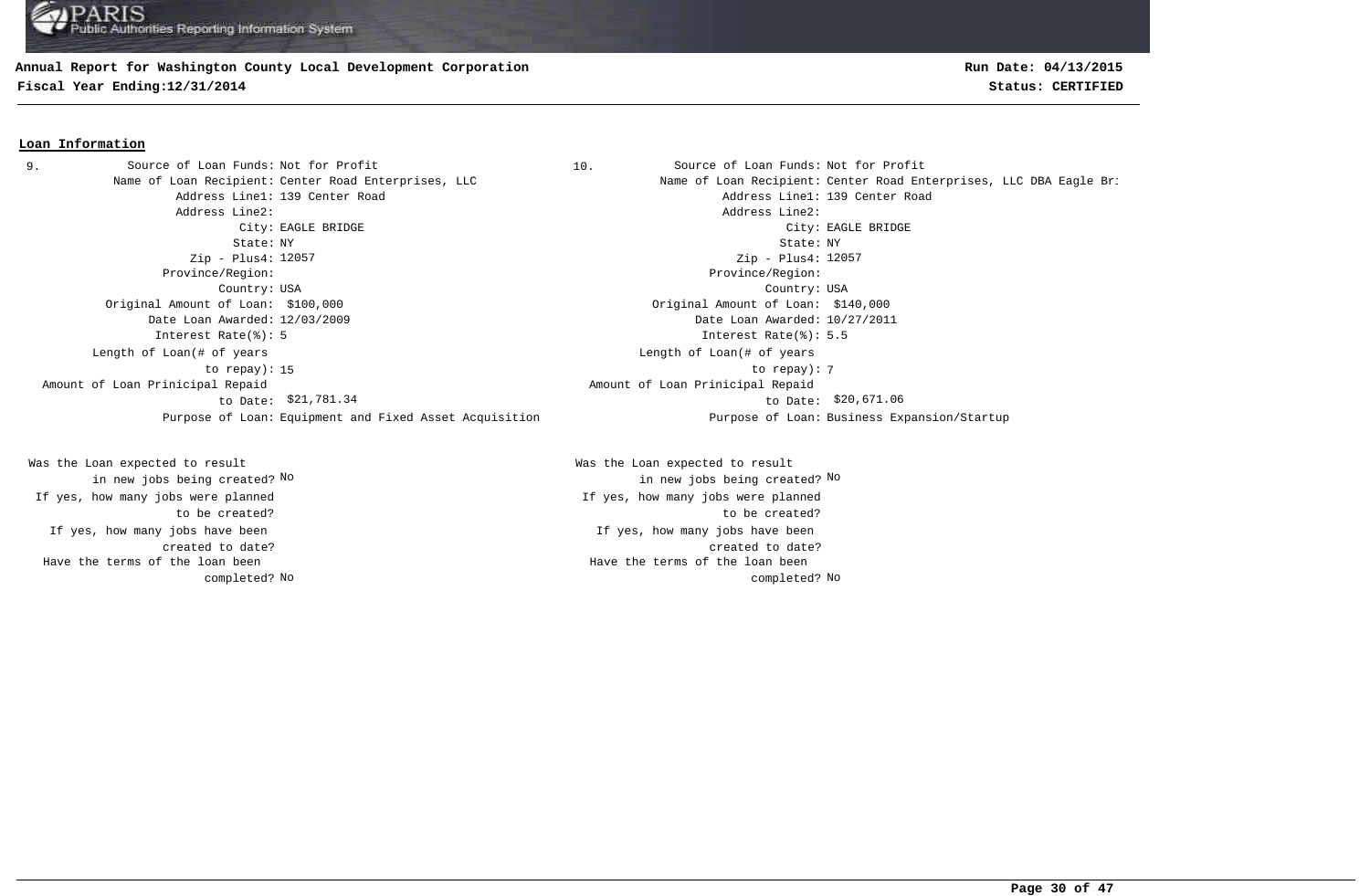### **Annual Report for Washington County Local Development Corporation**

**Fiscal Year Ending:12/31/2014 Status: CERTIFIED**

### **Loan Information**

11. Source of Loan Funds: Not for Profit (12. Source of Loan Funds: Not for Profit Name of Loan Recipient: David Wetherell Name of Loan Recipient: Dupuis Landscape Address Line1: 81 Stoddard Rd. Address Line1: 242 County Route 52 Address Line2: Address Line2: City: HAMPTON City: GREENWICH State: NY State: NY Zip - Plus4: 12837 Province/Region: Province/Region: Country: USA Country: USA Original Amount of Loan: \$25,000 Original Amount of Loan: \$85,000 Date Loan Awarded: 11/14/1995 Date Loan Awarded: 04/08/2010 Interest Rate(%): 7.25 Interest Rate(%): 5 The state of the state of the state of the state of the state of the state of the state of the state of the state of the state of the state of the state of the state of the state of the state of the state of the state of t Length of Loan(# of years to repay): \$21,738.43 \$49,897.23 to Date: Amount of Loan Prinicipal Repaid to Date: \$21,738.43 Purpose of Loan: Equipment and Fixed Asset Acquisition Purpose of Loan: Business Expansion/Startup

If yes, how many jobs have been created to date? Was the Loan expected to result in new jobs being created? No If yes, how many jobs were planned to be created? Have the terms of the loan been completed?

Zip - Plus4: 12834 Length of Loan(# of years Amount of Loan Prinicipal Repaid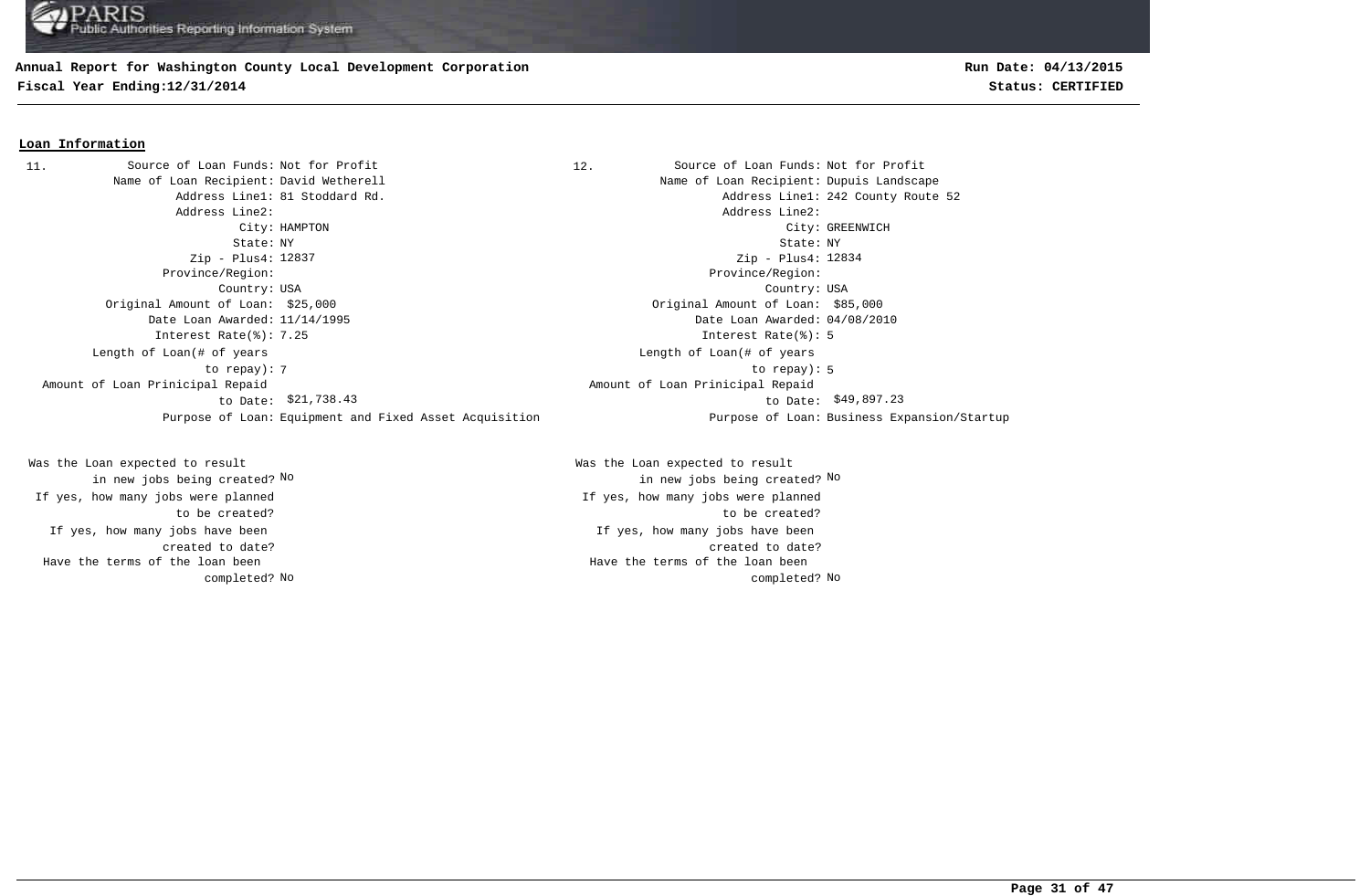### **Annual Report for Washington County Local Development Corporation**

**Fiscal Year Ending:12/31/2014 Status: CERTIFIED**

### **Loan Information**

Name of Loan Recipient: Eastern Castings Company Name of Loan Recipient: Edward Y. and Lisa A. Havens Address Line1: PO Box 128 Address Line1: 273 County Route 36 Address Line2: Address Line2: State: NY State: NY Zip - Plus4: Zip - Plus4: Province/Region: Province/Region: Country: USA Country: USA Original Amount of Loan: \$350,000 Original Amount of Loan: \$35,000 Date Loan Awarded: 06/30/2003 Date Loan Awarded: 08/20/2004 Interest Rate(%): 4 Interest Rate(%): 4 12 to repay): 10 Length of Loan(# of years to repay): Amount of Loan Prinicipal Repaid to Date: 13. Source of Loan Funds: Not for Profit

If yes, how many jobs have been created to date? Was the Loan expected to result in new jobs being created? No If yes, how many jobs were planned to be created? Have the terms of the loan been completed?

14. Source of Loan Funds: Not for Profit City: CAMBRIDGE City: HUDSON FALLS Zip - Plus4: 12839 Length of Loan(# of years \$111,367.96 \$23,648.69 to Date: Amount of Loan Prinicipal Repaid Purpose of Loan: Equipment and Fixed Asset Acquisition Purpose of Loan: Business Expansion/Startup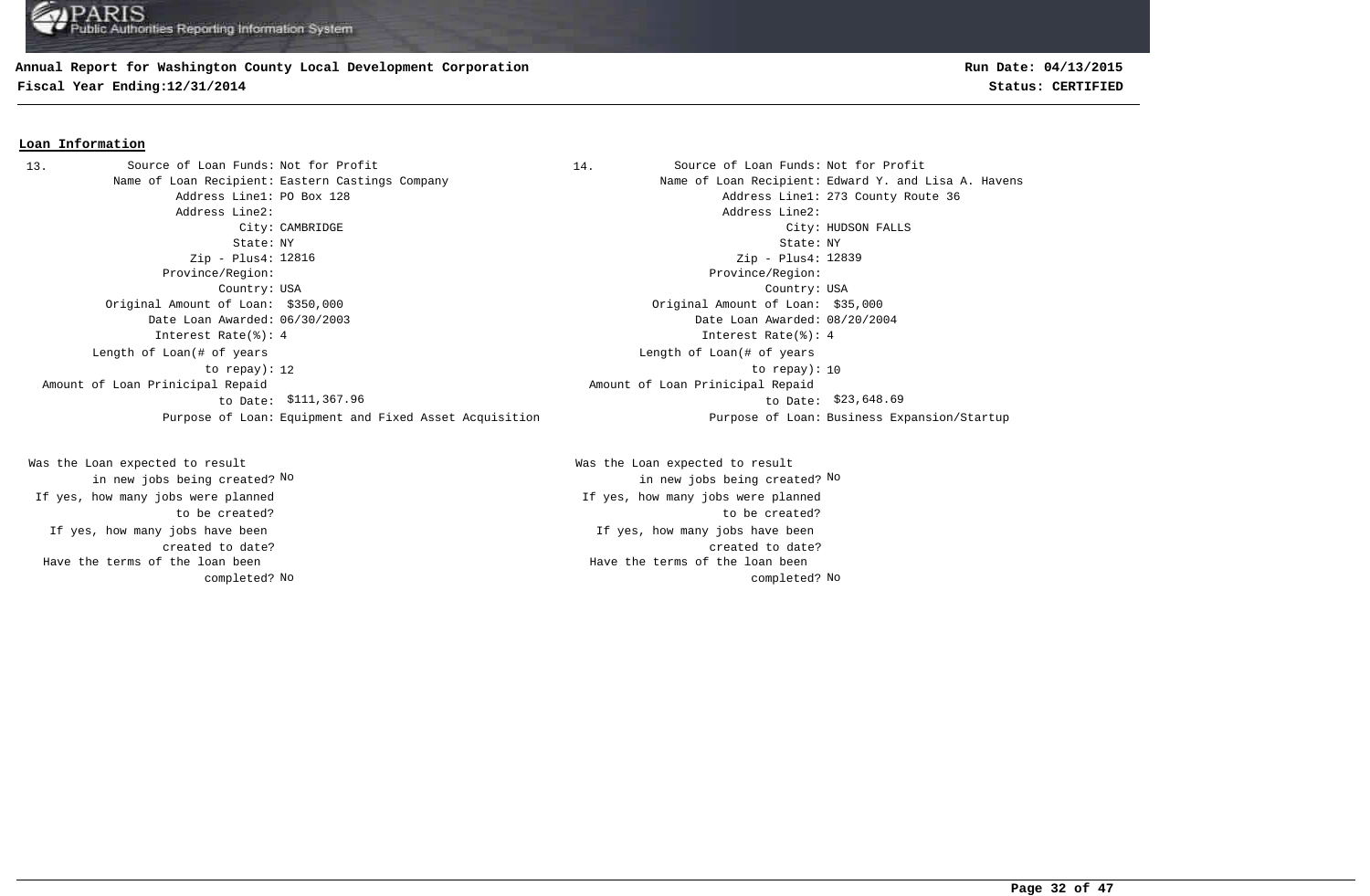### **Annual Report for Washington County Local Development Corporation**

**Fiscal Year Ending:12/31/2014 Status: CERTIFIED**

## **Run Date: 04/13/2015**

#### **Loan Information**

Address Line1: 11 West Main Street, Suite 2 and Address Line1: 368 Broadway Address Line2: Address Line2: State: NY State: NY Zip - Plus4: 12832 Province/Region: Province/Region: Country: USA Country: USA Original Amount of Loan: \$37,500 Original Amount of Loan: \$10,000 Date Loan Awarded: 12/20/2013 Date Loan Awarded: 08/23/2013 Interest Rate(%): 5.5 Interest Rate(%): 6 Length of Loan(# of years to repay): Amount of Loan Prinicipal Repaid to Date: 15. Source of Loan Funds: Not for Profit

If yes, how many jobs have been created to date? Was the Loan expected to result in new jobs being created? Yes If yes, how many jobs were planned to be created? 7 Have the terms of the loan been completed?

16. Source of Loan Funds: Not for Profit Name of Loan Recipient: Edwards Market, LLC Name of Loan Recipient: Esther Davis dba/Abuelos Cafe City: GRANVILLE CHARD CONSULTER CONSULTER CONSUMING COMPANY CONSULTER CONSULTER CONSULTER CONSULTER CONSULTER CONSULTER CONSULTER CONSULTER CONSULTER CONSULTER CONSULTER CONSULTER CONSULTER CONSULTER CONSULTER CONSULTER CO Zip - Plus4: 12828 5 to repay): 5 Length of Loan(# of years \$3,340.63 \$284.51 to Date: Amount of Loan Prinicipal Repaid Purpose of Loan: Business Expansion/Startup Purpose of Loan: Equipment and Fixed Asset Acquisition

> $\frac{4}{\pi}$  created to date?  $\frac{0}{\pi}$ If yes, how many jobs have been The contraction of the contraction of the contraction of the contraction of the contraction of the contraction of the contraction of the contraction of the contraction of the contraction of the contraction of the contracti Was the Loan expected to result in new jobs being created? Yes Yes If yes, how many jobs were planned No No completed? Have the terms of the loan been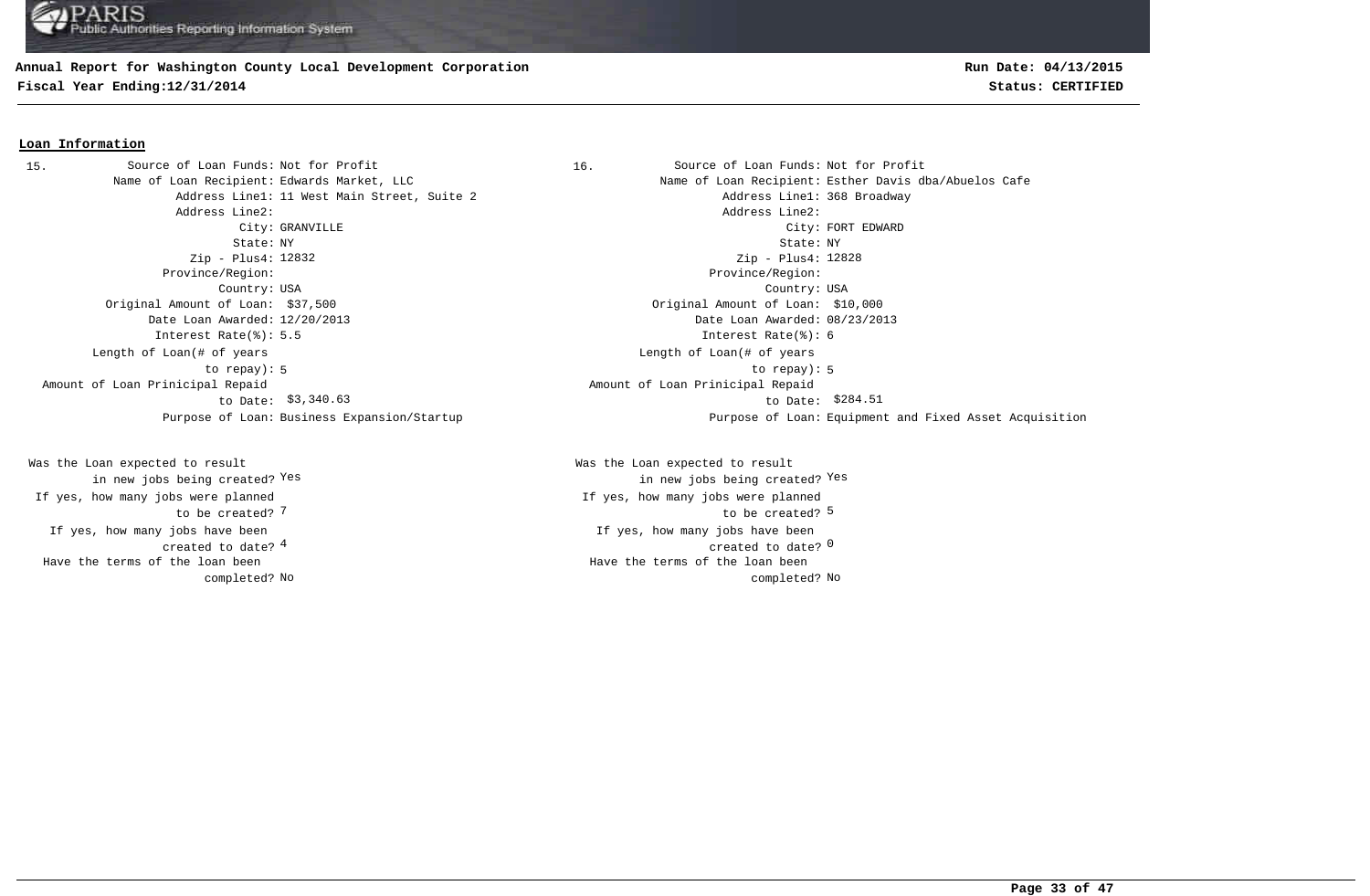### **Annual Report for Washington County Local Development Corporation**

**Fiscal Year Ending:12/31/2014 Status: CERTIFIED**

### **Loan Information**

Name of Loan Recipient: Green Thumb Nursery & Country Store, Inc. Name of Loan Recipient: J. Donnelly Transport LLC Address Line1: 393 Vaughn Road Address Line1: 171 Vaughn Rd. Address Line2: Address Line2: City: HUDSON FALLS City: HUDSON FALLS State: NY State: NY Zip - Plus4: 12839 Province/Region: Province/Region: Country: USA Country: USA Original Amount of Loan: \$65,000 Original Amount of Loan: \$45,000 Date Loan Awarded: 07/02/2009 Date Loan Awarded: 02/10/2014 Interest Rate(%): 4 Interest Rate(%): 6.5 10 to repay): 5 Length of Loan(# of years to repay): Amount of Loan Prinicipal Repaid to Date: \$32,487.37 17. Source of Loan Funds: Not for Profit

If yes, how many jobs have been created to date? Was the Loan expected to result in new jobs being created? No If yes, how many jobs were planned to be created? Have the terms of the loan been completed? **Run Date: 04/13/2015**

18. Source of Loan Funds: Not for Profit Zip - Plus4: 12839 Length of Loan(# of years \$32,487.37 \$2,628.43 to Date: Amount of Loan Prinicipal Repaid Purpose of Loan: Business Expansion/Startup Purpose of Loan: Equipment and Fixed Asset Acquisition

> created to date?  $^{\rm 1}$ If yes, how many jobs have been to be created? 1 Was the Loan expected to result new jobs being created? <sup>Yes</sup> in new jobs being created? <sup>Yes</sup> If yes, how many jobs were planned No No completed? Have the terms of the loan been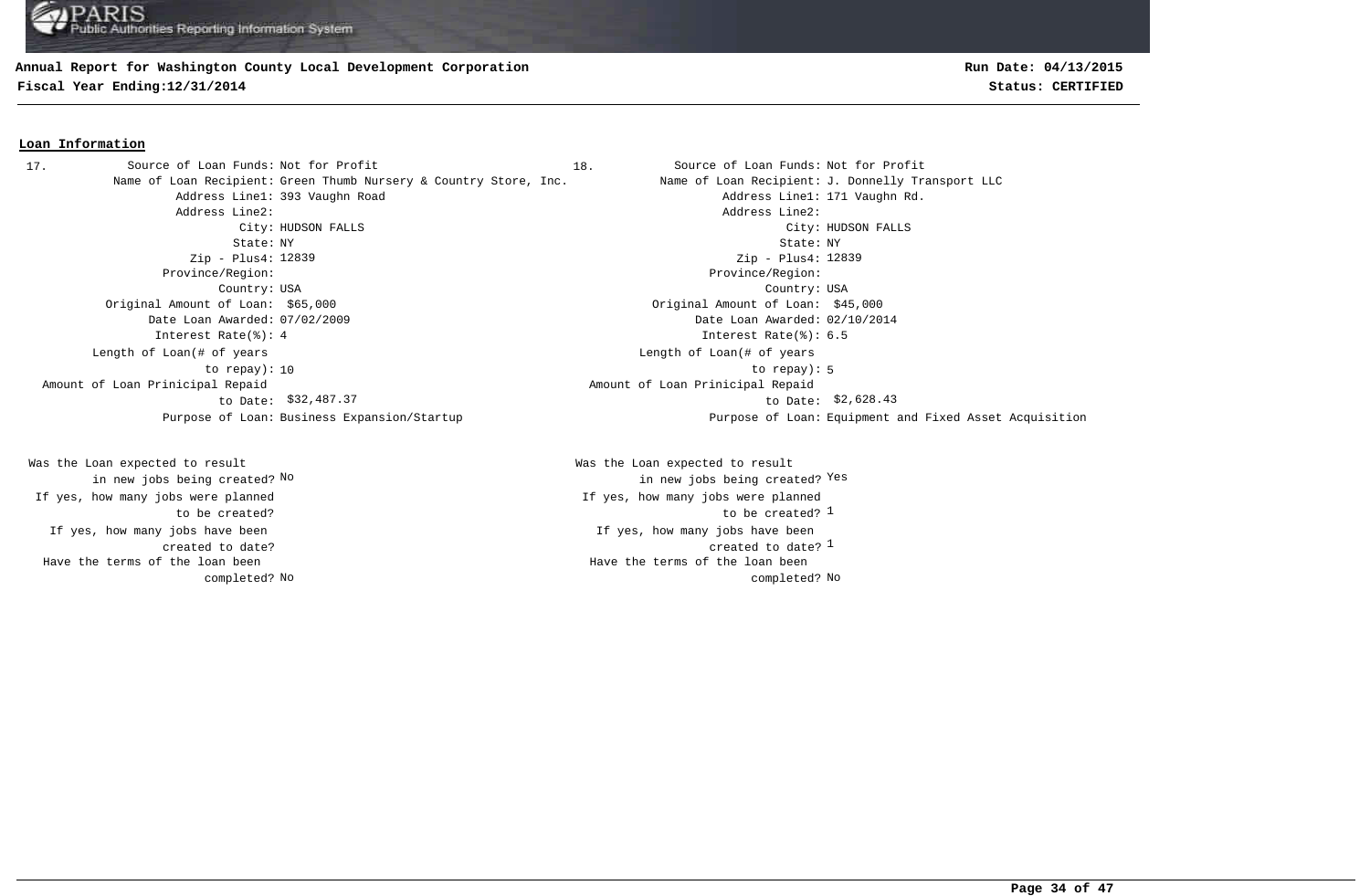### **Annual Report for Washington County Local Development Corporation**

**Fiscal Year Ending:12/31/2014 Status: CERTIFIED**

## **Run Date: 04/13/2015**

#### **Loan Information**

19. Source of Loan Funds: Not for Profit (1999) 20. Source of Loan Funds: Not for Profit Address Line1: 1110 Dix Avenue Address Line1: 17 County Route 41 Address Line2: Address Line2: City: HUDSON FALLS City: HUDSON FALLS State: NY State: NY Zip - Plus4: 12839 Province/Region: Province/Region: Country: USA Country: USA Original Amount of Loan: \$145,000 Original Amount of Loan: \$15,000 Date Loan Awarded: 08/03/2011 Date Loan Awarded: 03/18/2014 Interest Rate(%): 5.5 Interest Rate(%): 5.5 15 to repay): 5 Length of Loan(# of years to repay): Amount of Loan Prinicipal Repaid to Date: \$23,052.53 Purpose of Loan: Equipment and Fixed Asset Acquisition Purpose of Loan: Business Expansion/Startup

If yes, how many jobs have been created to date? Was the Loan expected to result in new jobs being created? No If yes, how many jobs were planned to be created? Have the terms of the loan been completed?

Name of Loan Recipient: J.C.¿s Corner Deli And Market Inc. Name of Loan Recipient: James Quinlan d/b/a Dinner and Flowers.com Zip - Plus4: 12839 Length of Loan(# of years  $$23,052.53$  to Date:  $$12,218.38$ Amount of Loan Prinicipal Repaid

> created to date?  $^{\rm 1}$ If yes, how many jobs have been to be created? 1 Was the Loan expected to result new jobs being created? <sup>Yes</sup> in new jobs being created? <sup>Yes</sup> If yes, how many jobs were planned No No completed? Have the terms of the loan been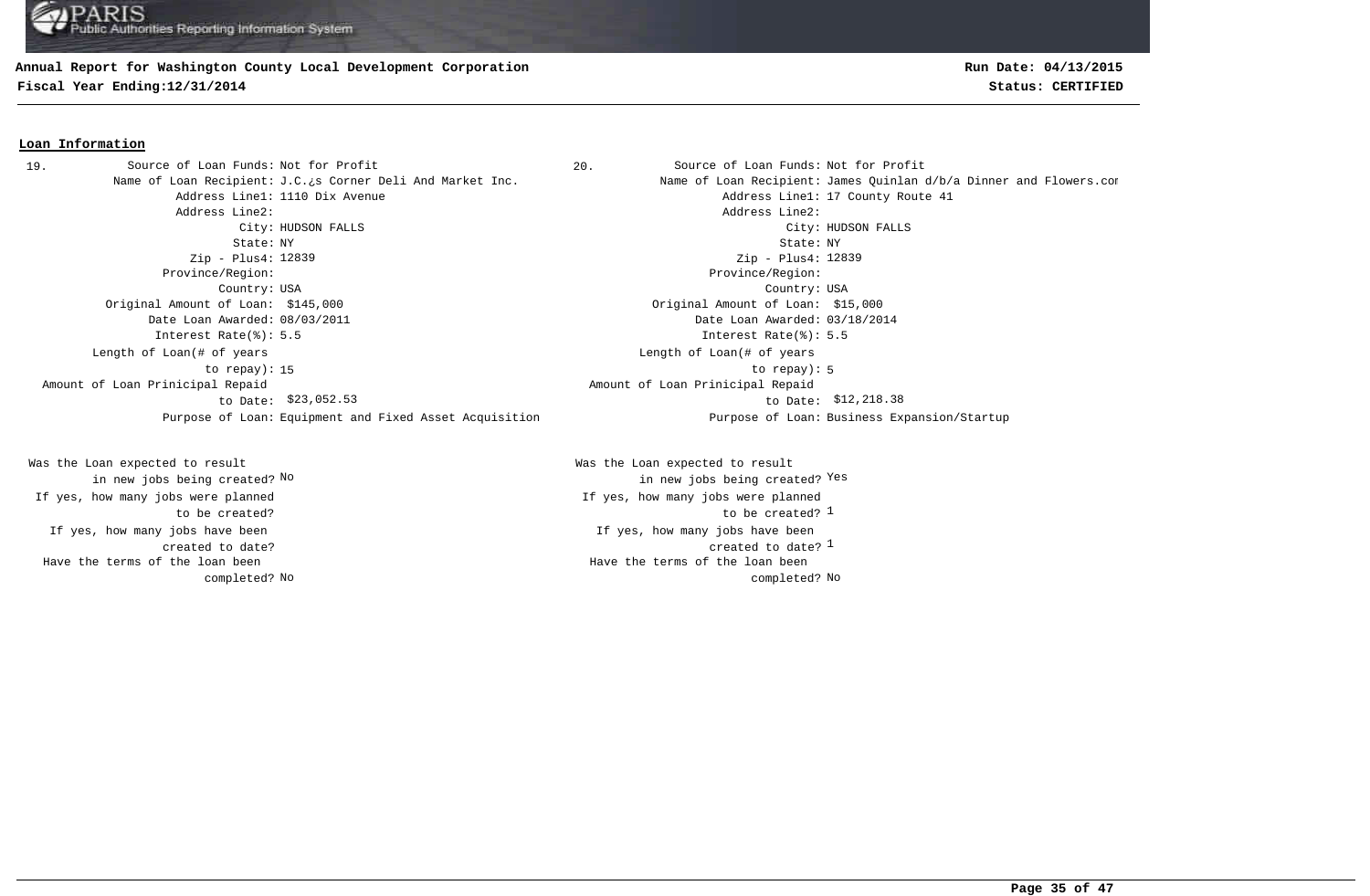### **Annual Report for Washington County Local Development Corporation**

**Fiscal Year Ending:12/31/2014 Status: CERTIFIED**

# **Run Date: 04/13/2015**

### **Loan Information**

21. Source of Loan Funds: Not for Profit and Source of Loan Funds: Not for Profit Address Line2: Address Line2: Zip - Plus4: 12832 Province/Region: Province/Region: Original Amount of Loan: \$145,000 Original Amount of Loan: \$40,000 Date Loan Awarded: 09/21/2011 Date Loan Awarded: 05/06/2014 Interest Rate(%): 5 Interest Rate(%): 5.5 Length of Loan(# of years to repay): Amount of Loan Prinicipal Repaid to Date: \$60,960.18

If yes, how many jobs have been created to date? Was the Loan expected to result in new jobs being created? No If yes, how many jobs were planned to be created? Have the terms of the loan been completed?

Name of Loan Recipient: Manchester Wood, Inc. Name of Loan Recipient: Maxwell's Main Street Pub, LLC Address Line1: 1159 County Route 24 Address Line1: 198 Main St. City: GRANVILLE City: HUDSON FALLS State: NY State: NY Country: USA Country: USA Zip - Plus4: 12839 7 7 to repay): Length of Loan(# of years \$60,960.18 \$391.47 to Date: Amount of Loan Prinicipal Repaid Purpose of Loan: Business Expansion/Startup Purpose of Loan: Business Expansion/Startup

> created to date?  $^{\rm 1}$ If yes, how many jobs have been to be created? 2 Was the Loan expected to result new jobs being created? <sup>Yes</sup> in new jobs being created? <sup>Yes</sup> If yes, how many jobs were planned No No completed? Have the terms of the loan been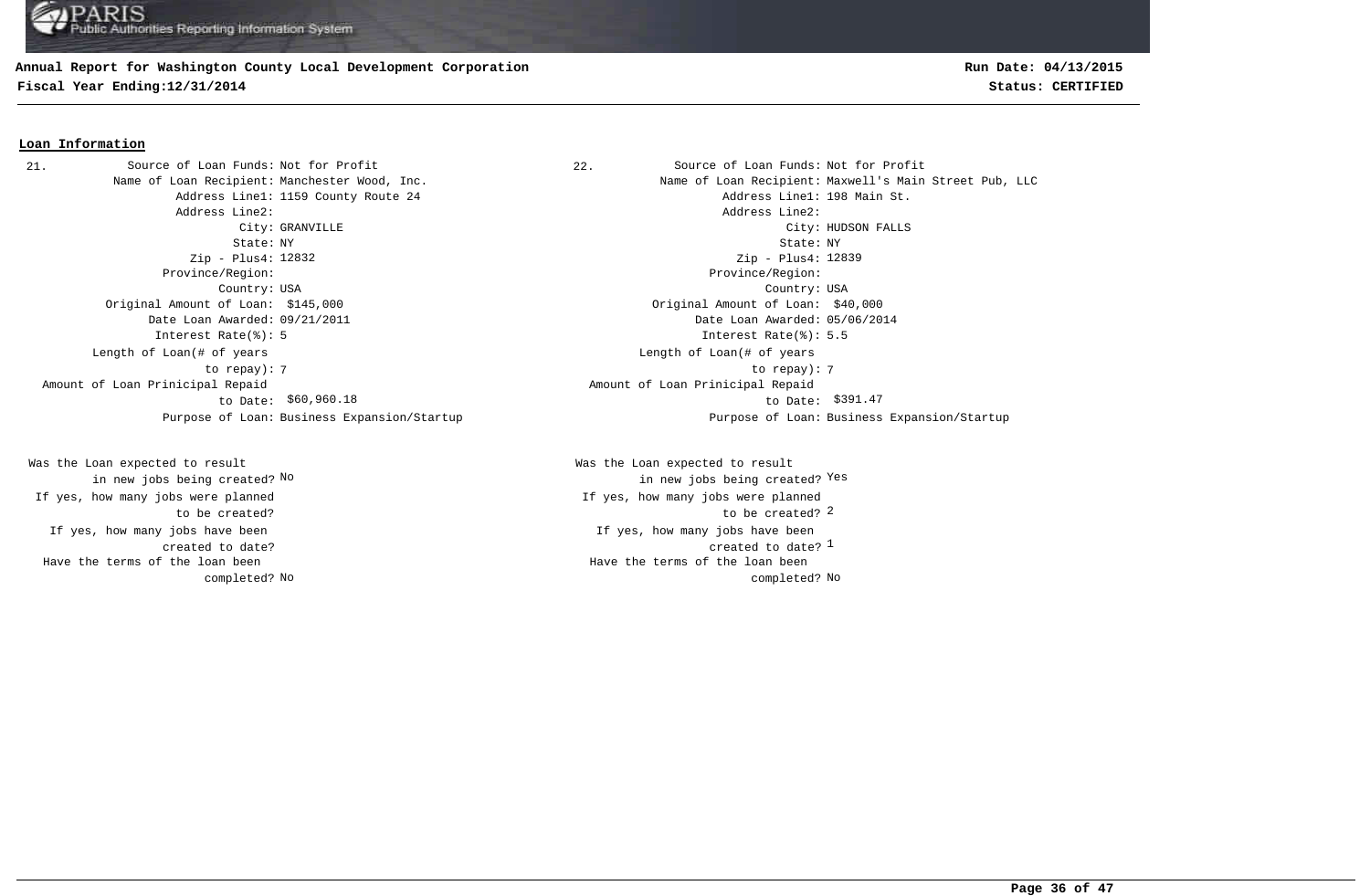### **Annual Report for Washington County Local Development Corporation**

**Fiscal Year Ending:12/31/2014 Status: CERTIFIED**

**Loan Information**

# **Run Date: 04/13/2015**

#### 23. Source of Loan Funds: Not for Profit  $24.$  Source of Loan Funds: Not for Profit Name of Loan Recipient: North-East Machine, Inc. Name of Loan Recipient: One Park Properties Address Line1: 4160 State Route 4 Address Line1: 100 Glen Street Address Line2: Address Line2: Suite 3A City: FORT ANN City: GLENS FALLS State: NY State: NY Zip - Plus4: 12827 Province/Region: Province/Region: Country: USA Country: USA 2 created to date? If yes, how many jobs have been If yes, how many jobs have been created to date? Original Amount of Loan: \$40,000 Original Amount of Loan: \$120,000 Date Loan Awarded: 11/27/2012 Date Loan Awarded: 04/08/2010 to be created? 2 Was the Loan expected to result in new jobs being created? Yes Was the Loan expected to result Yes the contraction of the contraction of the contraction of the contraction of  $\mathbb{N}^{\infty}$  and  $\mathbb{N}^{\infty}$ Zip - Plus4: 12801 Interest Rate(%): 5.5 Interest Rate(%): 5.5 If yes, how many jobs were planned If yes, how many jobs were planned to be created? 15 to repay): 1 Length of Loan(# of years to repay): Length of Loan(# of years \$3,798.76 \$15.75 to Date: Amount of Loan Prinicipal Repaid to Date: \$3,798.76 Amount of Loan Prinicipal Repaid Purpose of Loan: Commercial Property **Example 2** and the community of Loan: Purpose of Loan: Construction/Acquisition/Revitalization/I mprovement Purpose of Loan: Commercial Property Construction/Acquisition/Revitalization/I mprovement No No completed? Have the terms of the loan been completed? Have the terms of the loan been

#### **Page 37 of 47**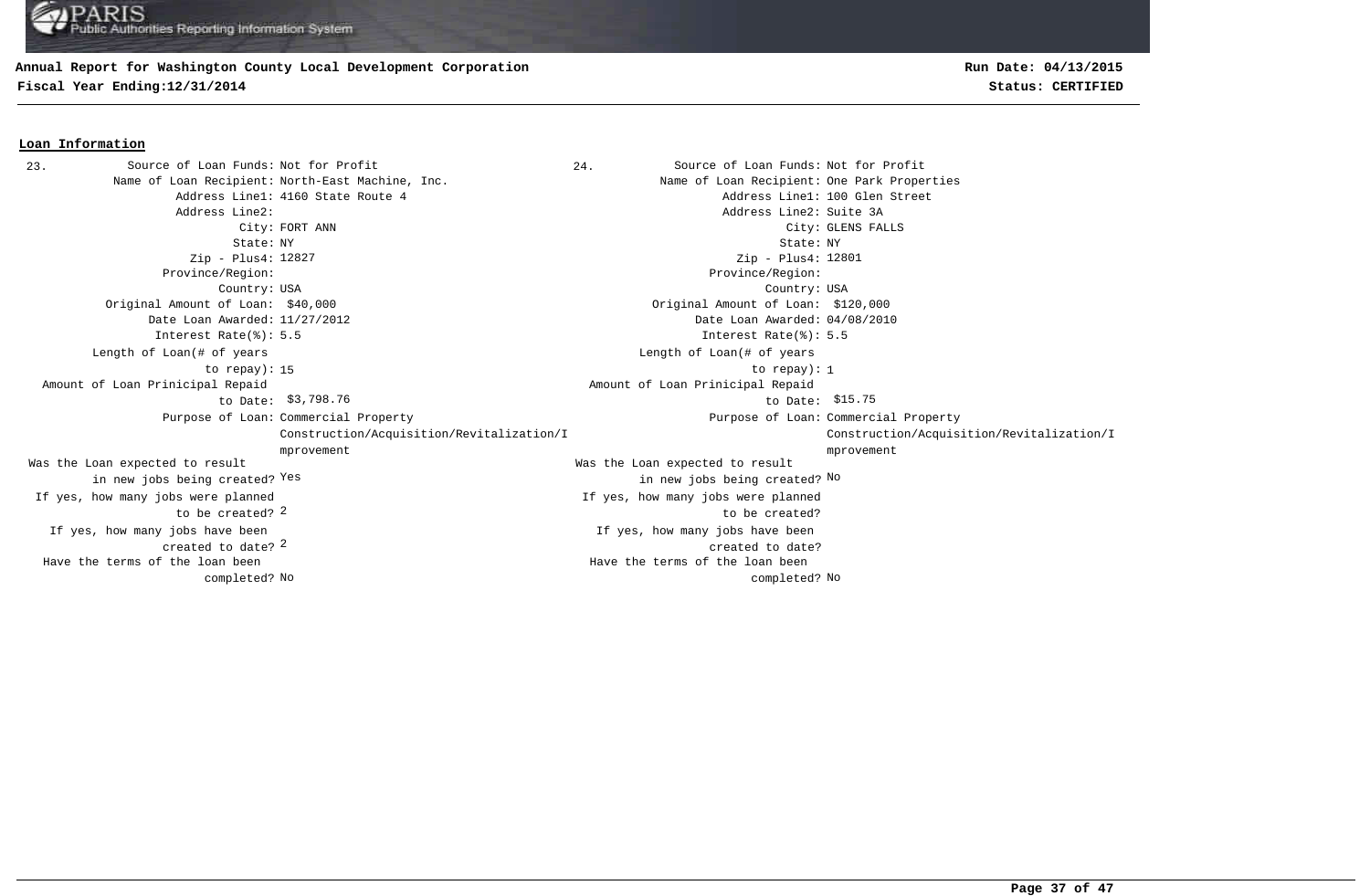## **Annual Report for Washington County Local Development Corporation**

**Fiscal Year Ending:12/31/2014 Status: CERTIFIED**

# **Run Date: 04/13/2015**

### **Loan Information**

Address Line2: Address Line2: Zip - Plus4: 12828 Province/Region: Province/Region: Original Amount of Loan: \$150,000 Original Amount of Loan: \$390,000 Date Loan Awarded: 03/18/2013 Date Loan Awarded: 12/31/2006 Interest Rate(%): 6 Interest Rate(%): 5.19 Length of Loan(# of years to repay): Amount of Loan Prinicipal Repaid to Date: \$27,000.75 25. Source of Loan Funds: Not for Profit

If yes, how many jobs have been created to date? Was the Loan expected to result in new jobs being created? No If yes, how many jobs were planned to be created? Have the terms of the loan been completed?

26. Source of Loan Funds: Not for Profit Name of Loan Recipient: Pallets, Inc. The Same of Loan Recipient: Praxis Powder Technology, Inc. Address Line1: 99 1/2 East Street Address Line1: 820 Quaker Road City: FORT EDWARD City: QUEENSBURY State: NY State: NY Country: USA Country: USA Zip - Plus4: 12804 The contract of the contract of the contract of the contract of the contract of the contract of the contract of the contract of the contract of the contract of the contract of the contract of the contract of the contract o Length of Loan(# of years \$27,000.75 \$169,166.32 to Date: Amount of Loan Prinicipal Repaid Purpose of Loan: Business Expansion/Startup Purpose of Loan: Business Expansion/Startup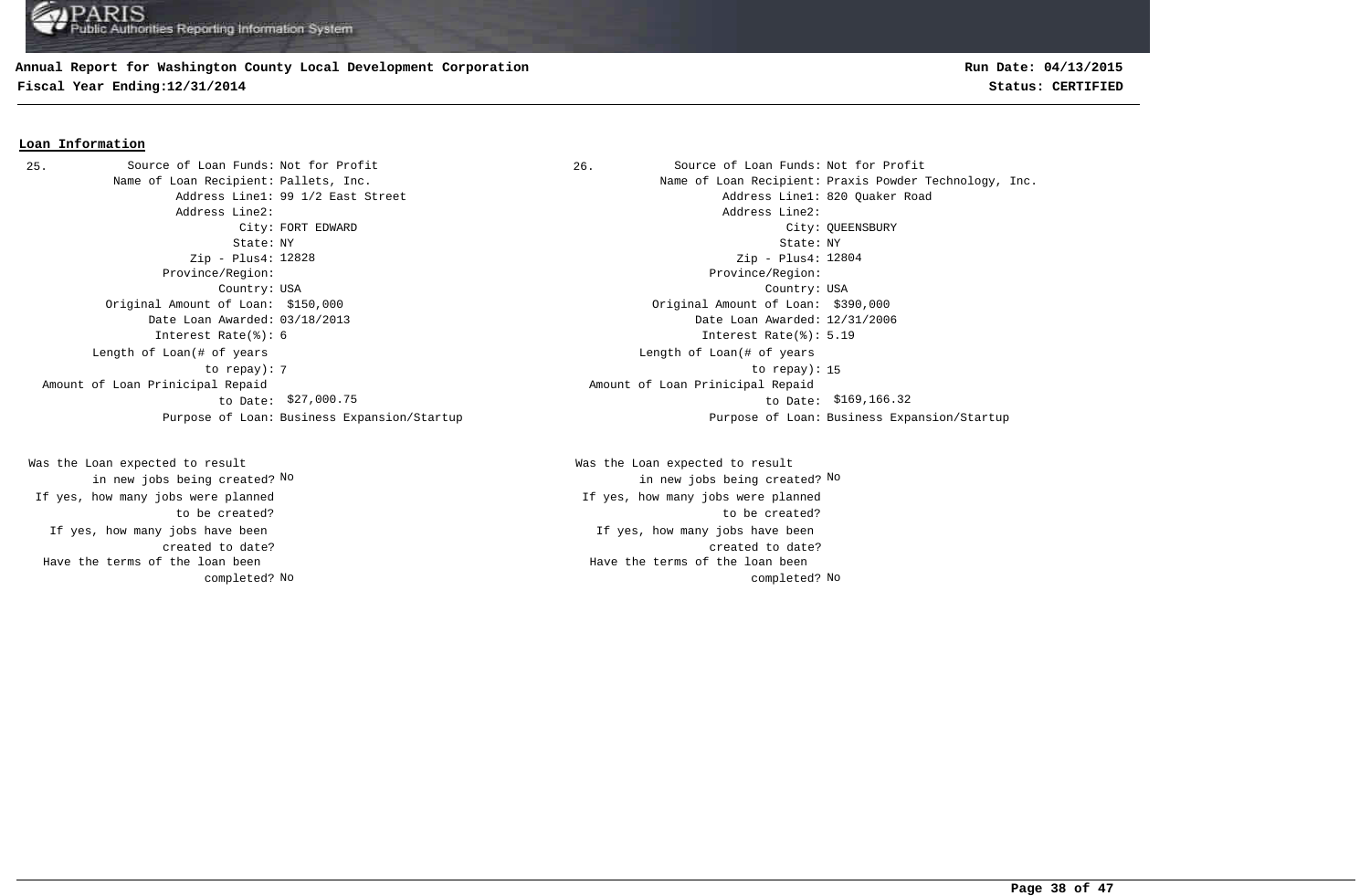## **Annual Report for Washington County Local Development Corporation**

**Fiscal Year Ending:12/31/2014 Status: CERTIFIED**

## **Run Date: 04/13/2015**

### **Loan Information**

27. Source of Loan Funds: Not for Profit and Source of Loan Funds: Not for Profit Address Line2: Address Line2: Zip - Plus4: 12834 Province/Region: Province/Region: Original Amount of Loan: \$25,000 Original Amount of Loan: \$210,000 Date Loan Awarded: 08/19/2010 Date Loan Awarded: 11/03/2009 Interest Rate(%): 5.5 Interest Rate(%): 4 Length of Loan(# of years to repay): Amount of Loan Prinicipal Repaid to Date:

If yes, how many jobs have been created to date? Was the Loan expected to result in new jobs being created? No If yes, how many jobs were planned to be created? Have the terms of the loan been completed?

Name of Loan Recipient: Puckers Gourmet Name of Loan Recipient: Queensbury 400 Properties, Inc. Address Line1: 39 Route 4 **Address Line1: 30 Casey Road** City: GREENWICH City: QUEENSBURY State: NY State: NY Country: USA Country: USA Zip - Plus4: 12804 5 to repay): 15 Length of Loan(# of years \$15,453.27 \$57,402.64 to Date: Amount of Loan Prinicipal Repaid Purpose of Loan: Business Expansion/Startup Purpose of Loan: Business Expansion/Startup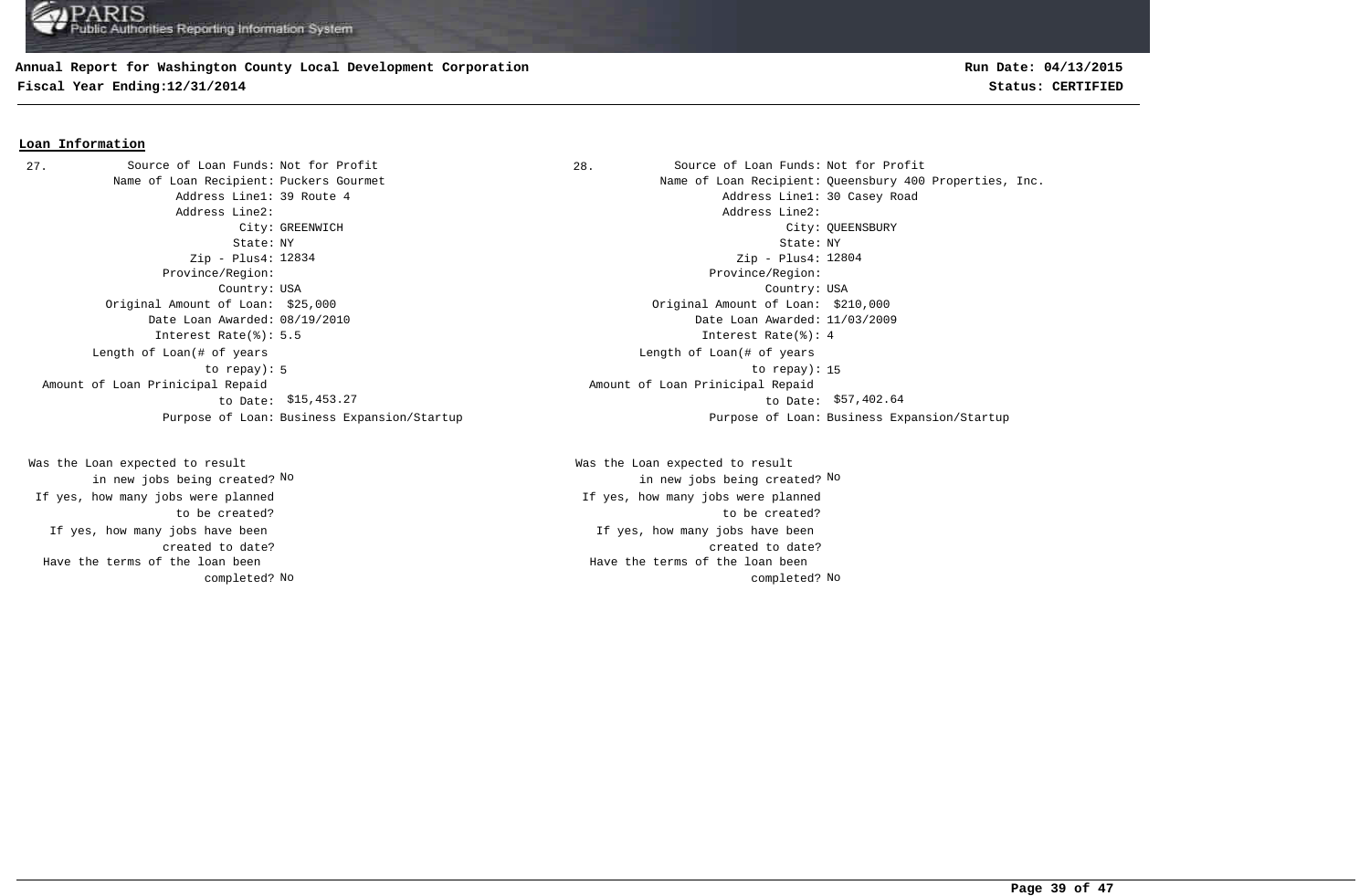### **Annual Report for Washington County Local Development Corporation**

**Fiscal Year Ending:12/31/2014 Status: CERTIFIED**

## **Run Date: 04/13/2015**

### **Loan Information**

Address Line2: Address Line2: State: NY State: NY Zip - Plus4: 12828 Province/Region: Province/Region: Country: USA Country: USA Original Amount of Loan: \$145,000 Original Amount of Loan: \$20,000 Date Loan Awarded: 08/04/2011 Date Loan Awarded: 09/10/2009 Interest Rate(%): 6 Interest Rate(%): 5 Length of Loan(# of years to repay): Amount of Loan Prinicipal Repaid to Date: 29. Source of Loan Funds: Not for Profit

If yes, how many jobs have been created to date? Was the Loan expected to result in new jobs being created? No If yes, how many jobs were planned to be created? Have the terms of the loan been completed?

Source of Loan Funds: Not for Profit Source of Loan Funds: Not for Profit Name of Loan Recipient: Renaissance Grants and Planning LLC Name of Loan Recipient: Richard Van Lint dba Express Computer Rest Address Line1: 188 Broadway and the set of the control of the Address Line1: 10 LaCrosse St. City: FORT EDWARD City: HUDSON FALLS Zip - Plus4: 12839 10 to repay): 5 Length of Loan(# of years \$23,635.69 \$18,867.53 to Date: Amount of Loan Prinicipal Repaid Purpose of Loan: Business Expansion/Startup Purpose of Loan: Equipment and Fixed Asset Acquisition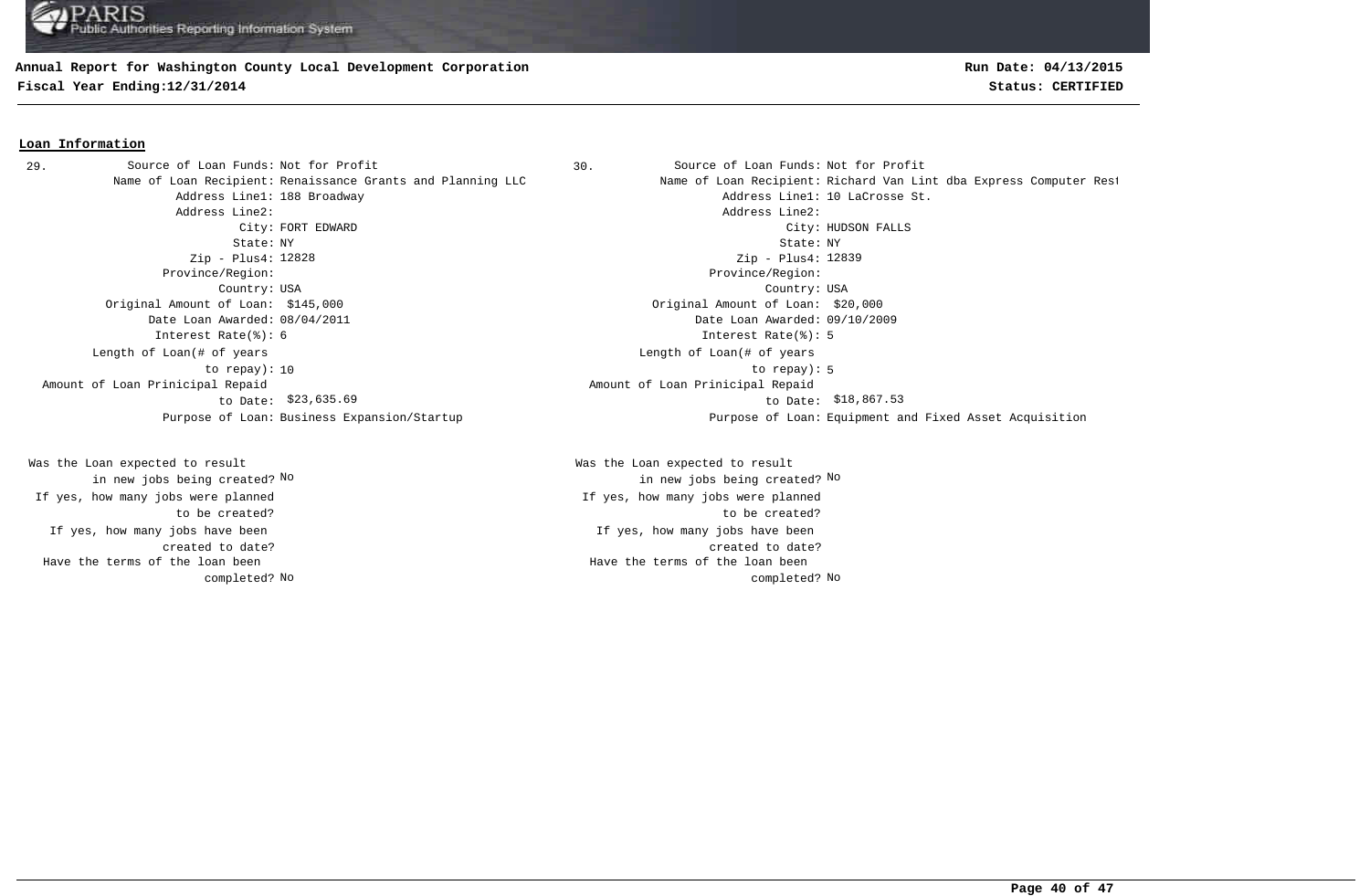### **Annual Report for Washington County Local Development Corporation**

**Fiscal Year Ending:12/31/2014 Status: CERTIFIED**

### **Loan Information**

31. Source of Loan Funds: Not for Profit (32. Source of Loan Funds: Not for Profit Address Line2: Address Line2: Zip - Plus4: Zip - Plus4: Province/Region: Province/Region: Country: USA Country: USA Original Amount of Loan: \$50,000 Original Amount of Loan: \$12,950 Date Loan Awarded: 02/21/2014 Date Loan Awarded: 12/20/2013 Interest Rate(%): 5.5 Interest Rate(%): 6 Length of Loan(# of years to repay): Amount of Loan Prinicipal Repaid to Date:

2 created to date? If yes, how many jobs have been to be created? 3 Was the Loan expected to result in new jobs being created? Yes If yes, how many jobs were planned Have the terms of the loan been completed?

Name of Loan Recipient: Roundhouse Bakery, LLC Name of Loan Recipient: Schoony Rental Properties LLC and Schoony' Address Line1: 494 Chestnut Hill Rd. Address Line1: 10254 State Route 22 City: CAMBRIDGE City: NORTH GRANVILLE State: NY State: NY Zip - Plus4: 12854 The state of the state of the state of the state of the state of the state of the state of the state of the state of the state of the state of the state of the state of the state of the state of the state of the state of t Length of Loan(# of years \$1,958.85 \$1,887.11 to Date: Amount of Loan Prinicipal Repaid Purpose of Loan: Business Expansion/Startup Purpose of Loan: Equipment and Fixed Asset Acquisition

> If yes, how many jobs have been created to date? Was the Loan expected to result Yes the contraction of the contraction of the contraction of the contraction of  $\mathbb{N}^{\infty}$  and  $\mathbb{N}^{\infty}$ If yes, how many jobs were planned to be created? No No completed? Have the terms of the loan been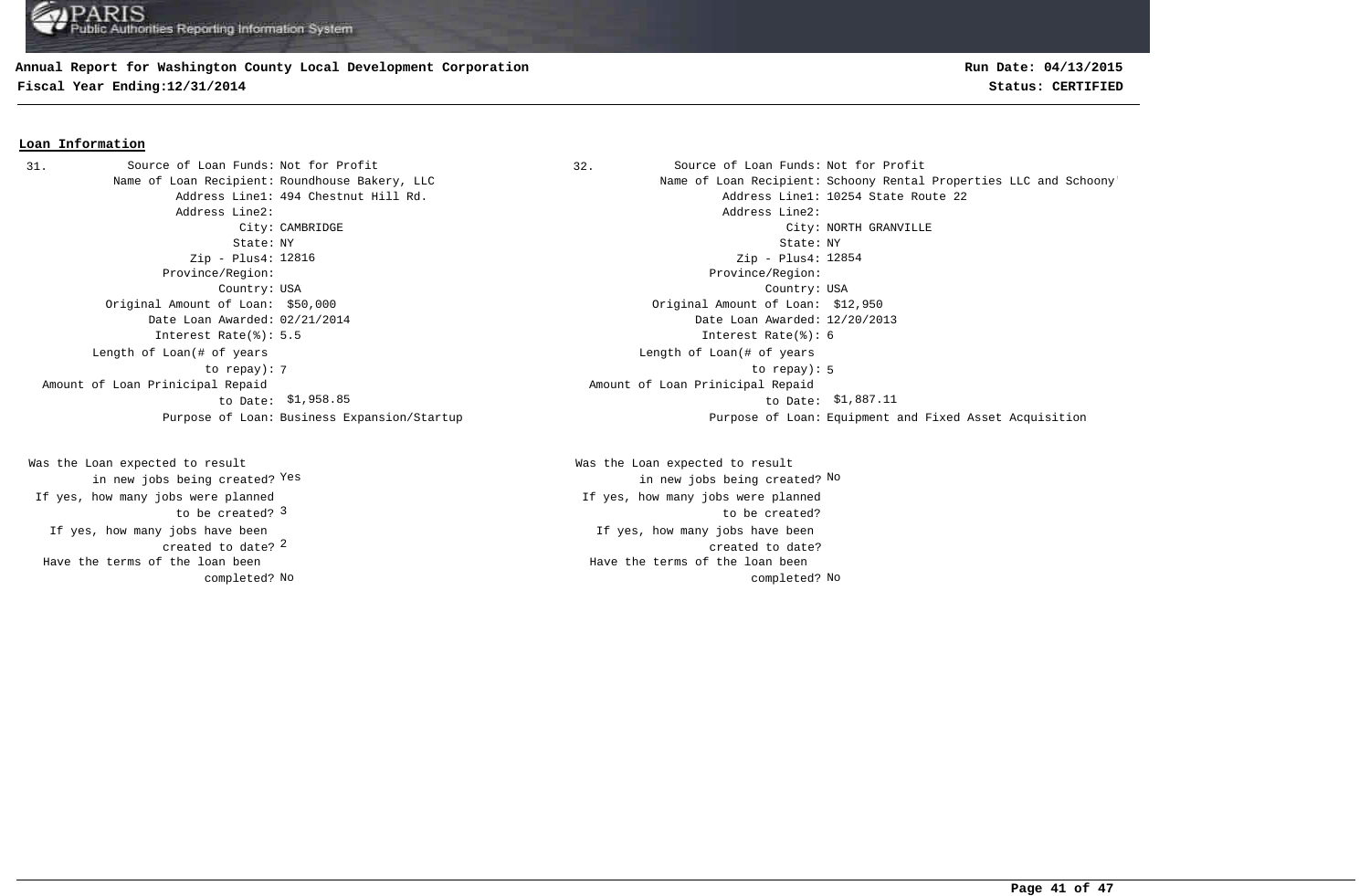### **Annual Report for Washington County Local Development Corporation**

**Fiscal Year Ending:12/31/2014 Status: CERTIFIED**

### **Loan Information**

Name of Loan Recipient: Schoony Rental Properties LLC and Schoonys Name of Loan Recipient: Scott A. Ray & Stacey A. Ray Address Line1: 10254 State Route 22 Address Line1: 114 Main St. Address Line2: Address Line2: City: NORTH GRANVILLE City: WHITEHALL State: NY State: NY Zip - Plus4: Zip - Plus4: Province/Region: Province/Region: Country: USA Country: USA Original Amount of Loan: \$97,000 Original Amount of Loan: \$19,539 Date Loan Awarded: 06/21/2011 Date Loan Awarded: 12/31/2009 Interest Rate(%): 6 Interest Rate(%): 4 7 7 to repay): Length of Loan(# of years to repay): \$42,083.98 \$13,759.61 to Date: Amount of Loan Prinicipal Repaid to Date: \$42,083.98 33. Source of Loan Funds: Not for Profit

If yes, how many jobs have been created to date? Was the Loan expected to result in new jobs being created? No If yes, how many jobs were planned to be created? Have the terms of the loan been completed?

If yes, how many jobs have been created to date? Was the Loan expected to result in new jobs being created? No No If yes, how many jobs were planned to be created? No No completed? Have the terms of the loan been

**Run Date: 04/13/2015**

34. Source of Loan Funds: Not for Profit Zip - Plus4: 12887 Length of Loan(# of years Amount of Loan Prinicipal Repaid Purpose of Loan: Equipment and Fixed Asset Acquisition Purpose of Loan: Equipment and Fixed Asset Acquisition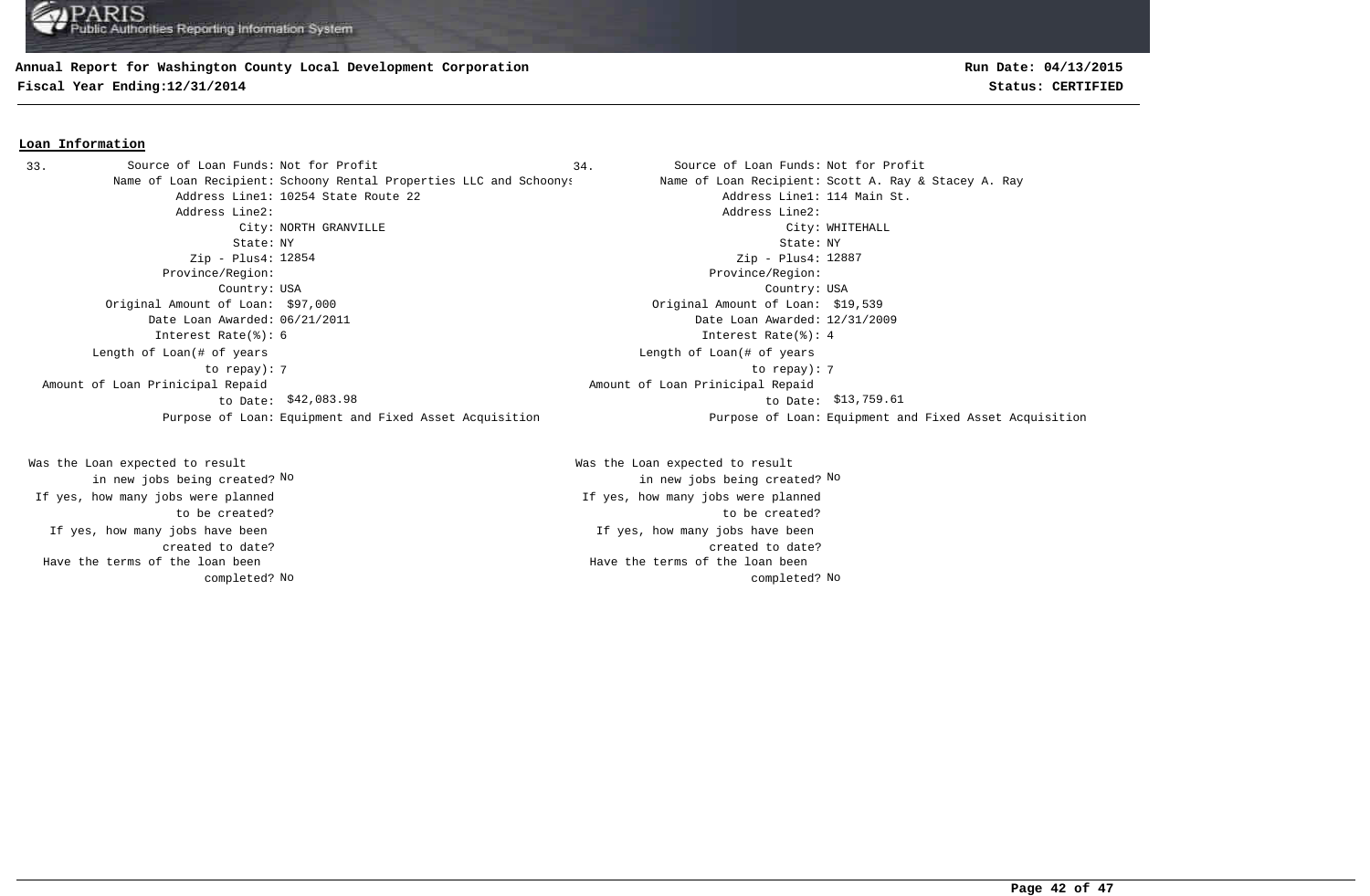### **Annual Report for Washington County Local Development Corporation**

**Fiscal Year Ending:12/31/2014 Status: CERTIFIED**

### **Loan Information**

Source of Loan Funds: Not for Profit Source of Loan Funds: Not for Profit Name of Loan Recipient: Shed Stop, Inc. The State of Loan Recipient: Skene Valley Agency, Inc. Address Line1: 6854 State Route 4 Address Line1: 76 County Route 18 Address Line2: Address Line2: City: FORT ANN City: WHITEHALL State: NY State: NY Zip - Plus4: 12827 Province/Region: Province/Region: Country: USA Country: USA created to date?  $^{\rm 1}$ If yes, how many jobs have been If yes, how many jobs have been created to date? Original Amount of Loan: \$75,000 Original Amount of Loan: \$125,000 Date Loan Awarded: 03/27/2014 Date Loan Awarded: 10/05/2009 to be created? 2 Was the Loan expected to result in new jobs being created? Yes Was the Loan expected to result Yes the contraction of the contraction of the contraction of the contraction of  $\mathbb{N}^{\infty}$  and  $\mathbb{N}^{\infty}$ Zip - Plus4: 12887 Interest Rate(%): 5.5 Interest Rate(%): 5 If yes, how many jobs were planned If yes, how many jobs were planned to be created? The contract of the contract of the contract of the contract of the contract of the contract of the contract of the contract of the contract of the contract of the contract of the contract of the contract of the contract o Length of Loan(# of years to repay): Length of Loan(# of years \$2,201.83 \$34,120.35 to Date: Amount of Loan Prinicipal Repaid to Date: Amount of Loan Prinicipal Repaid Purpose of Loan: Commercial Property **Example 2** and the community of Loan: Purpose of Loan: Construction/Acquisition/Revitalization/I mprovement Purpose of Loan: Commercial Property Construction/Acquisition/Revitalization/I mprovement No No completed? Have the terms of the loan been completed? Have the terms of the loan been 35. Source of Loan Funds: Not for Profit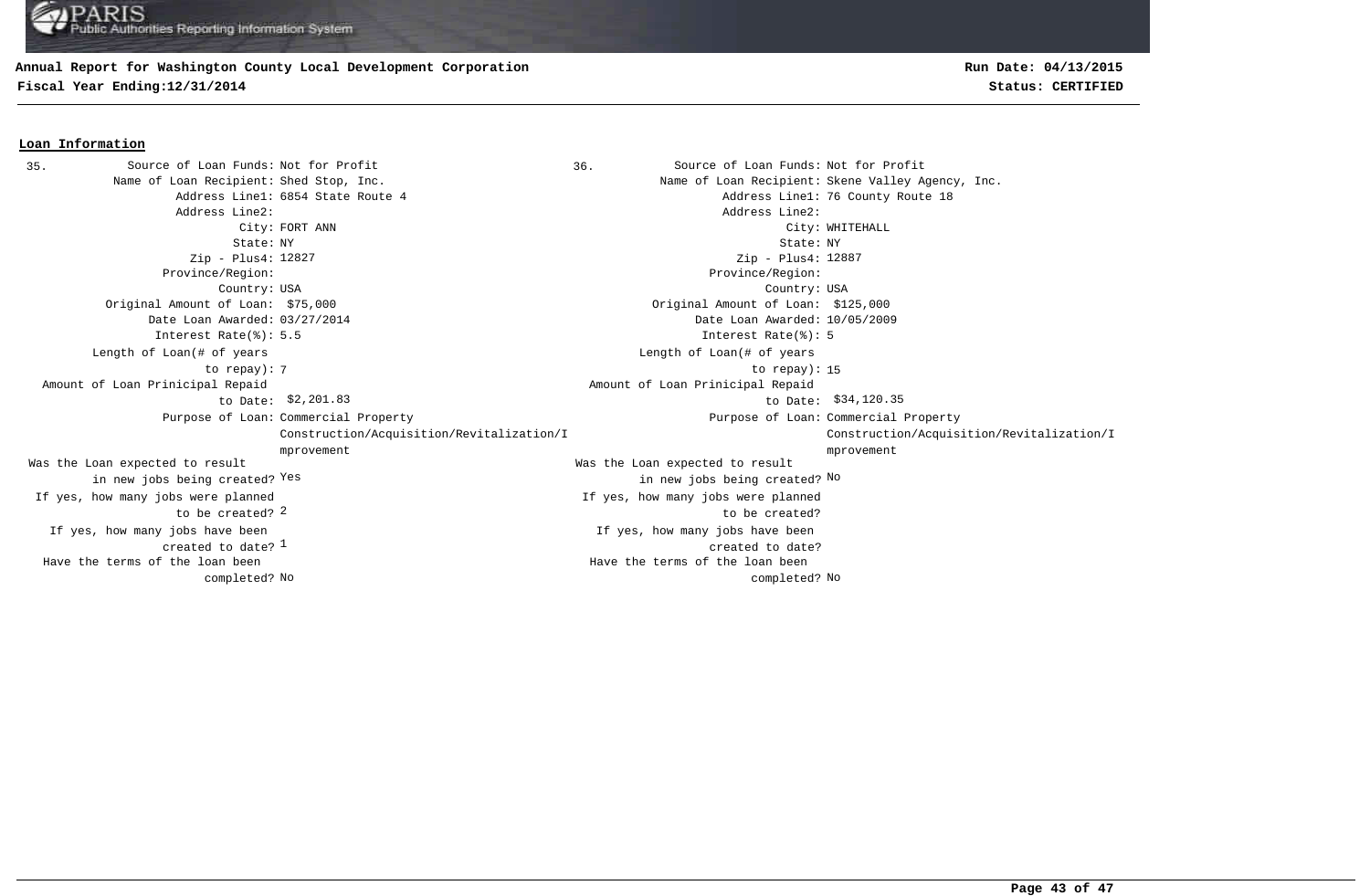#### **Annual Report for Washington County Local Development Corporation**

**Fiscal Year Ending:12/31/2014 Status: CERTIFIED**

## **Run Date: 04/13/2015**

### **Loan Information**

Address Line2: Address Line2: Zip - Plus4: 12827 Province/Region: Province/Region: Country: USA Country: USA Original Amount of Loan: \$60,000 Original Amount of Loan: \$45,000 Date Loan Awarded: 08/24/2009 Date Loan Awarded: 07/26/2007 Interest Rate(%): 4 Interest Rate(%): 5.19 Length of Loan(# of years to repay): Amount of Loan Prinicipal Repaid to Date: \$43,152.49 Purpose of Loan: Business Expansion/Startup 37. Source of Loan Funds: Not for Profit

If yes, how many jobs have been created to date? Was the Loan expected to result in new jobs being created? No If yes, how many jobs were planned to be created? Have the terms of the loan been completed?

38. Source of Loan Funds: Not for Profit Name of Loan Recipient: South Hartford Equipment Co., Inc. Name of Loan Recipient: Thomas Bushey dba ProTube Extrusion Address Line1: 117 North Rd. Address Line1: 98 Green Barn Road City: FORT ANN City: HUDSON FALLS State: NY State: NY If yes, how many jobs have been created to date? Was the Loan expected to result in new jobs being created? No No Zip - Plus4: 12839 If yes, how many jobs were planned to be created? The contract of the contract of the contract of the contract of the contract of the contract of the contract of the contract of the contract of the contract of the contract of the contract of the contract of the contract o Length of Loan(# of years \$43,152.49 \$32,789.85 to Date: Amount of Loan Prinicipal Repaid Purpose of Loan: Commercial Property Construction/Acquisition/Revitalization/I mprovement No No completed? Have the terms of the loan been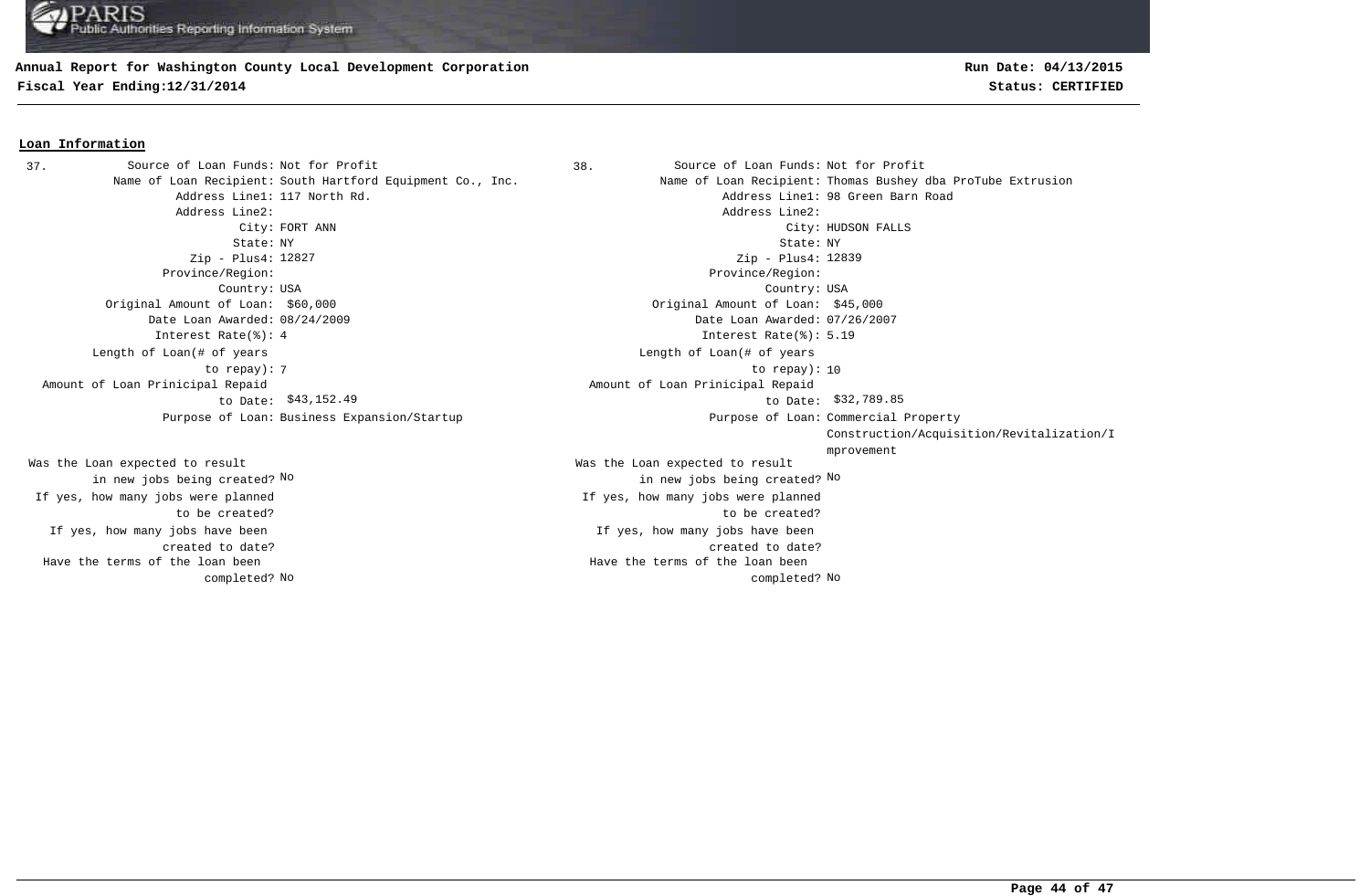### **Annual Report for Washington County Local Development Corporation**

**Fiscal Year Ending:12/31/2014 Status: CERTIFIED**

### **Loan Information**

39. Source of Loan Funds: Not for Profit  $\begin{array}{ccc} 39. & 40. & 50 \end{array}$  Source of Loan Funds: Not for Profit Name of Loan Recipient: Willard Mountain, Inc. Name of Loan Recipient: Woodward Equipment Company, LLC Address Line2: Address Line2: City: GREENWICH City: FORT ANN State: NY State: NY Zip - Plus4: Zip - Plus4: Province/Region: Province/Region: Country: USA Country: USA Original Amount of Loan: \$75,000 Original Amount of Loan: \$45,000 Date Loan Awarded: 11/05/2004 Date Loan Awarded: 07/03/2014 Interest Rate(%): 5 Interest Rate(%): 5 6 10 to repay): 10 Length of Loan(# of years to repay): Amount of Loan Prinicipal Repaid to Date: \$75,000.00 Purpose of Loan: Equipment and Fixed Asset Acquisition Purpose of Loan: Business Expansion/Startup

If yes, how many jobs have been created to date? Was the Loan expected to result in new jobs being created? No If yes, how many jobs were planned to be created? Have the terms of the loan been completed?

Address Line1: 77 Intervale Road and Address Line1: 1461 Baldwin Corners Rd. Zip - Plus4: 12827 Length of Loan(# of years  $$75,000.00$   $$2,954.58$ Amount of Loan Prinicipal Repaid

> created to date? <sup>0</sup> If yes, how many jobs have been to be created? 1 Was the Loan expected to result new jobs being created? <sup>Yes</sup> in new jobs being created? <sup>Yes</sup> If yes, how many jobs were planned Yes and the completed? No completed? No completed? No completed? No completed? No Have the terms of the loan been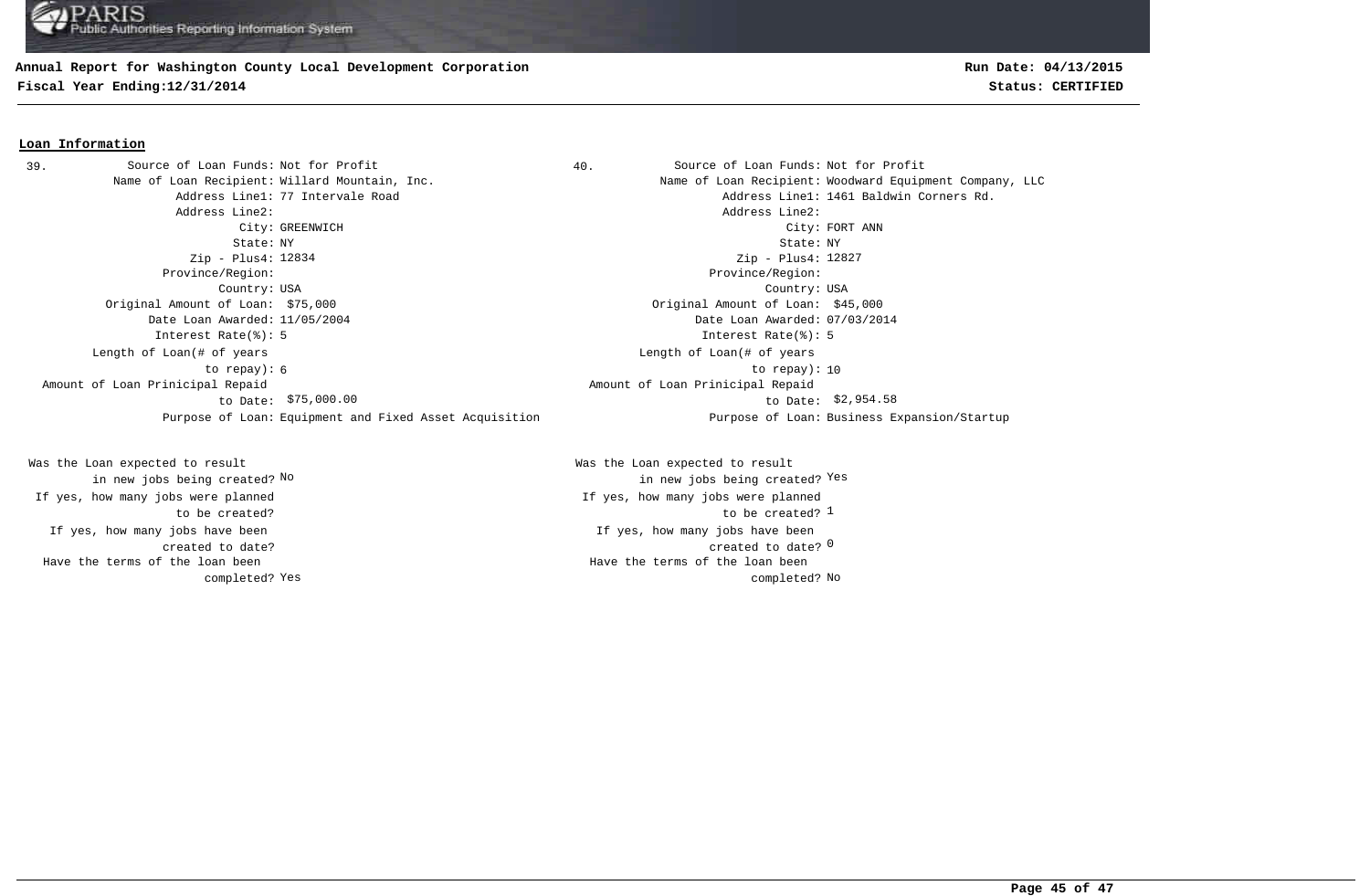

**Fiscal Year Ending:12/31/2014 Status: CERTIFIED**

**Run Date: 04/13/2015**

**Bond Information**

**This Authority has indicated that it did not have any outstanding bonds during the reporting period.**